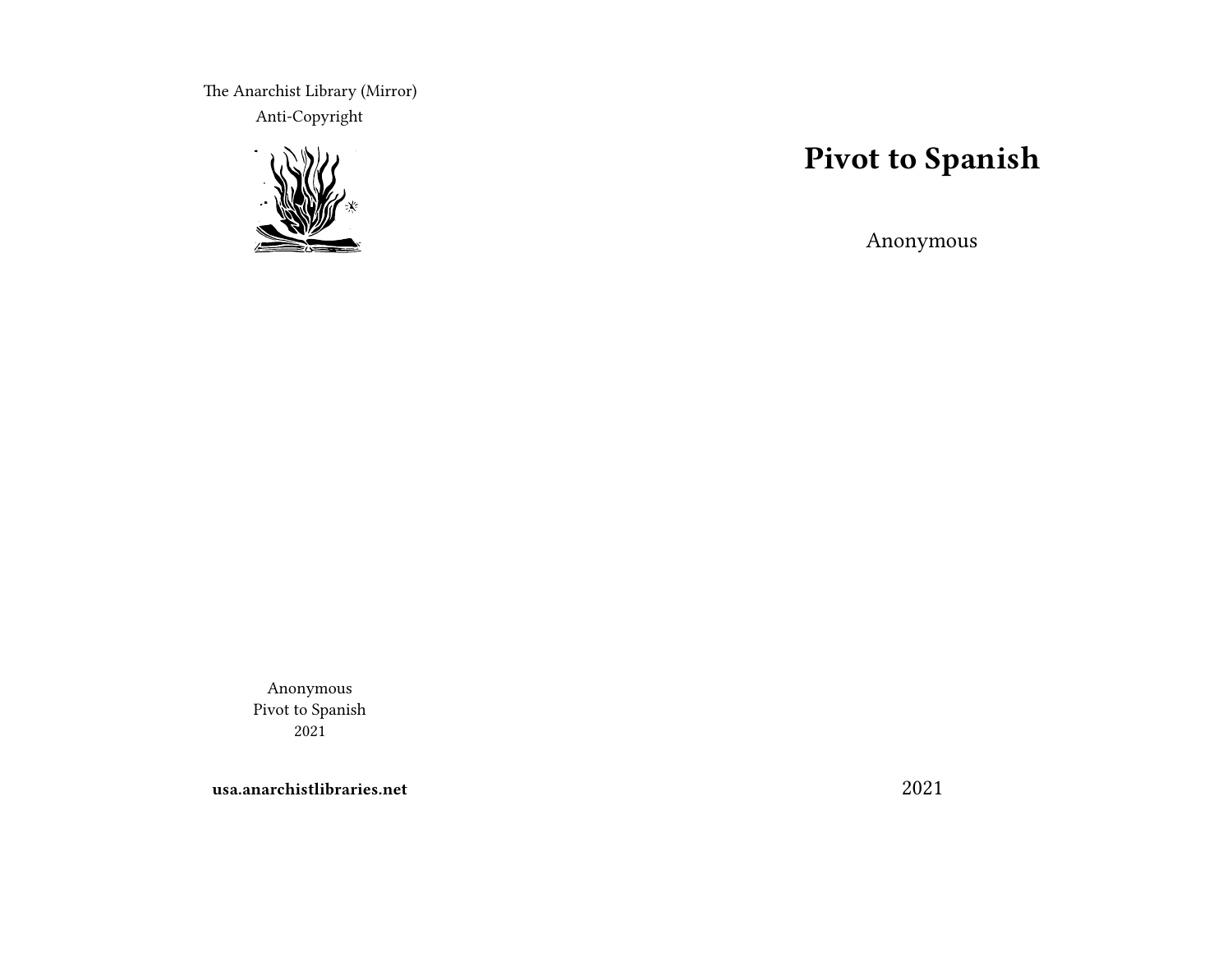most people can understand an explanation in plain language, so long as they don't have a vested interest in not understanding. But it is significantly more difficult to keep in mind all sorts of dynamics when trying to predict the results of any course of action.

I think it does no one any good to deny the challenge of some of these tasks. That is why I want to emphasize, at the conclusion of this text, the importance of a necessarily collective practice of conversation, experimentation, and striving to do better.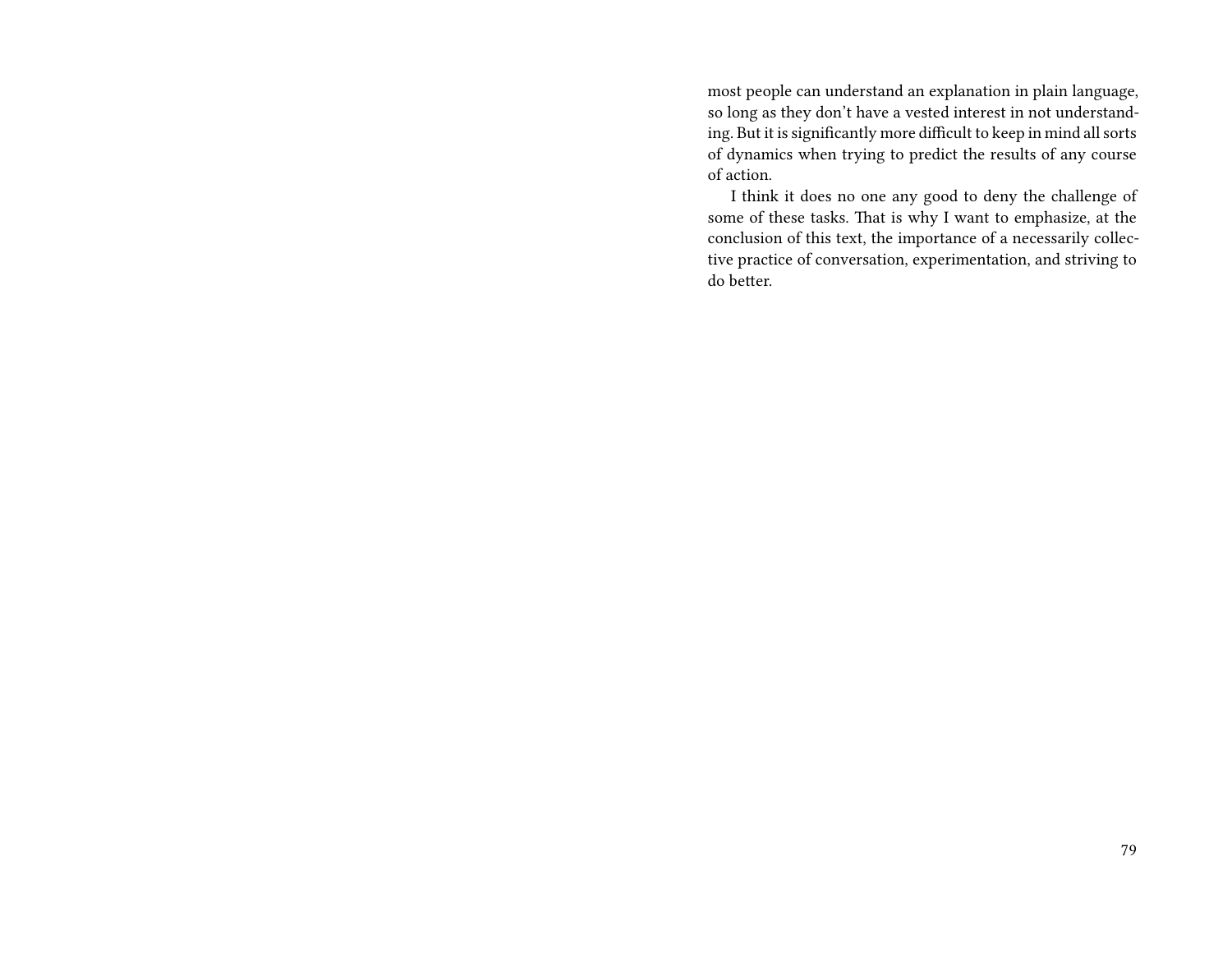tude" that does not communicate with the other, that cannot understand the other, is a fiction. The individual monoglot, unable to communicate to others who do not share their language, may experience a personal solitude, but that is not true (in most cases, at least) of the collectivity of people who share a language, many of whom are likely not monoglots, or who won't be monoglots forever. A nationalist project, or any other political project of affirming and maintaining distinctions between different groups of people, can certainly have some degree of success, particularly when backed up by states, but the tendency is always for neighbouring human collectivities to influence one another (in ways that are negative, positive, or benign, all of which is a matter of perspective anyway), even if some members of both collectivities cannot converse directly (that is, without the aid of a translator). This influencing is readily apparent in local language dynamics: francophone monoglots in Montréal still speak a language that is peppered with anglicisms and entire turns of phrase that are lifted from English (like one of my favourites, "that's it that's all"); the speech of local anglophones who are unable to express complicated thoughts in French will nevertheless use a wide roster of French nouns that most other North Americans don't use (like "dep", "terrasse", "ruelle", and "manif").

This text has had a much more narrow focus, but I hope that my words will do something to erode the lingering viability of the solitudes cliché, to the point that it is no longer deployed as a quick, evidently satisfying answer as to why it is difficult to get all of the anarchists in the same room together—as if there aren't a hundred other factors to consider!—or why it is sometimes difficult to meet new people—as if the seductive comfort of domesticity and/or the fractured nature of digital information silos aren't more pressing issues!

It is hard to learn languages, to get people together into a room, to meet new people, and so on. It is often not too difficult to understand, in broad strokes, aggregate social systems;

## **Contents**

| 8                                                                               |
|---------------------------------------------------------------------------------|
| Some exposition on "national ideation" and North                                |
| American French<br>10                                                           |
| Bilingualism and trilingualism at the Montreal An-                              |
| archist Bookfair<br>25                                                          |
| The goal $\ldots \ldots \ldots \ldots \ldots \ldots \ldots \ldots \ldots$<br>29 |
| 31                                                                              |
| What does Spanish do for us, in this place?<br>40                               |
| 61                                                                              |
| 61                                                                              |
| Second, the collective itself<br>62                                             |
| Finally, how to understand equity in the con-                                   |
| text of a general policy on working lan-                                        |
| 63                                                                              |
| 70                                                                              |
| 73                                                                              |
| Conclusion: Against cliché!<br>75                                               |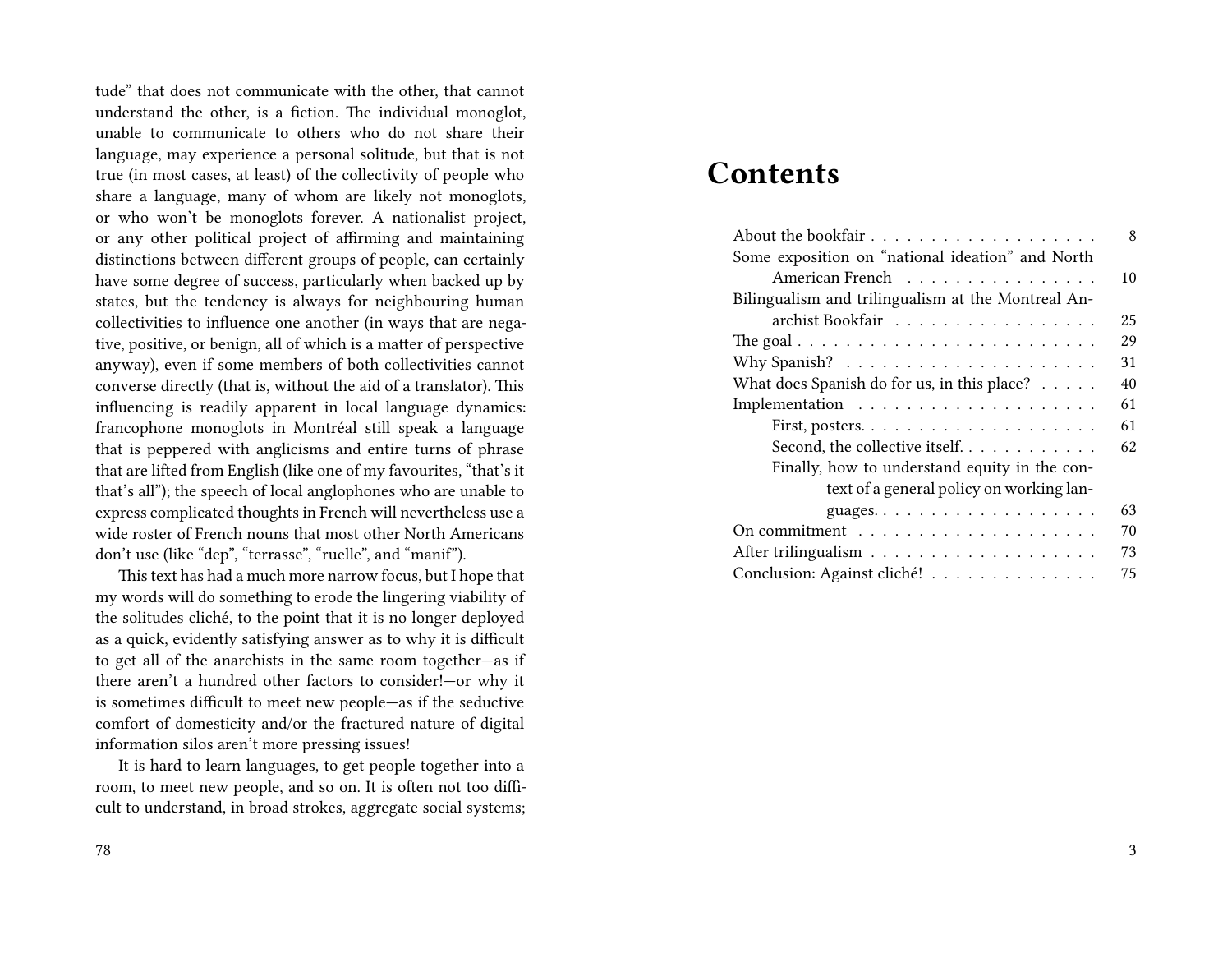In other words, language used is probably an incidental trait of most local anarchist scenes, not an essential one. I presume it is usually a function of people determining, perhaps without much conscious thought about it, which particular vernacular is best for the conversation given the language competencies of the people involved. Much of the time, in this region, that language will be French. Other times, it will be English. At least some of the time, it will be something else, like Spanish. But, outside of situations where the major reason that people are choosing to hang out with each other is language acquisition, language activism, or a similar preoccupation—rarely the case for anarchists (though maybe it shouldn't be), and were it the case in the Tiohtià:ke region, it's likely the language of interest would neither be French nor English—it probably makes much more sense to speak of a syndicalist scene and an insurrecto scene, or a Hochelaga scene and a Southwest scene, or cis men's spaces and *non-mixité choisi*<sup>40</sup> spaces, or whatever else. Ideological orientation, neighbourhood, gender, and other factors are, I think, more directly impactful upon the shape and elaboration of local anarchists' sociality than language competencies are (which isn't to say that language isn't a factor at all).

But this isn't accounted for at all in the logic of binary clichés. Third, fourth, fifth, and subsequent possibilities complicate things, yet the "value" of the cliché is that it is simple, that it shoves all of that tedious complexity under the rug.

I have no interest in presenting Spanish and the associated world as a "third solitude" in the Tiohtià:ke region—not only because that term has already been applied to Yiddish and its world (for instance, by Gerald Tuchinsky in a 1984 scholarly article, and by the Museum of Jewish Montreal for its Tumblr blog, active 2011-'16), but because the very notion of a "soli-

<sup>&</sup>lt;sup>40</sup> In local feminist parlance, the term "chosen non-mixedness" indicates a space without cis men.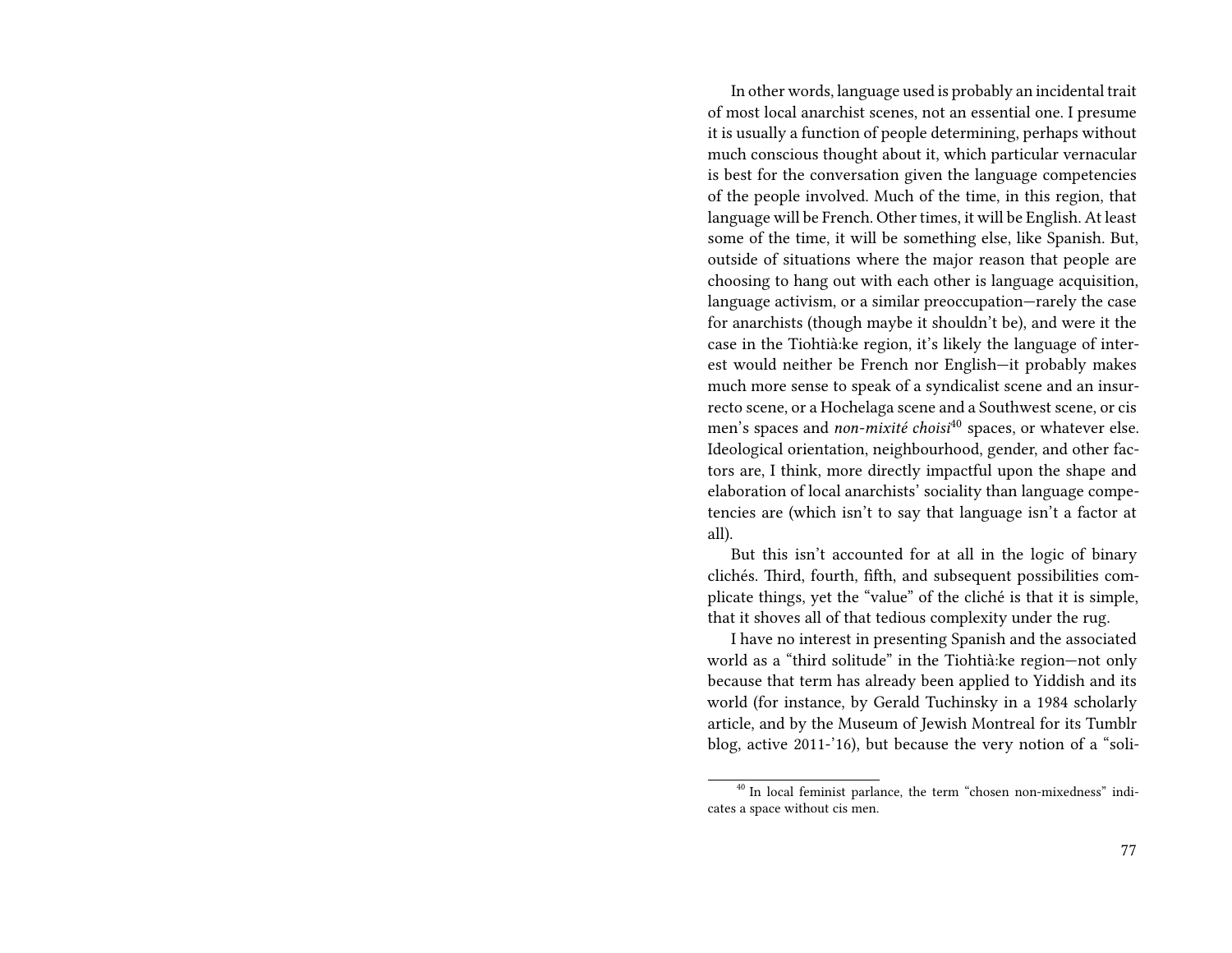peers. This is how the problem is expressed: there is an anglophone anarchist scene and a francophone anarchist scene, and apart from language, the one scene is defined by U.S. style identity politics and/or "third wave" feminism and/or insurrectionary anarchism, whereas the other is characterized by French-style class politics and/or "second wave" feminism and/or Tiqqunism. There are many comments on "cultural" differences as well, from purportedly different relationships to time and punctuality, to broad attitudes about drinking and drugs in various settings, and so on. In such portrayals, language is simply the most visible distinction between the two scenes, but there are a number of other similarly stark points of contrast between them.

Simple binaries have a lot of explanatory power—too much, in fact. It's not as though they cannot be used to speak truth; people use them to say things that are true all the time (or at least true enough, within the bounds of a certain kind of conversation). Unfortunately, as they are overused, as they become clichés, they tend to render obscure the real texture of any given sociality. This is certainly true of the all-too-Canadian conceit of "solitudes" when it is applied to the Tiohtià:ke region's anarchist movement, which is hardly composed of two easily contrasted scenes marked by language, but a wide diversity of much smaller (and obviously overlapping) scenes, each with its own culture. Whether or not a given scene is mostly French-speaking, mostly English-speaking, mostly Spanish-speaking, or characterized by constant code switching is only one of its many cultural traits, and probably less generative of the scene (i.e. less the reason that people continue to share the same spaces, creating something that it makes sense to call a *scene*) than other factors: living in the same neighbourhood, liking the same music, shared interest in particular activities, shared history of involvement in particular social movements, etc.

What follows is a very inflated argument for the first of three proposals<sup>1</sup> I had for the development of "language policy" with respect to the Montreal Anarchist Bookfair. When I started writing, the intended audience was no larger than the other people who make the book fair happen, i.e. members of the Montreal Anarchist Bookfair Collective (MABC) and a slightly larger circle of volunteers and friends. I began writing in the spring of 2020, before the  $21<sup>st</sup>$  iteration of the book fair on May 17 of that year, although I had drafted shorter texts on much the same theme in earlier years, also for a readership within the collective and the next innermost circle of collaborators. Most of the writing was done over the summer of 2020, after the 2020 book fair was over and, more importantly, after I decided that I wanted to leave the collective, which was at some point in early June.

In all previous iterations of this text, which I have lost at this point, the core proposal with respect to language policy was always the same as the one elaborated in this text, namely that there should be a pivot to Spanish<sup>2</sup> on the part of the MABC—and, by consequence, at least somewhat away from

<sup>&</sup>lt;sup>1</sup> The other two proposals, in a nutshell, were as follows: first, that anyone contributing to consensus decisions about the book fair ought to be generally competent in French (as was required at some points in the past); and second, that there ought to be an *official style guide* for the book fair so that, among other things, place names from indigenous languages would no longer be spelled differently in different parts of official book fair copy. I still think a case could be made for both ideas, but I no longer feel motivated, myself, to argue either case at length.

<sup>&</sup>lt;sup>2</sup> There is a terminological debate, mostly taking place among speakers of the language in question, as to whether "Spanish" (that is, *español*) or "Castilian" (*castellano*) is the better name for it. In my opinion, the latter option strikes me as more correct, mostly because there are several languages that are indigenous to different parts of the land most people call some version of "Spain" today. The language in question, however, is descended principally from a language already spoken in the central region of *Castile* six centuries ago, and Castile has long been the politically dominant region of Spain—a land that, before the 1700s, was almost always referred to (in the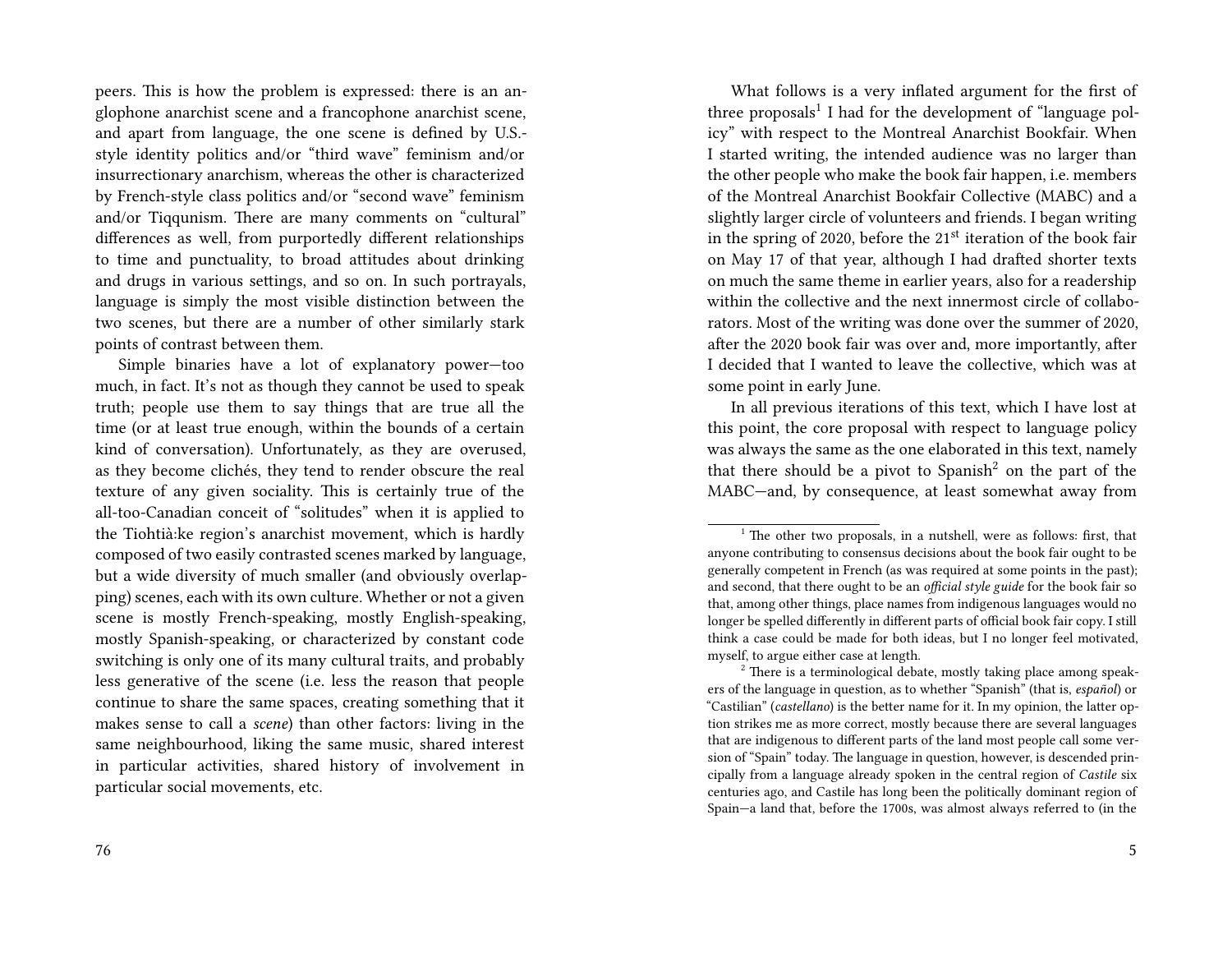French, which has been the sole beneficiary, up to now, of deliberate efforts to shape the book fair's outward face.

I am kind of a language nerd (which probably comes through in this text), and going trilingual had been a sort of priority for me from shortly after I first joined the MABC in late 2016. My reasoning for this idiosyncratic, even somewhat eccentric idea is elaborated in the pages that follow.

Suffice it to say, however, that what I have written doesn't only pertain to the very limited subject of the Montreal Anarchist Bookfair, which might not even happen in 2021 (and I don't say this because I have some insider knowledge on the matter, but because absolutely anything is possible). I have written about what I know, but other anarchists in my region are dealing with many of the same issues as those I have written about in this text, albeit from different standpoints, i.e. they are involved in different kinds of projects, their language competencies may be different than mine, etc. The big issues are the linguistic demographics of our region (and thus, the social movements that exist in this region) and various political ideas that different anarchists have on linguistic topics. Some of these ideas don't make a lot of sense; I tend to think they are informed by various simplifications and misunderstandings (about history, the nature of oppression, language itself, and other things), as is often the case with bad ideas. For this reason, I have endeavoured to provide a lot of context about how I have arrived at my own ideas on these matters—not because my own conclusions are necessarily correct (and let's be real: very few people would care either way, as they aren't nearly as interested as I am in the subject

reasons: local history (which is to say, folks' understandings of it), the fact that a lot of us know more about Kanien'kehà:ka and Haudenosaunee history writ large than we do about the other indigenous nations whose traditional territories also overlap this region, the physical proximity and political relevance of Kanehsatà:ke and Kahnawà:ke to anti-systemic social movements based in and around the Tiohtià:ke region's urban core, and so on.

I don't have much to say about what incorporating Kanien'kéha can or should look like, either with respect to the Montreal Anarchist Bookfair or any other local project or institution. Someone else needs to write the text on that subject, not me. I will say, however, that anarchists in this region—and certainly in other places across the continent—ought to think seriously about what the ideas they express about indigenous languages might imply for their own lives. Otherwise, they should probably express fewer ideas on the subject.

## **Conclusion: Against cliché!**

In my whole life as a Montréal anarchist, the "two solitudes" problem<sup>39</sup> has been a perennial concern among my

language in question, at least) using a pluralized form, i.e. "the Spains" (*las Españas*).

Both terms are used by some people, and understood by most people, in just about every context where this language is spoken. For an Englishspeaking readership, however, I think it would be a bit distracting if I opted to use "Castilian" in lieu of "Spanish" throughout this text.

<sup>39</sup> *Two Solitudes* is the title of a 1945 novel by Hugh MacLennan (which, as of this writing, has a page dedicated to it on English Wikipedia, but not French Wikipedia). I haven't read it, but I guess it's a pretty straightforward political allegory. The phrase is widely used today in English-language Canadian political discourse—and less commonly in French-language political discourse—to indicate a sense of irreconcilability between an Englishspeaking political subject and a French-speaking political subject, either across the Canadian territory at large, in a given locality like Montréal, or wherever else.In 1642, the colonial settlement of Ville-Marie (which became Montréal) was established on the shores of Kaniatarowanénhne[7] by francophone Europeans loyal to the Bourbon court in Paris, France. Then, in the middle part of the 18th century, the Bourbon court lost a war for global supremacy—the so-called Seven Years' War (1754-'63)—with the competing imperial power based in Westminster, England. One of the lasting result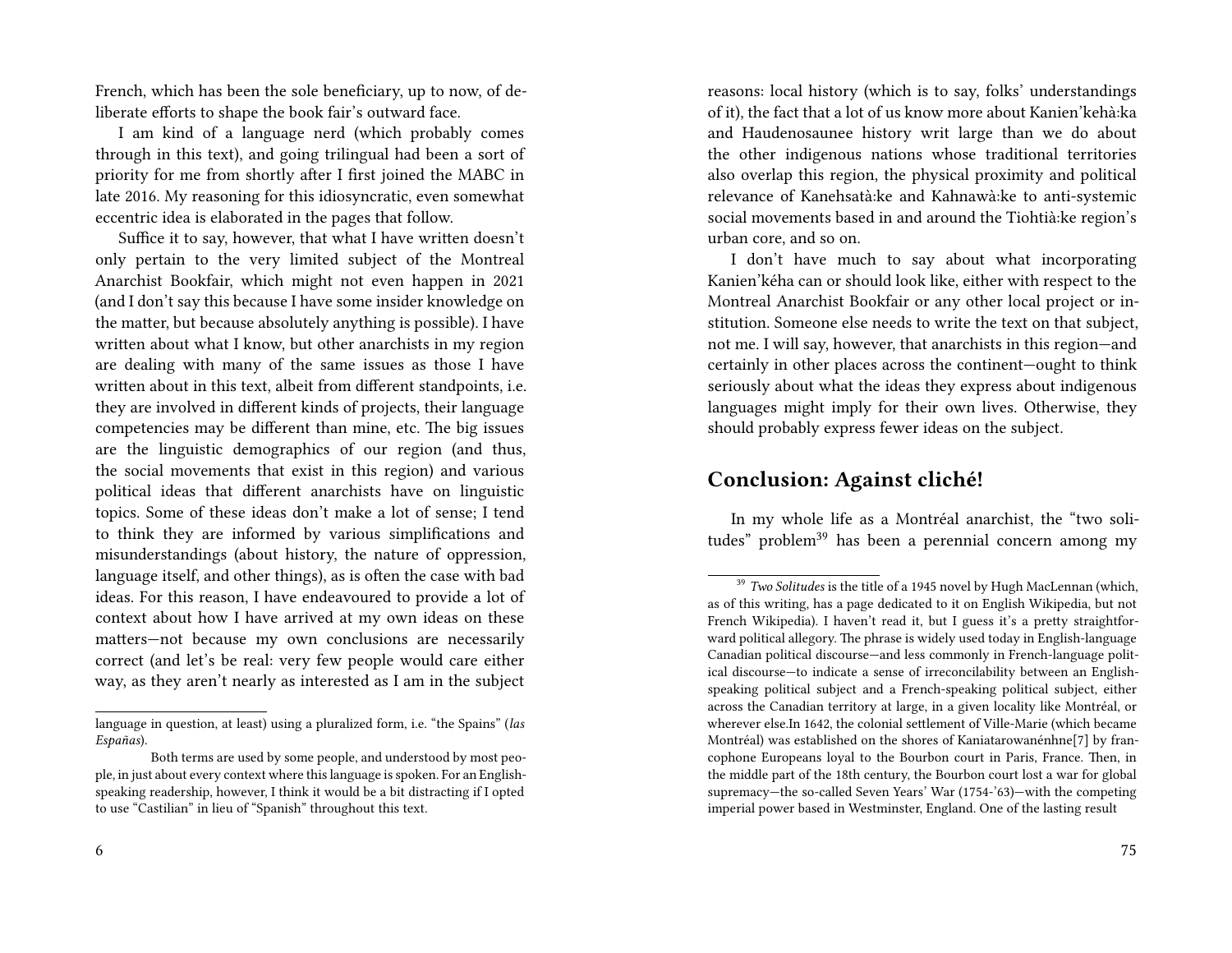would also just love to see at least the French-language page on the São Paulo anarchist book fair's website somehow reciprocated in the future.

Second, either American Sign Language (ASL) or Québec Sign Language (LSQ); I am not sure which would be more appropriate, and perhaps it would be possible to take on both. This could warrant an entire text in and of itself, but apart from the obvious accessibility reasons, I think it's fair to say that greater proficiency in signing among anarchists would have a lot of incidental benefits. How often do some of us find ourselves at pain to communicate to a friend at a punk show? In a loud party? With flashbangs ringing in our ears?

Third, Kanien'kéha, the traditional language of the Kanien'kehà:ka.<sup>38</sup> As opposed to every other language I have mentioned throughout this text, incorporating Kanien'kéha wouldn't really be about enabling accessibility, at least not in any straightforward sense. Effectively all Kanien'kehà:ka today, in the Tiohtià:ke region and further afield, speak and understand English; it is often their first language, sometimes their only language, and typically their strongest language. The reason for this state of affairs, broadly speaking, is the large historical phenomenon of colonialism. It is as a practical commitment to *anti-colonialism*, and not *accessibility*, that has led many people to express support for the use of indigenous languages in various settings. For anarchists living in Montréal, these conversations usually focus on Kanien'kéha for several

of the Montreal Anarchist Bookfair's language policies), but so that the general quality of discussion about linguistic issues in the Tiohtià: $ke$  region $3$  can be improved.

In this case, context means lots of footnotes. Some of these will probably be redundant for some readers, the vast majority of whom I expect to be at least somewhat familiar with local history, but I want this text to be as widely accessible as possible. Occasionally, too, I guess I just want to share something else that I know, which I might not ever have a good reason to bring up in any other context.

A lot of this text is comprised of sweeping summary of historical events, which speaks to my interests a little bit. But I like to think that people will be able to relate better to the lines in the text that come directly from experience of being an anarchist in this region—that is, to the project of organizing a big event, to the experience of talking to people in crowded rooms of strangers, to other sorts of fleeting encounters and ephemeral conversations that have happened in this place up to now.

This text, like any other, was the product of many folks' efforts. It wouldn't have been possible without the help of Char, Talus, Soybean, Cedar, some current and former members of the MABC, and several others who read my drafts and offered feedback at several points over the last few months. I also want to specifically thank the designer for making the

<sup>&</sup>lt;sup>38</sup> In English, the more widely used name for both this language and the people who speak it is "Mohawk", probably derived from an exonym (that is, an externally used name) in the now unspoken Narragansett language. I have not been able to find much credible source material on the subject, but it appears that there are probably derogatory connotations to either the original word in Narragansett and/or to comparable words in genetically related languages. At the point when colonizing Dutch and English in the area of present-day Massachusetts and Rhode Island would have first heard any Narragansett refer to the Kanien'kehà:ka, the two indigenous nations had already had a long-standing adversarial relationship with one another.

 $3$  By "Tiohtià: ke region", I mean something roughly equivalent to what is designated by the English term "Greater Montréal", but which I would define as: 1) the whole area where Kanà:tso, a river flowing from the northwest, joins up with Kaniatarowanénhne, a greater river flowing from the southwest towards the ocean; plus 2) the whole archipelago that is adjacent to this confluence, both to the east and south; plus 3) both the north and south shores of the section of the river valley just described, and stretching as much as 50 kilometres maximum into the hinterlands in any given direction.

It is, in any case, a larger and more populous region than the ring of relatively anarchist-dense neighbourhoods clustered around the downtown core of Montréal.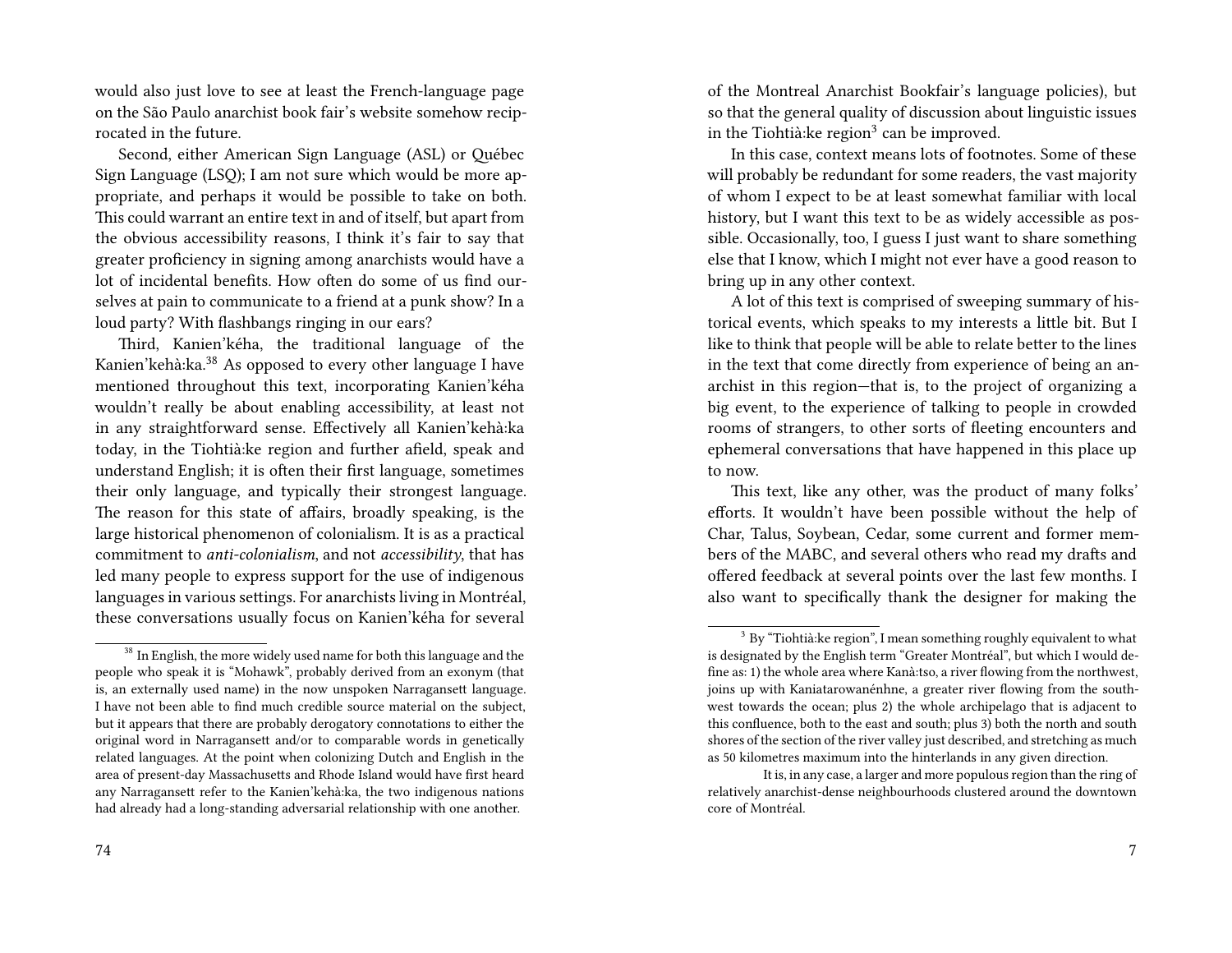laid-out version of this text, folks involved with the Tower for all their help with the print edition of this text, as well as Karonhí:io Delaronde and Jordan Engel for their work on the map "Kanonshionni'onwè:ke tsi ionhwéntsare" (available on *The Decolonial Atlas* under the header "Haudenosaunee Country in Mohawk").

— December 2020

#### **About the bookfair**

The Montreal Anarchist Bookfair (the official style in English uses a compound version of the term "book fair" and forgoes the accent on "Montréal") is an annual event where people can buy or otherwise obtain books about anarchism and related topics, as well as art, zines, bulk supplies of leaflets, small stickers, cheap posters, clothes, CDs and DVDs, and probably a number of other categories of item as well. It's thus a sort of crowded *bazaar* or *mall* (depending on how you want to look at it), where most vendors (and distributors, because some people aren't there to sell anything) have some connection to the anarchist movement writ large. But the event as a whole is larger than its bazaar function; there are also events within the event, meaning presentations, panel discussions, film screenings, caucus-style discussions, skill-building workshops, and other things of this kind. Most of these constituent events are denoted as taking place at a specific time in a specific place on the programme that is distributed at the welcome table.

I presume most readers will be familiar with anarchist book fairs in some fashion, whether big annual events like the one in Montréal or ones that are smaller and/or more informally or irregularly organized. In this text, I will only speak to the "official" event that is organized by the MABC, which is to say, I will address neither those public events organized by other groups (such as DIRA, Montréal's longest-running anarchist library,

My position is that it is always a good thing if the community that the MABC serves—i.e. the people who actually come, the people who *might* come, and the people we want to come is informed of what the collective is setting out to do. And when the collective fails at something, the community should (be able to) know that it failed. It should also be informed about how and why that failure came to pass. This applies to many things apart from the little matter of Spanish, too (for instance, the possibly larger matter of French during the 2020 book fair), and I think it applies to many other collective projects as well.

No anarchist project exists in isolation; it can always get help from the outside, assuming people in the larger scenes are invested in the continuation and successful execution of the project as well—and this is definitely the case with the Montreal Anarchist Bookfair, in my experience. But the people involved in that project first need to communicate the fact of their commitments and then, if there is any trouble, their difficulties in achieving those commitments. The situation is much less likely to improve otherwise.

## **After trilingualism**

After Spanish, should there be a fourth working language? A fifth? I wrote at length on this subject in a previous draft, but sober minds told me to cut it out. Nevertheless, I want to speak briefly about a few candidates for subsequent (or even simultaneous) language acquisition on the part of the MABC.

First, Portuguese, the third-most widely spoken language in the broad area of "the Americas" (ranking above French) and, given that it is a Romance language, complementary to the pre-existing competencies of any book fair collective already functional in French, English, and Spanish. I think more connections between anarchists in Brazil and anarchists in North America, specifically, are important to cultivate. Personally, I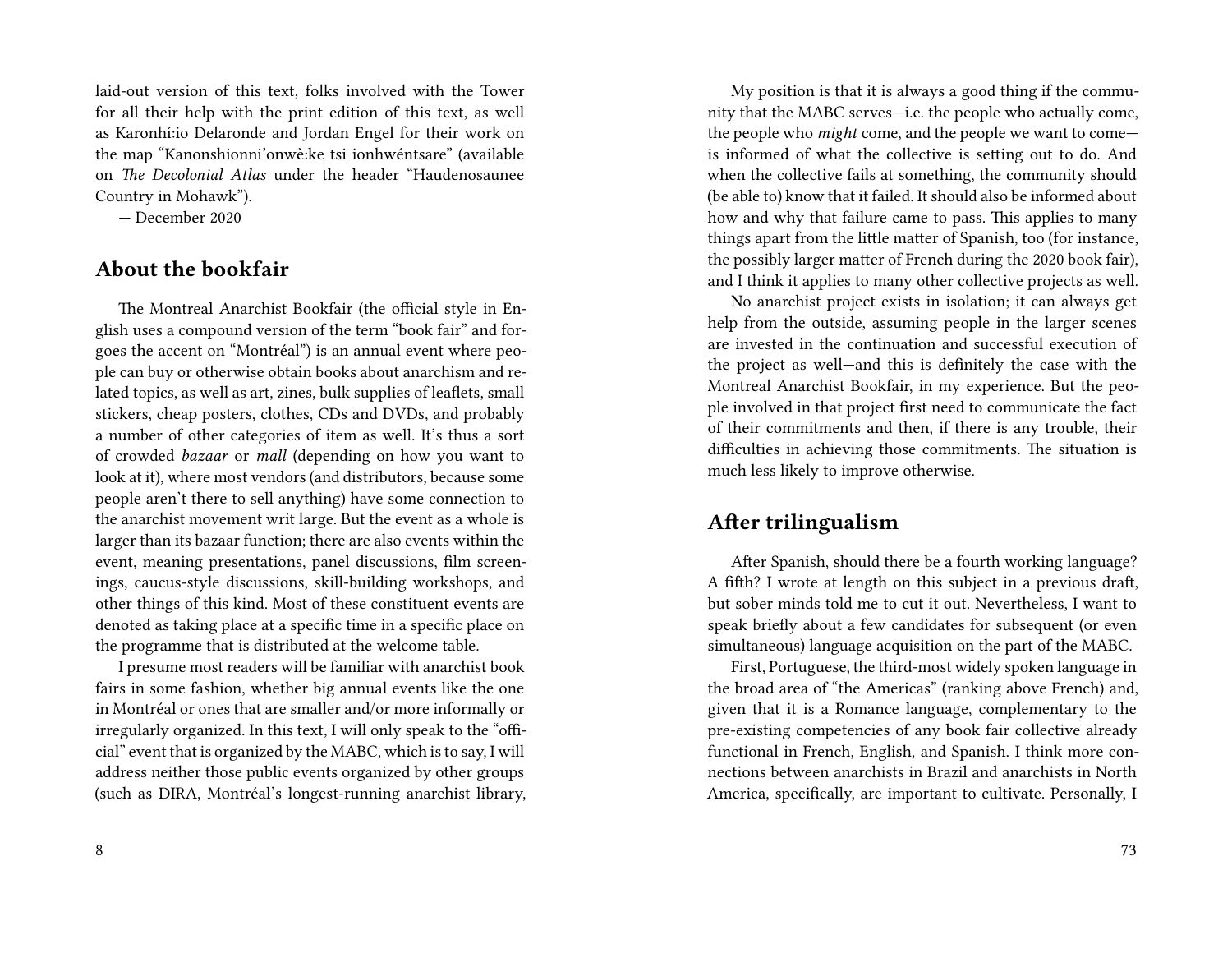many possible ways to conceive of the strategic dimension of this pivot, but the most important thing, I think, is that the MABC *publicly announce* that it is making such a commitment. This means that people who are actually positioned to help—anarchists who are competent in Spanish and wish to volunteer for certain tasks, join the collective, or contribute to the articulation of a strategy for successful implementation of trilingualism—will know that they can and should reach out.

The earlier such a commitment is announced, the better.

In the past, even when the whole collective was theoretically on board with a pivot to Spanish (and during my time on the collective, whenever the idea was brought up in meetings, it was never opposed by anyone), it was never at any point a project that even half of the collective dedicated much time to. This is understandable, of course, given that there are always other things to do, and some people may have been neither well-positioned to contribute to such a pivot nor particularly interested on a personal level (unlike myself, who became an even greater enthusiast of Spanish than the first guy had been). As a result, however, the pivot was essentially fictive.

During the 2019 book fair, I announced during a panel entitled "20 Years of the Montreal Anarchist Bookfair" that the MABC intended to make the book fair trilingual for 2020 (or, at least, make serious moves in that direction), but only the handful of people in the room for that event heard me. I was speaking with the explicit consent of the whole collective, but without commitment to that goal, their consent didn't amount to anything. Without a public commitment—in writing, on the website, and easy to find from the front page—very few people from outside the collective were ever in a position to know that the collective had failed to achieve a goal it had set for itself, never mind the logic of that goal. As a result, they were pretty unlikely to ever feel compelled to offer to help, even though more help is precisely what the MABC has always needed with respect to Spanish, from late 2016 on.

or the local branch of the IWW) nor those informal or clandestine initiatives that also take place on or around the book fair weekend (which is typically the third or fourth weekend in May). These other events include bonfires, barbeques, punk shows, the Glamarchist Lookfair dance party, various demonstrations and vandalism sprees, and more, all of which are a part of what the Montreal Anarchist Bookfair means to various people, but which the MABC has never been directly involved in organizing. In the last decade or so, what the MABC has organized has been delimited both temporally and geographically: it takes place during daylight hours on Saturday and Sunday of the book fair weekend, within the environs of parc Vinet in the neighbourhood of Little Burgundy, adjacent to downtown Montréal. There are some exceptions to all this, but none that are very important.

An important thing to note is that the Montreal Anarchist Bookfair is an *institution*, and to be clear, it's an institution whether anyone involved wants it to be or not. It started in 2000 and has taken place annually, without fail, for twentyone years, something that distinguishes Montréal's book fair from many other anarchist book fairs with shorter and/or less prolific histories. Accomplishing the book fair each year is a complicated project, and in the MABC's efforts to make it happen and make sure lessons get learned, it has made a whole coterie of commitments for itself over the years, a number of which are formally and publicly expressed as "policies". And this, coupled with the individual inclinations and priorities of whichever people happen to comprise the MABC in a given year, is kind of what I mean whenever I talk about "the book fair".

Another distinctive feature of the Montréal Anarchist Bookfair is that it takes place, not in Stockholm, Hong Kong, San Francisco, or Atlanta, but here, in the Tiohtià:ke region, where we have to contend with a certain history, certain debates about that history, and certain arguments about what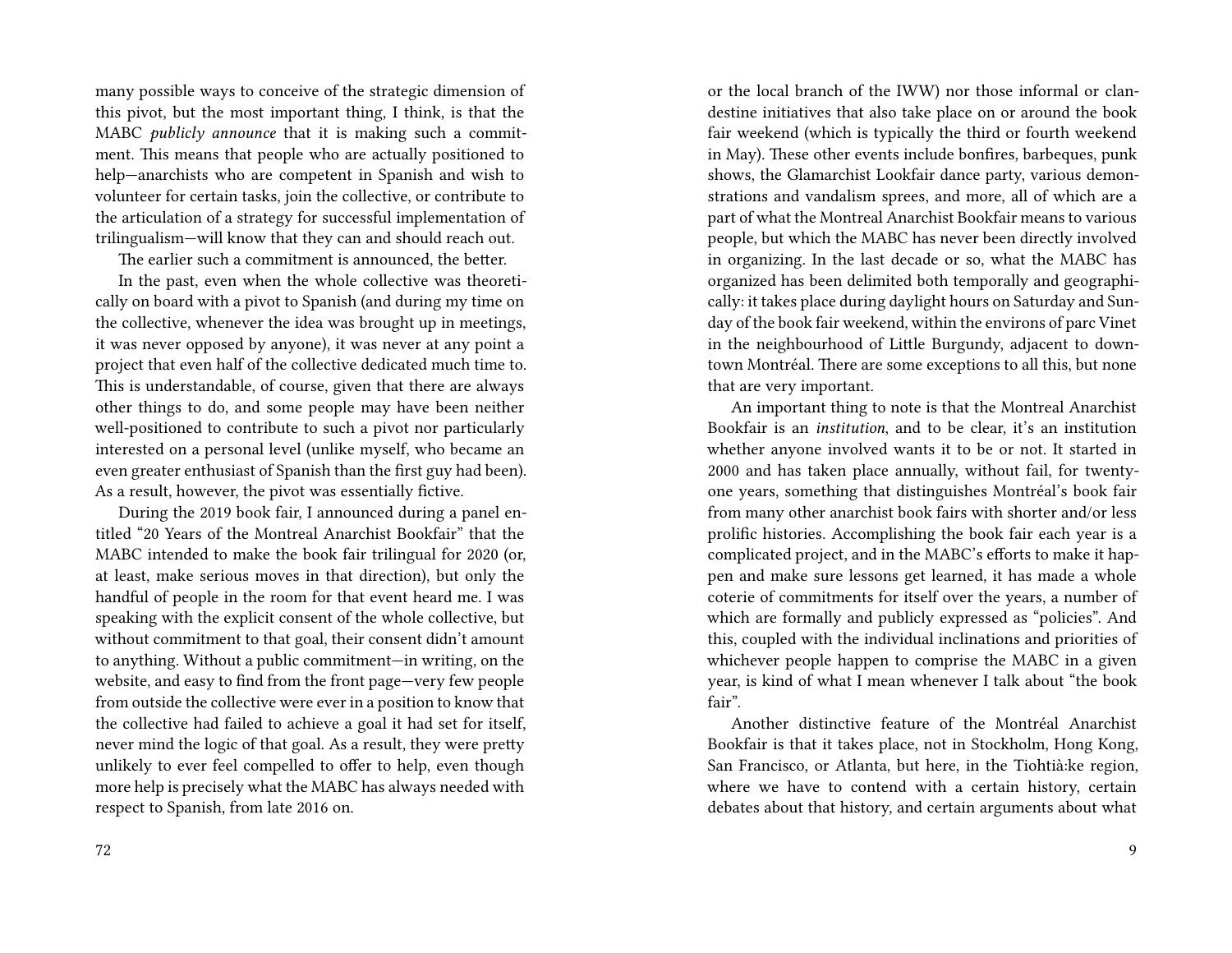that history implies for both the present and the future. For the purposes of this text, the most relevant part of this rich terroir is the continuing fact of French in North America<sup>4</sup>-or more precisely, all the ideas in circulation in society, and in anarchist scenes, that pertain to this fact.

## **Some exposition on "national ideation" and North American French**

This section may seem a bit bizarre for most of the people I expect to read this text. To paraphrase one early reviewer, the notion that the French language *matters* in a place where the majority of people use French as their principal language might be considered obvious to the point of banality.

And yet.

I first felt compelled to write this section for the benefit (really, the edification) of a minority of characters I have encountered over the years, basically all of whom were either living, or had previously lived, in Germany or Austria. I have often called these people "anti-Germans", but that's probably not useful for at least two reasons: first, quite a few of these people were neither born nor raised in Germany (or Austria), and were not "ethnically" German by any definition; and second, in two locales (Athens and Montréal respectively), they were—at the time that I met them, at least—involved in efforts to formuegy, in as much granular detail as necessary and for as long as the discussion requires, there is no real guarantee that things will work out. I always liked the line written by some Italian comrades in the 1990s (*Ai ferri corti con l'esistente, i suoi defensori e i suoi falsi critici*, aka "At Daggers Drawn", 1998): "The secret is to really begin." Yet, at the same time, I'm really not stoked about any idea of "the secret", a phrasing that by itself evokes something a bit more North American, which I have mostly heard about in earnest from people who picked me up hitchhiking over the years.<sup>37</sup> Success is not simply attracted by good vibes or positive intent. It is obtained, either through luck (and if luck is on your side: sweet!) or by figuring out how to do things and then doing them well—and sometimes both, of course, though it is the latter that we actually have control over.

things going on in their lives. Without the time to discuss strat-

I stated earlier that I believe that the more urgent priority for the collective is to regain its capacity to both communicate and to produce adequate copy in French—to at least return to the capacity that the MABC had in the 2017 pre-fair organizing season—before developing new capacity in Spanish. This by itself will take some good planning, or else it is unlikely to happen.

If the situation with French is fixed, however, committing to a pivot to Spanish ought to be the next move. There are

<sup>&</sup>lt;sup>4</sup> Throughout this text, when I refer to the geographic category of "North America", I do not mean the continental landmass, which I call "Turtle Island" following the convention of most anarchists in this part of the world; I am referring instead to all land north of the U.S.-Mexico border and the islands of the Caribbean Sea (give or take a little bit). This zone largely corresponds to the territories designated as "the United States" and "Canada" on most globes and world maps. I sometimes also use the term "North American" to refer to anything pertaining to (the dominant culture of) the combined settler societies of the United States and Canada, both of which are more importantly similar to each other than they are importantly different.

 $37$  This may go over the heads of at least some readers, so what I am referring to is *The Secret*, a best-selling "self-help" book by Rhonda Byrne, first published in 2006. Having never read it myself, my understanding is that it posits a quasi-spiritual idea, namely that positive thinking will attract positive events, as a result of some very reductive understanding of how "energy" works. I could say many other things about (my understanding of) Byrne's ideas, but suffice it to say that I believe these ideas fit in well with a certain idea of why society is the way that it is. It works well with extant oppressive modes of religiosity on this continent, which tend to normalize and justify the leviathanic horrors of our era, sabotaging any impulse to change things.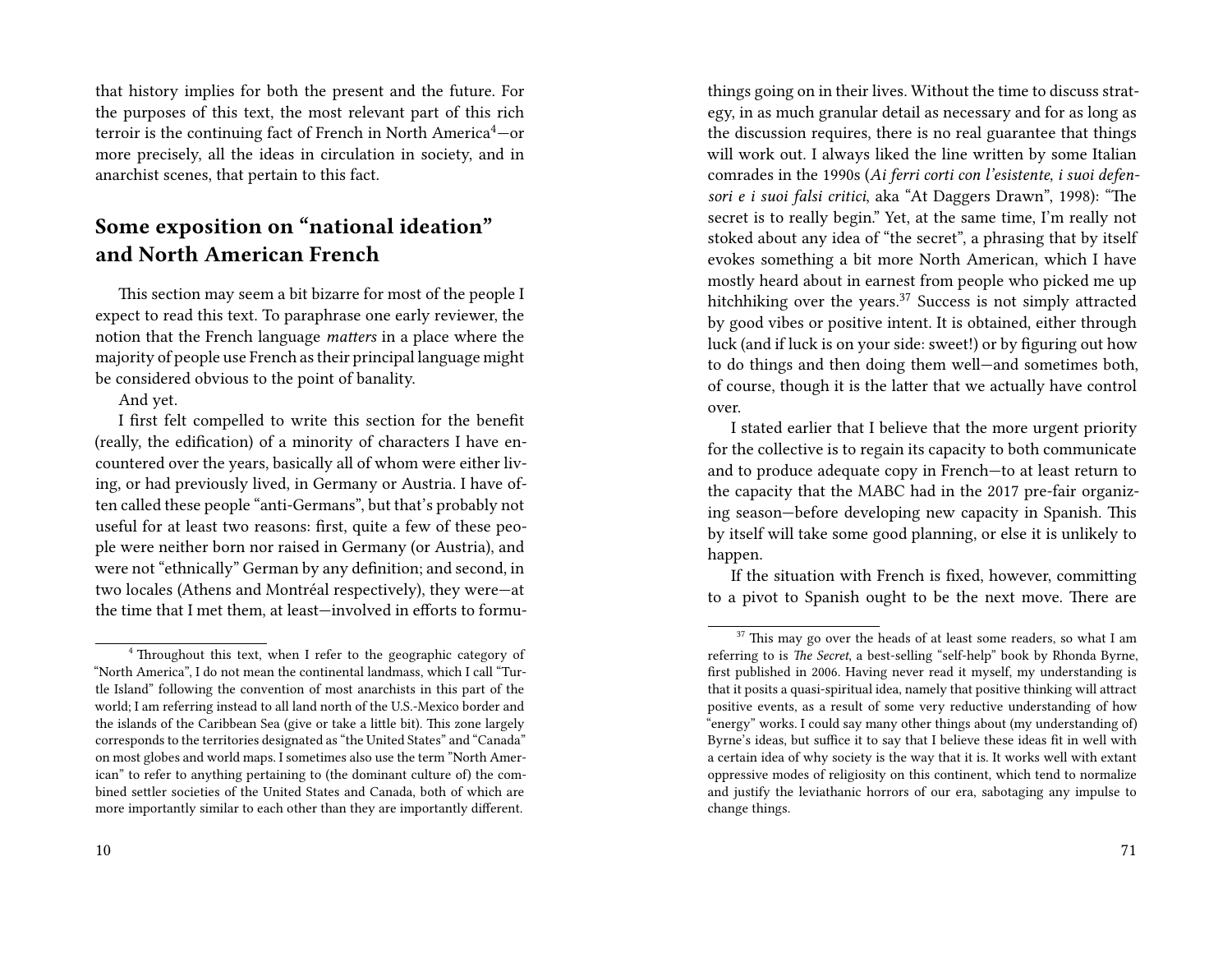such events arrange for simultaneous translation (or subtitles, in the case of a film) towards at least one of the book fair's three working languages in order to enable participation by as many people attending the book fair as possible. Otherwise, the collective would have to take it upon itself to arrange the same.

#### **On commitment**

To recapitulate what I wrote earlier, I was not the first collective member to take up the idea of trilingualism.The original articulation of the idea was less verbose than the text you are reading, but the proposal was no less serious when it was expressed, in late 2016, by the most experienced member of the collective at that time (whom I referred to before as an "enthusiast" of Spanish). His enthusiasm, unfortunately, was not accompanied with any idea about implementing a more comprehensive sort of trilingualism, any strategic proposal for achieving any sort of concrete goal, etc. Instead, the MABC had a new hispanophone volunteer, who had been recruited to the project shortly after I had joined on; she was the friend of another collective member who had, himself, not been involved with the MABC for much more than a single pre-fair organizing season.

What ended up happening is that the rest of us gave this new hispanophone a volunteer a lot of work to do, and not just Spanish stuff either. Shortly after the 2017 book fair, she decided that she would not remain a part of the MABC, presumably because, as I understand it, she didn't feel like it was the best use of her time and energy. Fair enough.

I think there were a lot of problems with the internal culture of the MABC at that time. Some had changed by the time I quit the project, but some had not. Organizing the Montréal book fair remains an enormous amount of work for a very small group of people who, typically, also have a lot of other

late anti-*Greek* and anti-*Québécois* positions through the emulation of the cultural norms, the political praxis, and (most importantly) the literary output of nominally anti-German scenes with older roots (to the early 1990s at least) in both Germany and Austria.

I'll forgo all the details of what has made anti-Germans infamous among anarchists in most other countries<sup>5</sup> because, while I have occasionally found myself in frustrating conversations with supposed anarchists and other radicals about the Middle East, Zionism, Jewish identity, and other stuff I only halfway know about, I have had even more conversations with these people that concentrated on matters of language. Even the people who more or less agreed with normative left-wing and anarchist positions on the Palestinian-Zionist conflict, for instance, seemed to think that English should be considered a sort of progressive historical force, one that might usher in the end of *multivernacularity*—which is to say, in mythic terms, the end of the era that began when the ancients tried to construct the Tower of Babylon.

My interlocutors on this subject, whose first language was never English, identified certain collective identities (above all, that of the German) as the principal culprits for the worst events in history. Furthermore, they identified linguistic

<sup>&</sup>lt;sup>5</sup> For those who know nothing of the subject, I recommend either "Nationalist Anti-Nationalism: The Anti-German Critique and Its All-Too-German Adherents" by CrimethInc. (*Rolling Thunder* #3, 2006) or "The Antideutsch and Me" by David Rovacs (*CounterPunch*, 2013), both of which are easily accessible online, and which summarize the whole sad story pretty well (though I am sure there are valid criticisms of both articles). My short version, however, is as follows: many anti-Germans (whether they would call themselves that or not) accept and affirm the Zionist conceit that the contemporary Israeli state and the Jewish people (or at least the Jews whose opinions matter) are effectively one and the same entity; as a result, this same subset tends to oppose the Palestinians' struggles writ large, rhetorically defend the Israeli state as *progressive* or even *communist*, get loud and shouty with anti-Zionist Jews, and so on.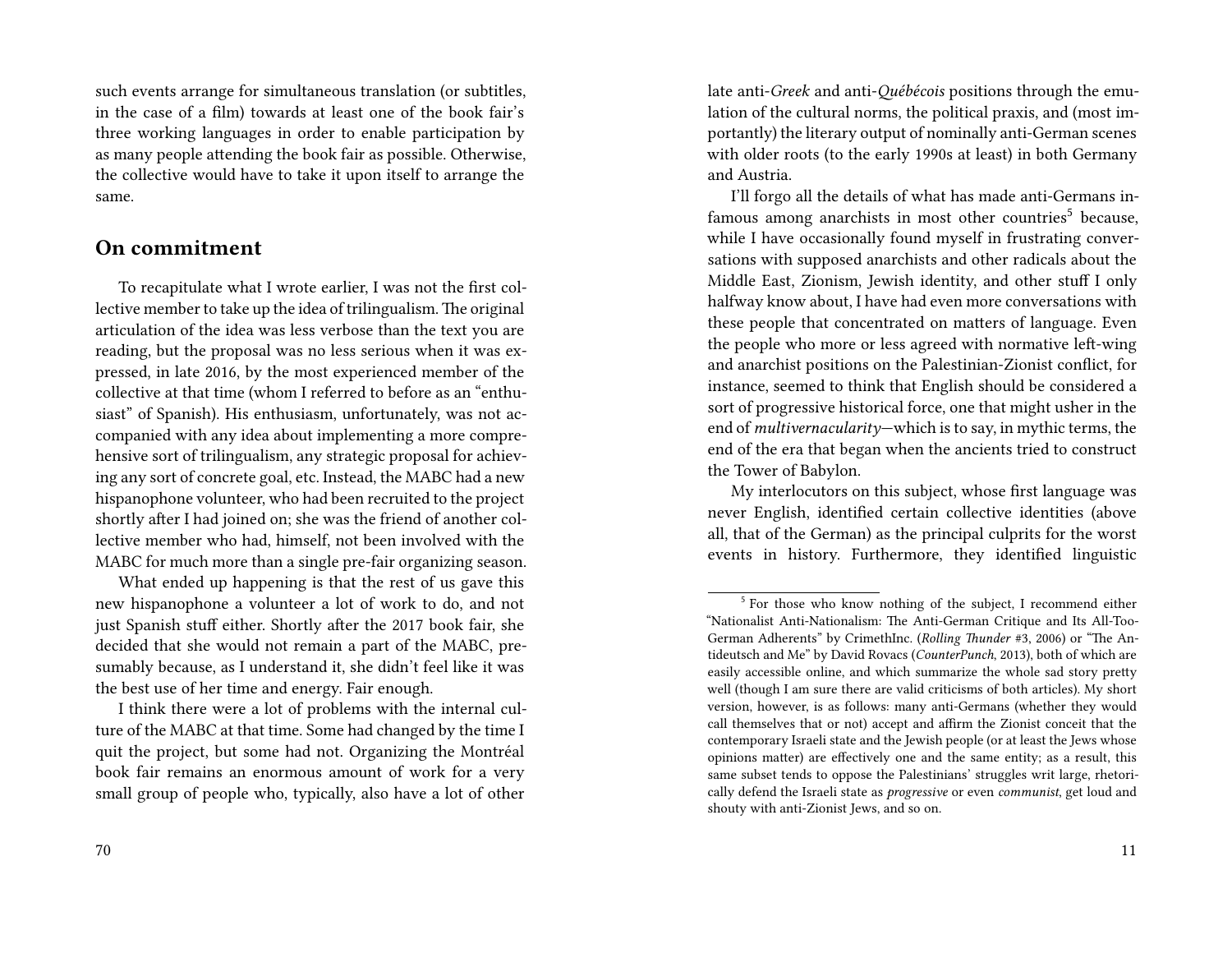distinctiveness, i.e. the fact of self-perpetuating communities that speak and/or read particular languages, as an important factor in producing and sustaining such identities. It was not because of any especially worthy quality of English that they determined it should be the best candidate for this historic task (although those involved in radical queer scenes usually made a positive note of its relative lack of gender markers when compared to many other languages). Instead, they simply cited its "success", i.e. its present status as the world's most widely used and understood language.

The similarity of these ideas and Kautsky's notions about "ultraimperialism" are striking, I think. Perhaps we could speak succinctly of a *linguistic Kautskyanism*?

In any case, whatever the merit of these ideas when applied to any part of Europe, they align with the suppositions of run-of-the-mill anglophone chauvinism when applied to parts of Turtle Island where substantial numbers of people learned French as their first language and presently speak French as a day-to-day thing—and that's a problem! They also align with an unhelpful and elitist attitude that I've encountered among a minority of English-speaking francophone radicals, namely that other francophones, if they can't speak English or if they simply fail to show enough enthusiasm for speaking the language, can be dismissed as xenophobic and/or "lazy" for that reason alone.

With respect to a discussion about the MABC pivoting to Spanish, I worry that these ideas could distort the intent of my proposal—transforming it from a practical proposal about a specific project into a *moral* proposal that has larger implications. I disdain that possibility; I am certainly not writing any of this so that people can use my words to bash the Québs. People can certainly do that if they want (I'm not the boss of anyone, and I think the Québs will be just fine regardless), but I am concerned about language dynamics, not historical metaguage (probably one of the aforementioned three, but maybe something else). The unassigned space would serve an important function, allowing for some flexibility on the collective's part. For my own part, I'd hope that the unassigned quarter wouldn't end up *wholly* occupied by English-language events, but I also think that, if that outcome meant a better quality of events overall, it would be acceptable.

Such a ratio (treated as a rough guideline to aim for, not as a strict quota) would provide plenty of content for the minority of francophone monoglots to participate without needing translation, while also making the application process more equitable for the majority of anarchists, on this continent or from around the world, who cannot convey their ideas to others in French. It would probably be difficult, at first, to find as much as a quarter of content in Spanish, especially in the first year or two of such a policy, in which presenters also generally competent in French or English might suspect that their ideas would have a more limited audience if presented in Spanish;<sup>36</sup> but it would impart the notion that the Montreal Anarchist Bookfair's policy was orientated towards *internationalism*, rather than towards either some kind of wholly Englishlanguage "global" anarchism or, even worse, a mediocre and inadequate "Canadian bilingual" anarchism.

Presumably events facilitated in languages other than French, English, and Spanish would be welcome on a case-bycase basis (and assigned to the fourth quarter), though I think the MABC would probably have to demand that organizers of

<sup>&</sup>lt;sup>36</sup> This is based on my own experience, during my time on the MABC. I asked a few hispanophone friends of mine, whom I knew had experience presenting on varied subjects in anarchist or anarchist-adjacent spaces typically in English, at least when they were in this part of the world—if they would ever be interested in presenting in Spanish at the Montréal book fair. In all cases (which wasn't actually too many cases, to be clear), they were skeptical as to whether there would be "enough" people present who were capable of listening to and understanding Spanish. We did not rigorously define what the word "enough" might mean in this case.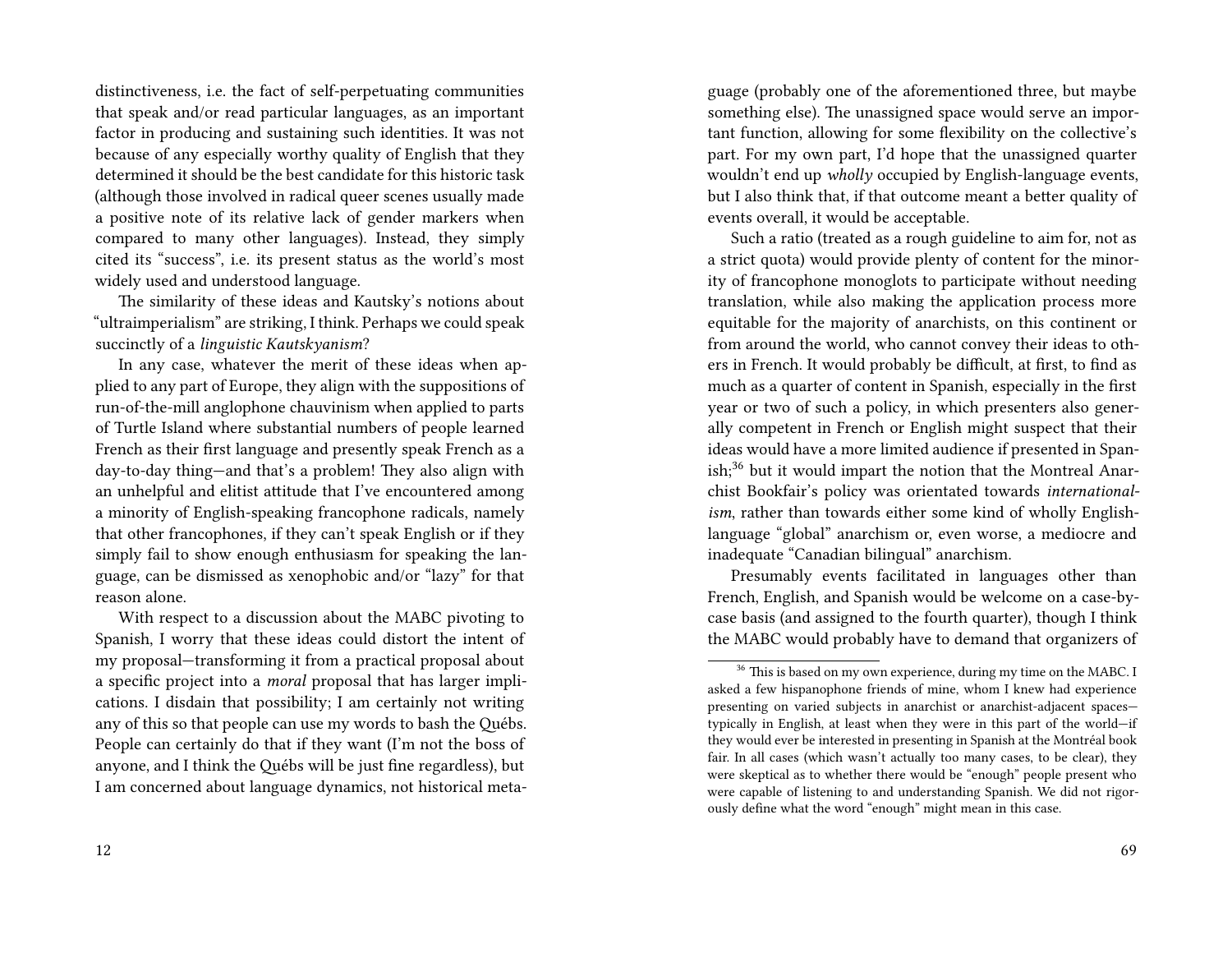and other kids. Most older adults will be able to acquire at least some degree of competency, to the extent that they need it, and they will benefit from their relations with youth who speak the same "heritage language" as they do. Given the longer view of a few years, then, the better thing for people to do—if they are starting from a place of zero capacity in a given group of refugees' language, but nevertheless want to make connections with and/or provide support to people among that group—is not to try to acquire competency in the language (often a large undertaking), but to create *spaces of encounter* where minority language monoglots can be exposed to the majority language and/or the lingua franca, and where there is also a shared context around which relationships can form. Intergenerationality and a culture of anti-bigotry go a long way, too.

This approach is much better than a mentality of simply aiming to publish announcements, produce copy, and acquire competency—either as individuals or as organizing teams—in a dozen or more languages. At that point, any consideration of equity is, really, a way of talking about legitimacy and charity, i.e. who deserves our support. The answer is that *everyone* deserves support, which is what makes an overly broad consideration of refugees' first languages a poor use of time and energy at best. It's not really *equitable* to haphazardly increase the number of languages in use, whenever and however possible. In fact, without a sufficient follow-through, i.e. actually obtaining basic competency in the language (at a minimum), using another language (or gesturing as though one is capable of doing so) is more likely than not to simply confuse and/or insult people who have a closer relationship to that language.

It is with these sorts of considerations in mind that I propose the following: the MABC should not simply use the old quota policy plus Spanish—that is, having one third of events take place in French, one third in English, and one third in Spanish—but, instead, aim for something like a quarter French, a quarter English, a quarter Spanish, and a quarter in any lannarratives that politicians of various kinds can use to stir up emotions and mobilize populations.

In the following exposition, I have tried to avoid nationalizing schemas, and to instead speak of groups of people francophones, anglophones, and others<sup>6</sup>—in a way that neither essentializes them nor obscures the fact that these categories are only contingently meaningful.

\* \* \* \* \*

In 1642, the colonial settlement of Ville-Marie (which became Montréal) was established on the shores of Kani-

There are many people who did not have a singular "first language" (for instance, in the case of many people who had one francophone parent and one anglophone parent, whom I often call "franglophones"), or who, as adults, may be fluent in an additional language they started learning early in life, but not generally competent in a first language that they use infrequently or don't use at all. It's worth saying, too, that in the context of societies where the politics of language are significantly more complicated than they are in most North American contexts, or where there are simply more languages in active use (some of which may be located on the same dialect continua) and a larger number of multilingual households—places like South Africa, the former Yugoslavia, and the Philippines—using *-phone* terminology to refer to different language groups could prove too reductive or too imprecise for a useful discussion of local language dynamics.

Additionally, in some cases, if a person is striving for some aesthetic minimum, these terms can also be difficult for the average reader who lacks knowledge of some chapter of (probably European) history, given that the prefix may look markedly different from the language's common English name. Examples: "lusophone" and "sinophone" from antiquated Latin geographic terms for where, respectively, the modern-day territories of Portugal and China proper are; and "magyarophone" from Hungarians' autonym (that is, the word that Hungarians use to refer to themselves in their own language).

<sup>6</sup> All linguistic terminology using the *-phone* suffix is necessarily a bit reductive and ad hoc. Basically, a francophone is a person who speaks French as a first language, and an anglophone is a person who speaks English as a first language. Many people in the world fit neatly into either of these categories, or into other categories: russophones (who speak Russian as a first language), italophones (Italian), and so on.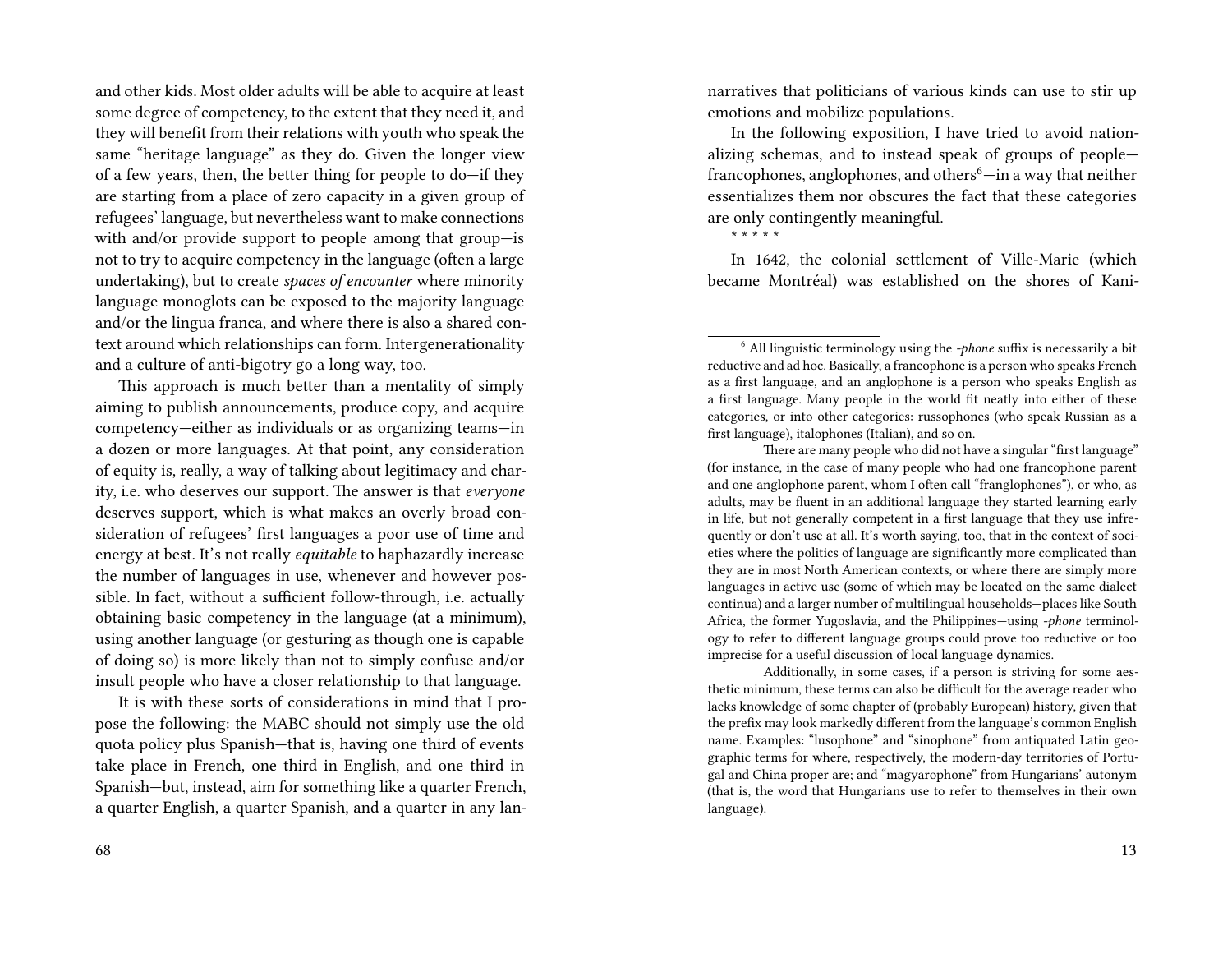atarowanénhne<sup>7</sup> by francophone Europeans loyal to the Bourbon court in Paris, France. Then, in the middle part of the 18<sup>th</sup> century, the Bourbon court lost a war for global supremacy—the so-called Seven Years' War (1754-'63)—with the competing imperial power based in Westminster, England. One of the lasting results is that the larger colony of "Canada", as Bourbon agents had called it, was given over to administration and economic exploitation by *anglophone* Europeans. Once in power, these anglophones reconstituted Canada as a new colonial polity and renamed it "Quebec" (without the diacritic) $8$  because the capital and the most important settlement of the colony, up to that point, had been Québec.<sup>9</sup>

In the immediate aftermath of this historic "Conquest of Canada" by Westminster agents—physically accomplished in 1760 and confirmed by treaty in 1763—it probably wasn't clear to anyone what the future would hold for the Canadians, i.e. those people descended from the almost wholly Catholic francophones and "near francophones" (most of them native speakers of Basque, Breton, or other regional languages of France, as well as some people who had previously immigrated to France from other countries, or who had been brought to France or any of its overseas colonies as slaves, who may have spoken any number of other languages) who were living within the

world-historic event so much as a temporary intensification of a systemic problem, but at the time, I recall that it seemed like a big deal, both for myself and many others. I know several European anarchists (and a few North American ones) who started learning either Arabic or Kurdish around that time; in some cases, these anarchists actually took the project quite seriously, gaining a useful degree of competency. This is all to the good, because being multilingual is great—so keep that in mind as I say the next thing. Basically, it was in no way *incumbent* upon these anarchists (or upon anyone else for that matter) to learn languages spoken by any of the newcomers. Nor would it ever be incumbent for anarchist institutions in the Tiohtià:ke region (at least those not *principally* concerned with supporting migrants' struggles against the state) to do likewise, even in the increasingly likely event that an area as dense and populous as Tokyo needs to be rapidly evacuated, sending refugees all over the world.<sup>35</sup>

So long as the youth take care of their elders, and they are at least relatively unbenighted by racism and xenophobia (in one form or another), people will generally get on okay in new countries where they speak neither the local majority language (be it French, Swedish, Korean, etc.) nor a relevant lingua franca (in many parts of the world, including here, English). The kids will quickly pick up the languages that are used by their neighbours, their teachers (if they have access to school),

<sup>&</sup>lt;sup>7</sup> "Kaniatarowanénhne" is denoted on most maps as "Saint Lawrence River" in English and "fleuve Saint-Laurent" in French.

<sup>8</sup> The diacritic in the name "Montréal" was also dropped by contemporary anglophones. My personal preference is to include the diacritics in both "Montréal" and "Québec", even in English copy, and that is the style employed throughout this text (except in "Montreal Anarchist Bookfair", as noted before).

<sup>9</sup> Québec is usually called "Québec City" in English in order to distinguish it from the larger territory (as designated on most maps and globes) and present-day "provincial" polity that goes by the same name. The distinction is made more subtly in French, with the presence of a definite article in front of the name (as in "je déteste le Québec") indicating the larger territory/polity and the absence of one (as in "je déteste Québec") indicating the city and capital.

<sup>&</sup>lt;sup>35</sup> In the early hours after the Fukushima #1 Nuclear Power Plant disaster in Okuma, Japan, on March 11, 2011, it was unclear how dire the situation was. Tokyo is located to the south, along the same coast; the necessity of such a mass evacuation was really considered possible. If this had happened, where would all these people have gone? It's unclear to me if, on such a short time scale, the rest of Japan would have been able to accommodate such numbers, or if the governments of nearby countries would be willing to receive any refugees either. Perhaps some residents of Tokyo—many of whom, as I understand it, don't speak English or any other languages—would have to take up residence (at least temporarily) in societies further abroad, where very few people understand Japanese.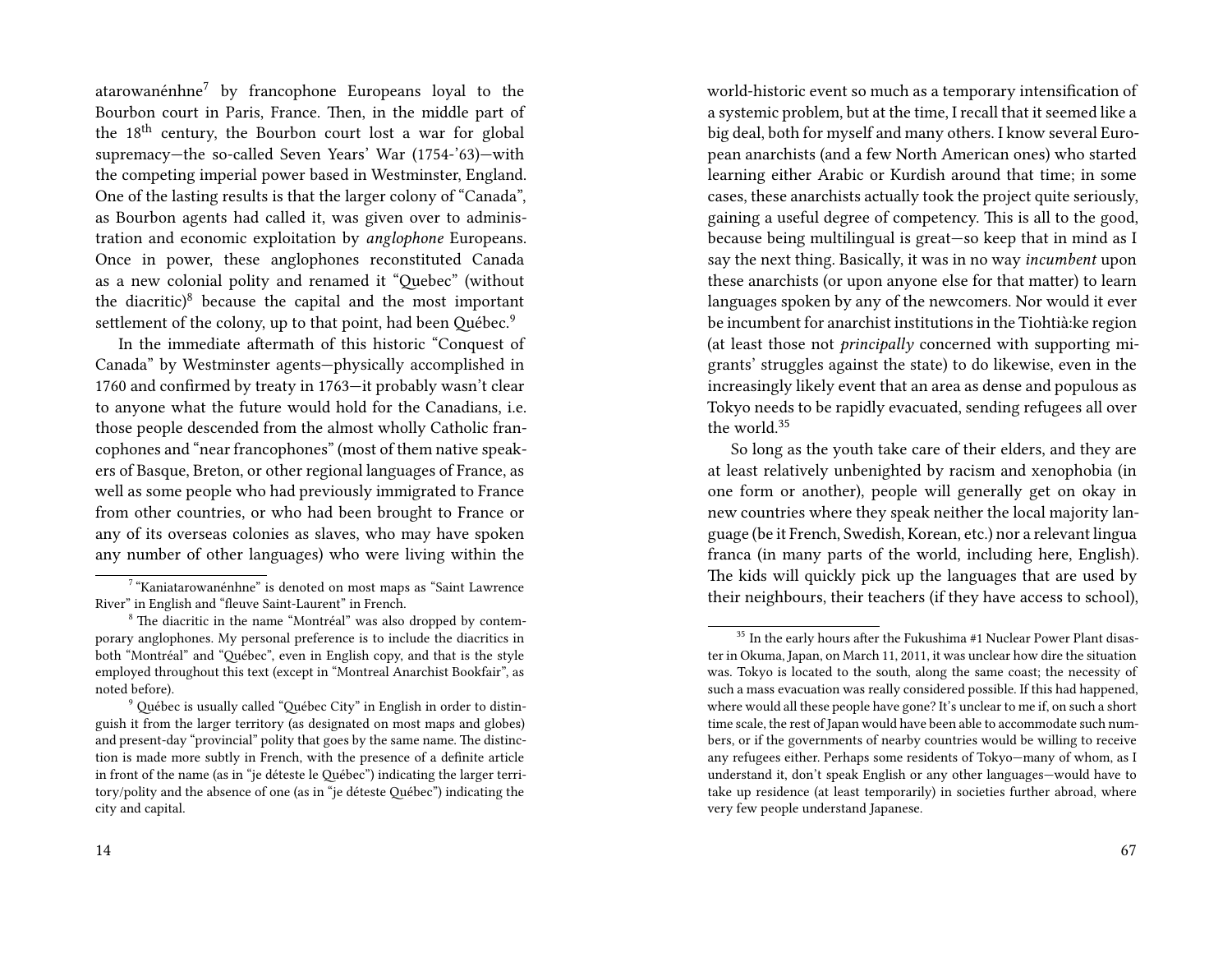ple who are generally competent getting involved, at least not on a short time scale of two to five years.

But let's say, for sake of argument, such a major demographic shift did take place.<sup>34</sup>

In 2015 and 2016, the so-called "refugee crisis" was taking place in Europe. I do not consider this episode to have been a

This is what I was thinking about when I first started putting words together about what a pivot to Spanish could look like, how it ought to be accomplished, and why it would make sense in the first place. I wanted the Montreal Anarchist Bookfair—and by extension, the Tiohtià:ke region's anarchist scenes as a whole—to be able to welcome the large numbers of hispanophone refugees, at least some of them likely monoglots, that might have been coming to our region in 2018.

The second current of thought comes from experiences hanging out in Toronto. I don't want to be too categorical about this, but I have sometimes seen what I would call a *performative multilingualism* in the posters that people involved in various social movements have put up around that city. To be clear, it is great to have included languages beyond English, some of which are probably very useful for publicity in different parts of Toronto. Circa 2014, I was particularly impressed to see posters in Hungarian in the neighbourhood of Parkdale; this was in the context of a very recent influx of Roma refugees from Hungary, many of whom (including the children) did not yet speak English. With respect to established "heritage language" communities in the Toronto area, however, the vast majority of people also read English very well; there is no pressing accessibility need to have a poster in Serbo-Croat, Tibetan, etc.

watershed of Kaniatarowanénhne at that time, had no homes to return to elsewhere else, or who otherwise may have found themselves unable to return home for any number of reasons.<sup>10</sup>

Over the course of the next two centuries, many anglophones and "near anglophones" (native speakers of Irish, Welsh, and other Celtic languages who lived in other lands subjected to Westminster's rule, and the occasional native speaker of Dutch, German, or something else who already spoke English quite well) took up residence in different parts of the vast and vaguely delimited territory of Canada/Québec.<sup>11</sup> English became the principal language of urban economies

I have chosen to use the word in a conspicuously antiquated sense because I think it does something to denaturalize widespread conceptions of both Canadian and Québécois nationality. Before World War I, francophones living in the Kaniatarowanénhne watershed (an area that includes eastern Ontario) largely referred to themselves as "Canadians" (that is, as *canadiens* and *canadiennes*) to the exclusion of anglophones and others, whereas local anglophones' conceptions of national identity (to the extent that they were present at all) concentrated on the categories of the *American*, the *British*, and occasionally the *Irish*, the *Scottish*, or other "ethnic" identities. The notion of being specifically *Canadian* was quite unemphasized in English-language discourse about nationality and peoplehood until after 1918.

 $11$  In the years immediately following the Conquest, the territory designated "Quebec" in Westminster's reckoning extended as far to the south as present-day Ohio and as far to the west as present-day Wisconsin. In reality, much of this territory remained outside of European states' effective domination, but that didn't stop Westminster from ceding its claim to some of this territory in a 1791 treaty with the United States. The remaining part was divided into two separate colonies, called "Upper Canada" (which became Ontario) and "Lower Canada" (which became Québec).

Thus the modern conceptions of "Canada" and "Québec" as two distinct territorial entities, the former of which contains the latter, dates only to 1867. Prior to this, in both French and English, the word "Ontario" had

 $34$  Two currents of thought motivate the inclusion of the following paragraphs. First of all, I just want to honour something about the origins of this text as a whole. The summer of 2017—i.e. the period immediately after the first book fair I had had a hand in organizing—was marked by the Tiohtià:ke region's own "refugee crisis" caused by the election of Trump to the U.S. presidency and the new administration's stance on Latin American immigrants. Although there were many people from a variety of backgrounds crossing into Canadian territory at this time, a substantial number were of Haitian origin. Trump had indicated that he would not be extending the "temporary protected status" visas of about 58,000 Haitians living in the U.S. There was a lot of speculation that a similar fate might befall other populations, mostly hispanophone: about 195,000 Salvadorans, 60,000 Hondurans, and 2500 Nicaraguans whose status in the U.S. relied upon precisely the same kind of visa.

<sup>10</sup> Throughout this text, when I speak of "Canadians"—that is, of *people* who it is fair to collectively describe as such—I only mean people belonging to an *ethnic group* that derives from the settler population of the pre-Conquest colony of Canada. As an inverse consequence, I *do not* mean either some or all citizens of the modern Canadian state, as recognized by that state or any other states, or some or all residents of ostensible Canadian territory, as depicted on most globes or world maps.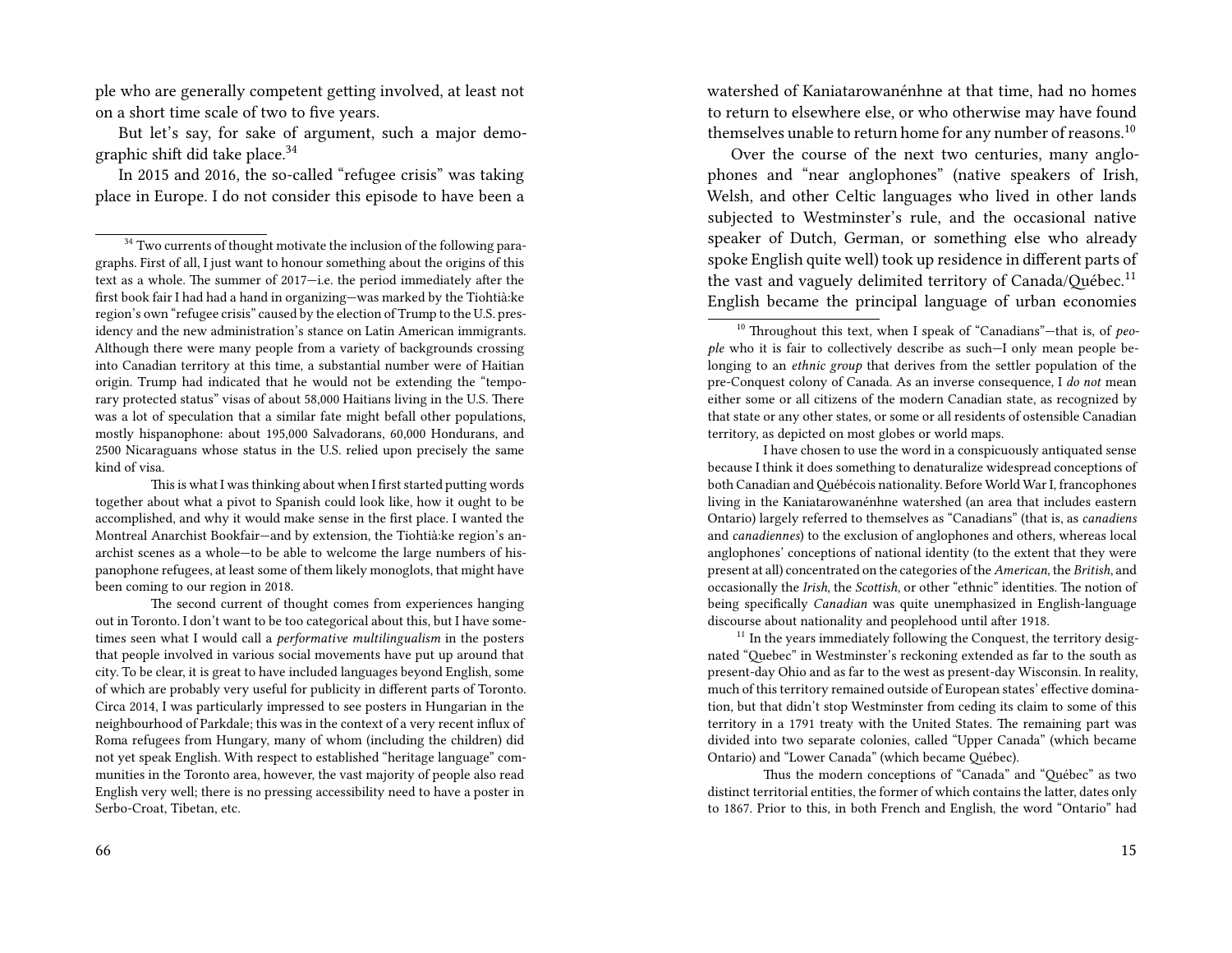all across this territory, just as it already was in places like Boston, New York, and Charleston on the Atlantic coast. In Montréal specifically, which was the most populous city in Canada/Québec until about 1970, the industrial proletariat of canal diggers, bridge builders, and factory workers was largely composed of people born and raised in Ireland, England, and Scotland during the 1800s, and otherwise people from the former "Thirteen Colonies" that seceded from Westminster's rule as "these United States" between 1775 and 1781. The Canadians largely lived outside of cities and towns at the time of the Conquest, and they were largely excluded from urban centres' post-1760 population growth. In Montréal, which had been the second-largest Canadian settlement at the time of the Conquest, anglophones eventually outnumbered francophones; this state of affairs lasted from about 1820 to about 1880. Most Canadians were subsistence labourers initially, and they mingled sparingly (and without much love) with poor working anglophones (who comprised a comparably transient population) as well as with the new ruling class of Westminster-loyal administrators and principally Scottish businessmen.

It took some time before a significant number of francophones started to seek jobs in construction sites, textile mills, mines, and other enterprises of the kind. When they did start taking those jobs, it was as a direct consequence of the "Revenge of the Cradles"12—a markedly greater birth rate among the francophone population in areas of the former French colony, in comparison to anglophones, throughout the 19<sup>th</sup> century. With a larger population, newer generations had to divide their inheritances, leaving each person with less; and so they were, if not always *forced*, then certainly *compelled* to

in the first place—a larger representation of hispanophones (most of whom, both globally and locally, aren't white by North American standards) on the MABC itself and/or in the volunteer corps and/or among the large cohort of people who attend the book fair.

At the same time, I'd rather that people not view this proposal through this lens. Incorporating Spanish is a worthwhile thing on its own merits, but understood as an instrument for a larger anti-racist project, it is woefully limited—I'd go so far as to say *conservative*—and almost certainly tokenistic. It's not really feasible for an organization the size of the MABC to have more than three working languages (and let's remember, in 2020, it struggled and largely failed to use even two), but that is what any kind of *linguistic* project of anti-racism would require.

Certainly *any* additional language competency will require a lot from the MABC, and given the time and resources that are available, that's already a tall order. Thus anyone who criticizes the book fair from the position that it should incorporate, say, Mandarin, without producing any compelling reason as to why Mandarin *specifically* ought to be made a working language, should probably fuck right off. If there was an anarchist who was genuinely competent in Mandarin, of course, and who wanted to join up with the MABC as either a collective member or a volunteer, that could be a positive thing. I would hope that the collective would be open to whatever came out of that! So too for plenty of other languages that have fewer speakers, either globally or locally, than Mandarin does. But, without a major shift in the linguistic character of our region (i.e. at the scale of a few decades of inexorable change, as with the emergence of francophone majorities in cities and towns in the Kaniatarowanénhne river valley in the 19<sup>th</sup> century), most languages aren't really feasible options as working languages for the MABC; there is simply no way to imagine enough peo-

mostly referred to the easternmost Great Lake, and never to any parcel of land large enough to show up on a globe or a map of the world.

<sup>12</sup> The name sounds better in the original French: *la Revanche des berceaux*.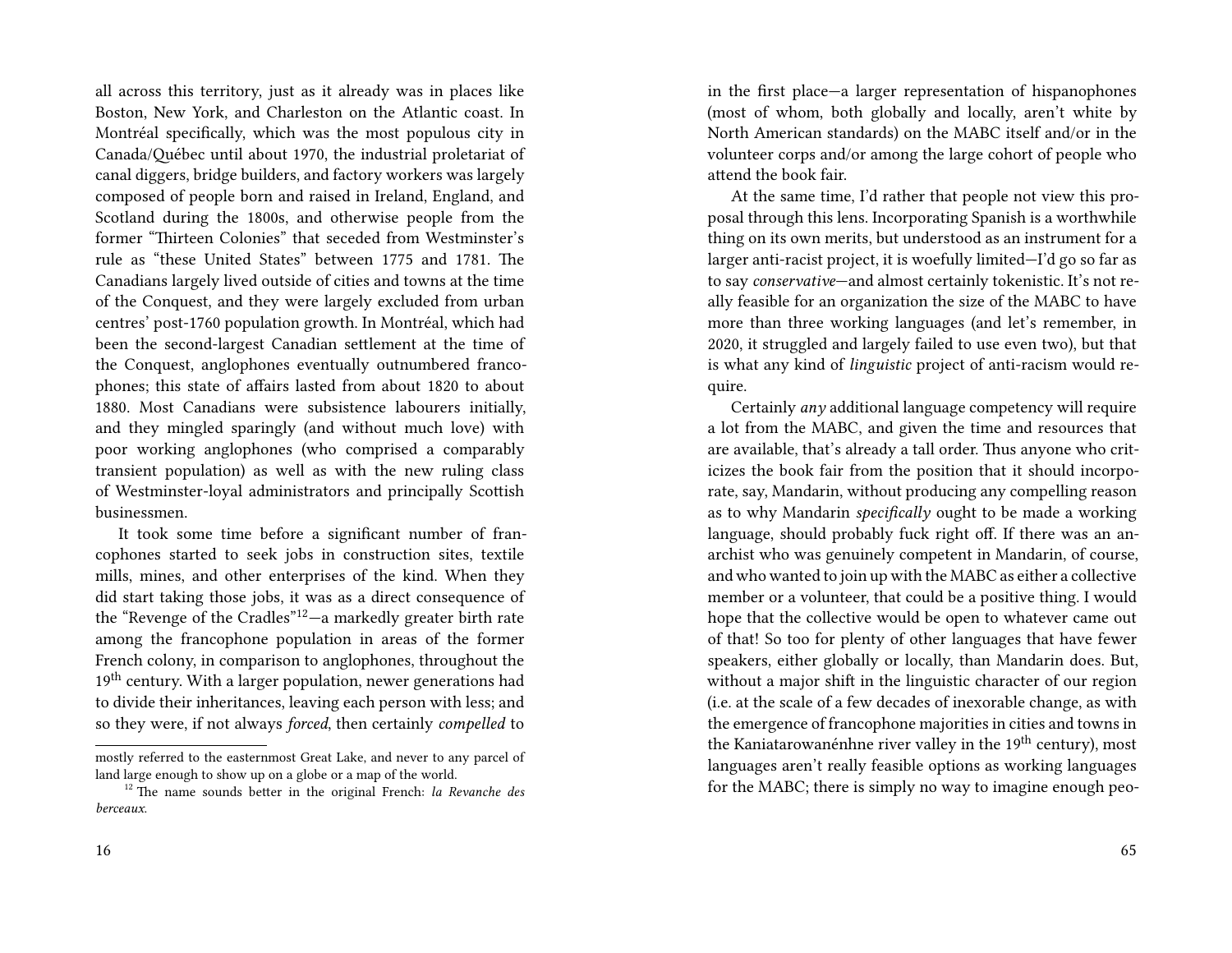and Spanish in all aspects of the book fair (literature for sale, events, posters, etc.). It is, instead, a matter of doing what's "fair" with respect to the speakers of each of these languages, and preferably, with respect as well to the speakers (and learners) of other languages beyond these three.

This is one of the fundamental failures of French-English bilingualism for the purposes of an anarchist book fair taking place in the Tiohtià:ke region: it lends itself too easily to forgetting about language groups other than anglophones and francophones, despite the fact that some of these groups number in the tens of thousands locally, and certainly in the dozens or hundreds at certain street corners, in certain workplaces and schools, etc. *All* of these languages, it is worth saying, receive much more limited institutional support (if they get any at all) in comparison to either English or French. In the case of Kanien'kéha, Yiddish, and possibly other languages, there are only a few other places where any sizable group of speakers exist at all, and this thanks, in part, to genocidal processes that officially English- and French-speaking states either pursued or abetted. Given these histories, I think it is important that the institutions produced by the anarchist movement—and social movements in which anarchists participate, as well as artistic and cultural movements—produce something that is distinctly *other* from the cultural policies of oppressive and extant colonial states, which in the local context means official Canadian bilingualism.

My experience has been that most conversations about anarchist spaces and equity, whether that term is used or not, are usually about race. I want to touch on this briefly because I think many readers are likely to interpret my proposal as a suggestion of how to make the Montreal Anarchist Bookfair more inclusive of people of colour (or in furtherance of some like goal). In one sense, I suppose it is exactly that; the successful implementation of English-French-Spanish trilingualism ought to result in—and would probably require

move to nearby cities and towns where there was a constant shortage of labour (or otherwise, to participate in expanding the frontier of "the nation" into as-yet unconquered territory).

In Lower Canada in particular (that is, in the southern part of modern-day provincial territory of Québec), the pre-1760 Canadian population had been larger and more established than regions further west. This was precisely why this territory had been separated from Upper Canada in the first place; it was to be made a sort of bastion of "French-style" governance within the British Empire, as a concession against Canadian discontent. Over time, Lower Canadian towns and cities like Drummondville, Trois-Rivières (previously known in English as "Three Rivers"), and Québec City itself, whose populations had been substantially, or even majority, anglophone in the early part of the  $19<sup>th</sup>$  century-all thanks to the post-1760 influx of new, mostly anglophone immigrants (both Westminster loyalists from the south and metropolitan newcomers from across the ocean)—inexorably became the overwhelmingly francophone places that they are today. The Eastern Townships, near the U.S. border and largely settled by Crown loyalists relocating from the south after 1781, still has more English-speaking institutions and anglophone residents than most other parts of southern Québec these days, but even there, French-speaking Canadians have made up a decisive majority in cities and towns for a very long time.

This process of demographic transformation in the cities and towns of Lower Canada/present-day southern Québec, from roughly 1800 or earlier to roughly 1900 or later, took place in the Tiohtià:ke region as well. It is still happening, actually. The Canadians of Montréal, like other urban white North Americans, have been enthusiastic participants in "white flight" to the suburbs for many decades now; they comprise the near totality of the population in many subdivisions and suburban neighbourhoods. A variety of historical factors have kept Montréal and its environs significantly more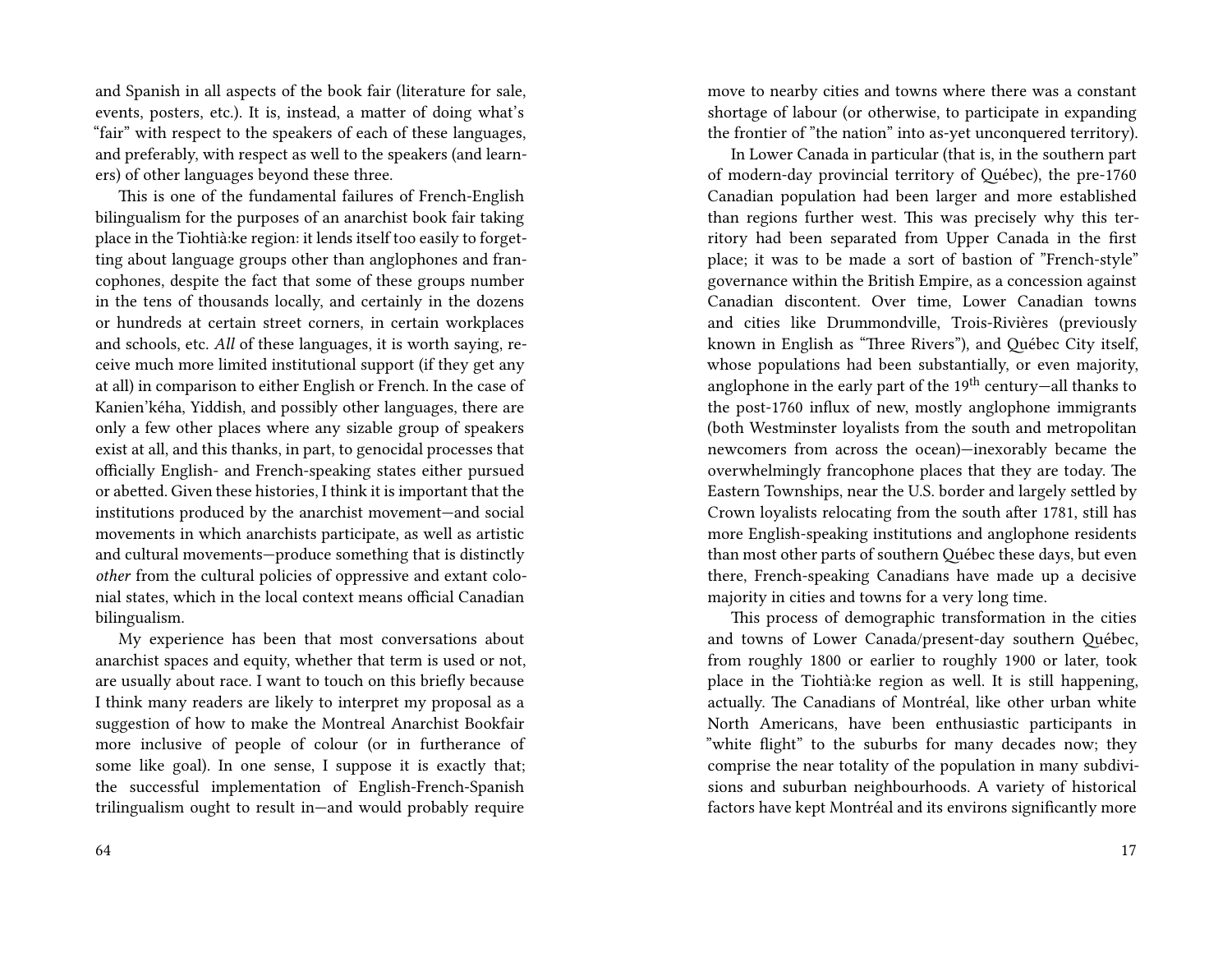cosmopolitan than any other part of Lower Canada, but it is important to remember that the greater part of the region's population has been of principally Canadian descent for most of the past 300 years or so, and that is also true today, whether we are talking about people who prefer to speak French at home or not. The number of people who have at least a few Canadians of the classic type (i.e. white, French-speaking Québecers) somewhere in their immediate family—who might have spoken French only occasionally, but still regularly, as they were growing up—is huge.

The linguistic shift in the region over the course of the 19<sup>th</sup> century is not without parallel. For instance, the same thing was happening, at the very same time in fact, in the Hapsburg empire of central Europe (which would rebrand as the "Dual Monarchy" of "Austria-Hungary" in 1867). Speakers of Slavic languages and of Hungarian were moving from the countryside into cities and market towns where the language of the presiding imperial state, German, had long predominated. Similar processes were at play in other parts of Europe. The Industrial Revolution led to urbanization everywhere it took off, and in any situation where all the folks marching into the mills from the countryside spoke a different language than the burghers had done, the linguistic character of cities and towns was bound to change.

In the 20th century, the history of the Canadians can be presented, well enough for my purposes in this text, as demographic history and political history colliding. Between 1880 and 1900, the size of the francophone population in the urban (that is, industrially developed, non-agricultural) area of Montréal emerged as an established, irreversible fact, yet there was no reflection of this fact in the configuration of political and economic power—no "democracy" by a certain definition. As in all capitalist societies, there was class conflict; and as in many capitalist societies, but not all of them, the composition of ruling and working class largely cleaved to an "ethnic" distinction.

18

Thus, the composition of the collective itself would have to change.

Alternatively, no one new would have to join the collective; a number of collective members could, instead, simply upgrade their Spanish competencies—but that is less realistic, I think, than getting new people involved who, apart from other qualities that might make them good collective members, are already generally competent in Spanish. So there will need to be new people, and that means that either some people will need to leave the MABC, if it is additionally desired for the collective to remain a small group of people, or otherwise the MABC will need to start conceiving of itself as a necessarily larger group than it has been in recent years.

I don't think it should be absolutely necessary—certainly not at this time—for every member of the collective to be generally, or even basically, competent in Spanish, but I do think that it's critical that there be some degree of redundancy, i.e. not just one person, or even just two people, who are capable of accomplishing tasks that require Spanish competency. I don't know what the right number is, but it's *a few* people. There are lots of anarchists living in the Tiohtià:ke region who are generally competent in Spanish, at least some of whom I feel would probably be happy to be involved in the project.

It's worth saying, too, that for most tasks during the pre-fair organizing season (promotion, translation of copy, etc.), there is no longer any concrete need for collective members to live particularly nearby, just so long as they have a stable and usable computer-and-internet set-up and the people involved are able to live with device-mediated meetings.

#### **Finally, how to understand equity in the context of a general policy on working languages.**

Equity is not the same as equality, which is to say, an equal amount—or as close to equal as possible—of French, English,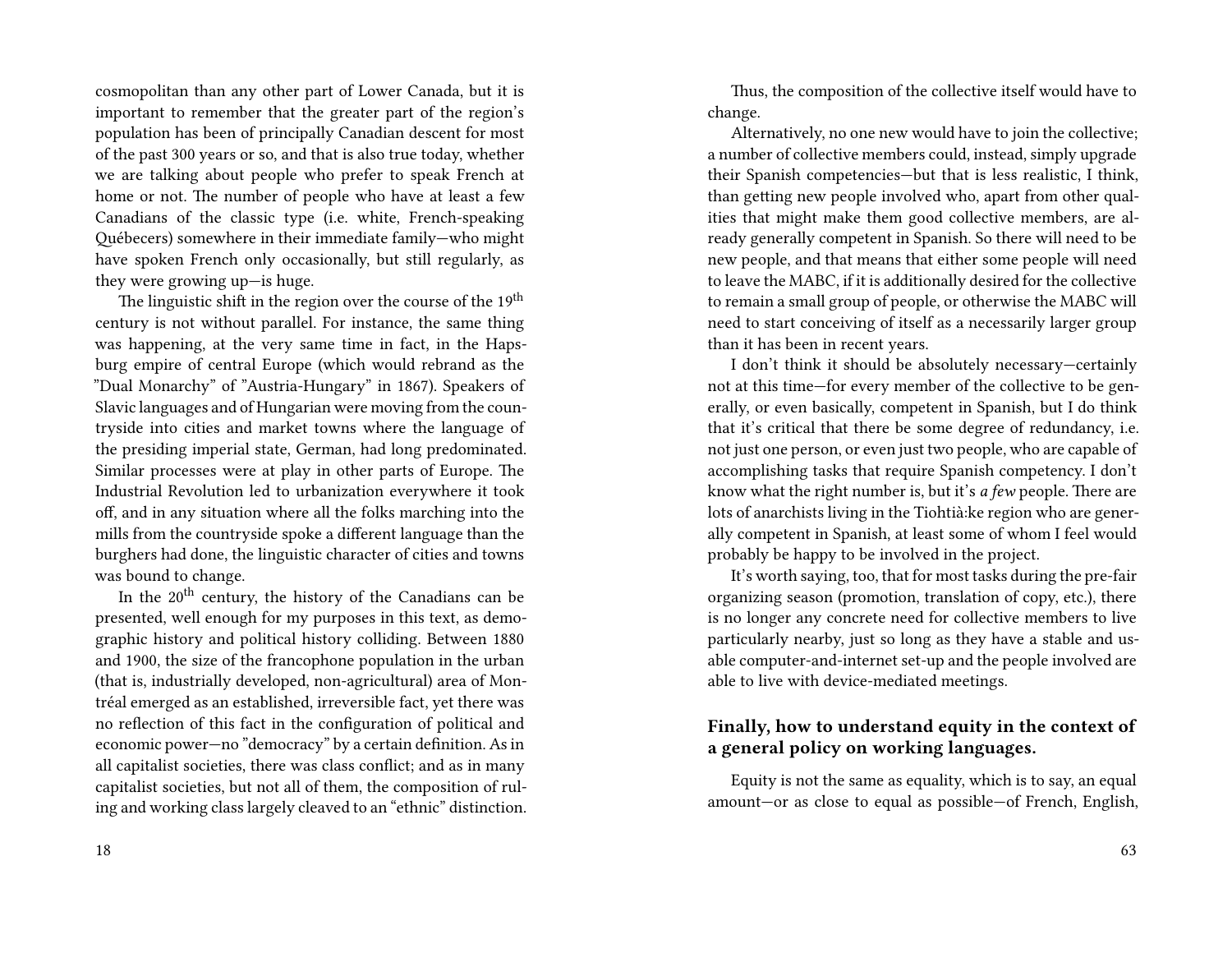it was already baiting vandalism to have a poster just in English; the same would be true of a poster just in Spanish, with the additional problem that it would be even less able to convey information to the average Montréaler. But with two languages on the same poster, one of them being French, most readers will get the relevant info, while some amount of nationalist impulse to vandalize or destroy the poster is likely to be disarmed.

#### **Second, the collective itself.**

As of my last day as a collective member this past June, my understanding was that no one on the collective possessed a very large capacity to read, write, speak, or understand Spanish. If any fellow collective members did have such a capacity, I certainly wasn't made aware of it at any point. (Note: It's possible that there will be new members by the time you read this, or even that the collective had already brought on new collective members when I first composed this paragraph back in the summer.)

That the MABC lacks general competency in Spanish is obviously a problem for this whole proposal. It might be *possible* to translate copy into Spanish with the aid of volunteers alone, but at some point—for example, in corresponding about sensitive matters—it will be necessary for people on the collective itself to be competent in Spanish themselves. Not necessarily all people on the collective, but at least some of them. Beyond that, though, any degree of Spanish-language competency by collective members would be sure to provide a boon for all tasks where Spanish was required; it would allow MABC members to share tasks and discuss them (i.e. in any situation where the best way to word something isn't yet a resolved issue), and to better understand how the project as a whole works (assuming that the project might start involving a larger number of Spanish-language components, which, of course, it would).

The former was characteristically Protestant and anglophone, the latter characteristically Catholic and francophone.

Where there had been, at first, a sort of "Laurentian Catholic" quasi-nationalism, largely coextensive with the quasi-nationalism of the Acadians (whose history is different from that of the Canadians in various aspects, but who were also Catholic, basically francophone, and cut off from the old imperial metropolis in France by the vicissitudes of global war in the 1700s), something started to emerge that was less defined by religious confession and a particular way of life than it was by a spatial and social imaginary: the shape of "Québec" on a map; the idea of "a country" for "a people". It is at this point that we can begin to speak of "Québécois" nationalism emerging among the Canadians, specifically among those living within the borders of the modern province of Québec.<sup>13</sup>

This nationalism, which would not have been imaginatively viable just a few generations before, was both strategically exploited and uncritically adopted (or supported) by partisans of all kinds of ideologies, from all social classes, for all kinds of reasons. This wasn't even limited to Canadians of the classic type or people living in or near the Kaniatarowanénhne river valley. In the 1960s, the '70s, and even afterwards, it was fashionable among many Marxists and other radicals to defend or even advocateQuébécois nationalism as a political project, even if they

<sup>&</sup>lt;sup>13</sup> Canadians who live within the modern borders of Ontario usually refer to themselves as "Franco-Ontarian" today, and they have had a distinct (e.g. non-Québécois) identity for much of the time that the Québec/ Ontario administrative distinction has existed. From what I can tell, a lot of these folks see themselves as excluded from, and abandoned by, Québécois nationalism, especially in its separatist manifestations. The only other significant Canadian subgroup, the Brayons—who live in the northwestern "Madawaska" region of New Brunswick and across the U.S.-Canada border in northern Maine—don't seem much interested in Québécois nationalism either.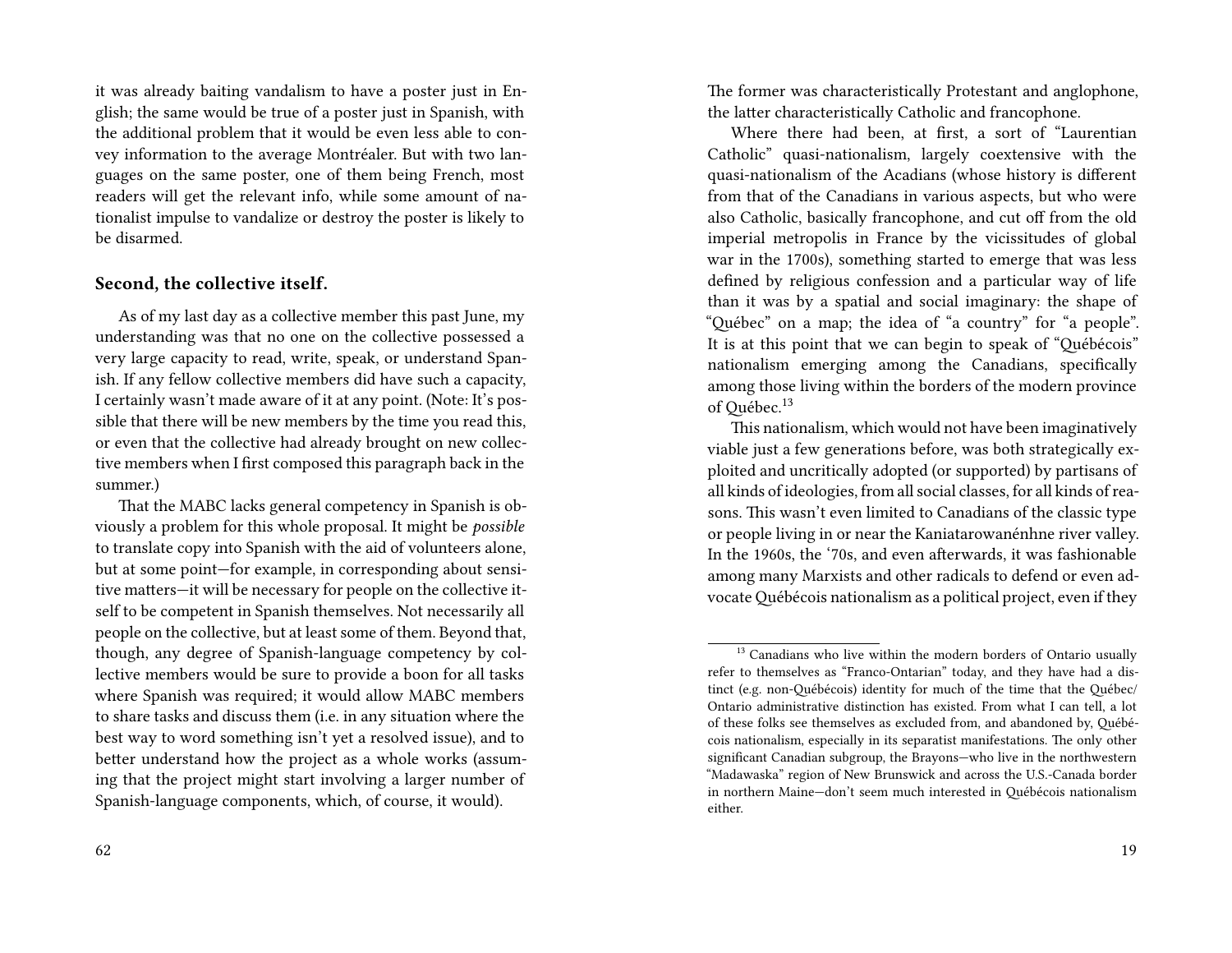were anglophones (or near anglophones) living in Vancouver, Toronto, or Halifax.

A wholly comprehensive summary of Québécois nationalism's genealogy and its relationship to larger historical events is beyond the scope of this text. As a go-to on the phenomenon of nationalism in general, and how exactly it arises in any situation, I recommend *Imagined Communities* by Benedict Anderson (1983) or his shorter follow-up "Western Nationalism and Eastern Nationalism: Is there a difference that matters?" (2001). My essential point is that it is the perhaps unlikely continuation of the French fact in the British administrative territory of Lower Canada, later to become the Canadian province of Québec, that presents itself as the single most important reason—though by no means the only reason—for Québécois nationalism to have become widely viable in the first place and for it to remain viable anywhere today.

None of the various historical episodes—the rebellions of the 1840s, the "Great Darkness", the "Quiet Revolution", the two referenda, etc.—are individually very important to the story I am telling. Only the continuation of a *self-sustaining French-speaking society* in a large region otherwise dominated by the English language, e.g. North America, can explain why Québécois nationalism, specifically, exists. The fact of North American French, made manifest in the quotidian interactions, cultural productions, and wide-ranging conversations of a living society of millions of people "in Québec" is the substrate out of which the mushroom of the national idea grew. It marks a simple, self-evident, and *audible* difference between groups of people.

Looking at the issue historically, too, North American French has often seemed to face an existential threat in the form of the English language. In some parts of North America (e.g. Louisiana, Newfoundland), it has indeed nearly vanished completely, and elsewhere on the continent—sometimes said to include Montréal—the futurity of French is uncertain. If one could be enough on their own to make a pivot to Spanish worthwhile. Assuming the reader is interested in some of these same benefits, big or small, I ask that they consider my proposal from the perspective of its strategic sense. Does the idea have merit? Or, would this approach at least be better than what we have going on now?

### **Implementation**

In order to make trilingualism a reality, there needs to be, at some point, an actual pivot towards Spanish on the part of the MABC, i.e. a decisive series of moves towards incorporation of Spanish into the project of the Montreal Anarchist Bookfair. There would be a lot of aspects to this, and I do not believe it is appropriate or helpful for me to provide a comprehensive blueprint as to what that would or should look like. However, I do think the following three issues will present some amount of challenge to the collective, and I have a few things to say about them in advance, starting with the easiest issue to resolve and ending with the trickiest.

#### **First, posters.**

The MABC typically pays an artist an honorarium to design a poster and, then, to provide a few different versions—for instance, one in French and one in English, alongside black-andwhite and colour versions, large posters and smaller handbills, and whatever else the collective might want. The addition of a Spanish version would mean a little bit more work for the artist, but I don't believe very much more. It ought to be easy enough to swap out the copy in one language for another.

It would probably be best to have multiple languages on one poster—either all three, or to have two different versions with two different combinations, namely French-English and French-Spanish. I think, in many neighbourhoods of Montréal,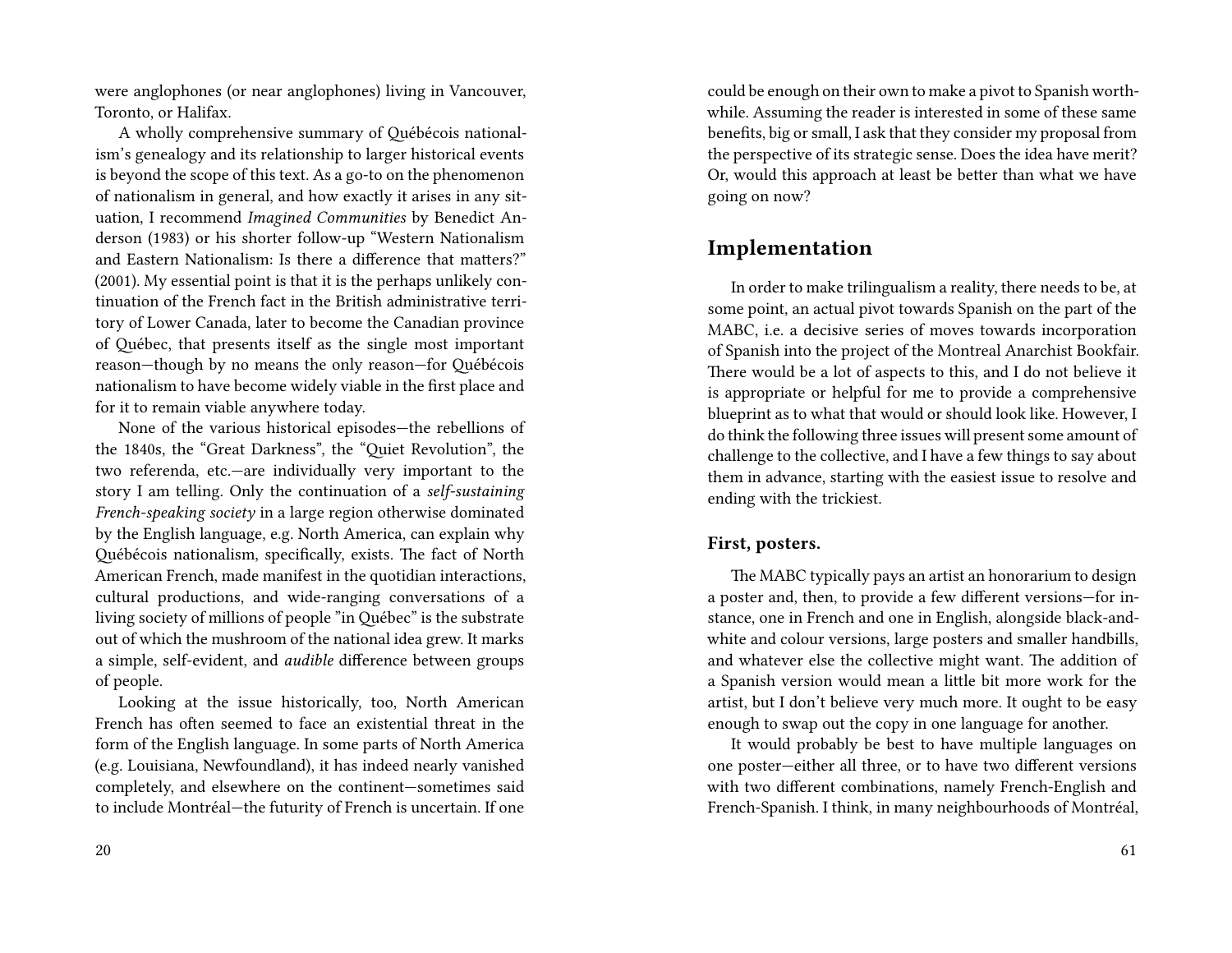tive capacities, too, there would be other benefits to a larger number of the region's anarchists being able to use and understand Spanish. I won't list these benefits extensively, but they could include being able to communicate with people in other countries, being able to contribute to certain kinds of solidarity projects, being able to welcome and help out travelers, and so on.

As an anarchist, I want the place I call home to be a welcoming and inviting to people from other parts of the world. I also want it to be an attractive and inspiring place where people regularly win victories against the police and capital—something looking like a rose of fire or a free territory from afar. And I'm not kidding when I say that I think improving the capacity of local anarchists to speak, understand, read, write, and think in Spanish would, in a number of ways, improve the general capacity of the whole population (including, but not limited to, the anarchists) for upheaval and social revolution. Local successes on these fronts would resonate, making more things possible in other places, in ways hitherto unimaginable… This is what it means, to me, when I think of what more local anarchists attaining general competency in Spanish might enable.<sup>33</sup>

Or maybe not! I think Spanish is worth it because I think it's something that might contribute to total anarchist triumph, but there are good reasons to be skeptical—and yet, I have also identified a few incidental benefits I would expect to see, which

assumes that North American French is valuable in some way, then these sorts of facts and assertions can become potent arguments in favour of nationalism, or something akin to it.<sup>14</sup>

As a rule, anarchists are categorically opposed to Québécois nationalism, *obviously*. Qualification is possible—there are disagreements and debates among anarchists about historiography and all sorts of "national questions", this case being no different—but it's not particularly necessary in this case. Any anarchist who actually knows enough about the history of this land and any halfway valid school of anarchist thought will eventually determine on their own power that, even in relatively benign or rebellious manifestations, there is no longer anything useful for partisans of anarchist visions to salvage from the shallow idea of being "for Québec", if there ever was in the first place.

And this is probably about as reasonable and measured a position on the local nationalists as you are likely to hear from anarchists (without slipping into an anarchism-in-name that subordinates itself before purportedly revolutionary nationalisms, but that is a different topic). Most of the time, anarchists' positions on the nationalists with whom they are actually familiar, as a consequence of sharing neighbourhoods and/or ancestry i.e. Greek nationalists for anarchists in Greece, Hong Kong nationalists for anarchists in Hong Kong, Québécois nationalists for anarchists in this territory—is anywhere between sarcastic and furiously hostile. This is the right tone to strike in many circumstances!

I want to criticize, however, an *excess* of anti-nationalist critique which is in fact indicative of a failure on these same anarchists' part to break free of a more primordial problem, *na-*

<sup>&</sup>lt;sup>33</sup> There are, of course, a number of local groups that already achieve this goal—typically not explicitly anarchist groups, but often with a large degree of participation by anarchists. I won't provide a comprehensive list (though I previously mentioned SAB) because, in doing so, I would inevitably overlook one important group or another. I also may not have a very good grasp as to whether or not a group is actually trilingual (i.e. there is a more or less equitable amount of French, English, and Spanish in published copy and/or it is possible to receive service in all three languages) or merely "pseudotrilingual", i.e. gesturing towards trilingualism but not actually doing the work of making it happen, as with the MABC from at least the 2017-'18 prefair organizing season and up to my last day on the collective.

<sup>14</sup> It is worth emphasizing, too, that North American French simply *is* valuable to many people currently living on this continent, whatever people with anarchist or otherwise anti-colonial ideas think about that.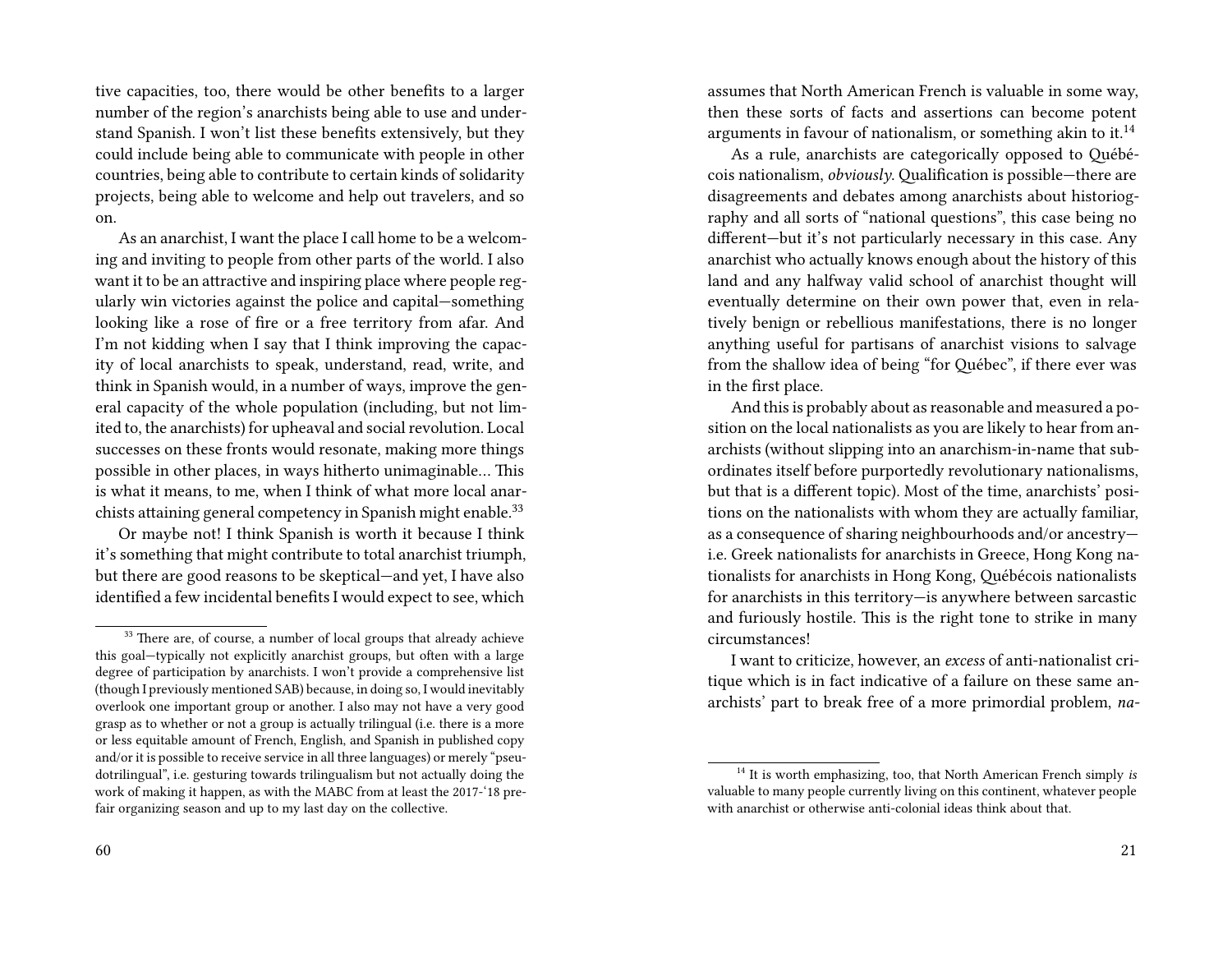*tional ideation*, i.e. the continuous rethinking and reification of the relevant phantasmal categories.

For instance, in the present day, Québécois nationalist activists and political representatives often present themselves as "defending the French language" in the region of Montréal. This rhetoric is obviously useful for them. Some anarchists, though, play a perfect foil to that on-its-face absurd statement by believing that *the French language itself* is problematic, on the list of things to abolish and/or destroy, etc., and for *precisely the same reasons* that the nationalists believe it is something worthwhile and in need of protection.

The only thing that is different between the nationalists and the anarchists, in this case, is what they value—not their respective understandings of linguistic issues. For both sides, French is more than what it is. The French language consists of sounds, arrangements of glyphs, the means by which an animal tries to convey a message to another animal, weird games of grammar and syntax that people teach each other to play and elaborate ideas together—but viewed through an ontological lens of nationalism/anti-nationalism, it becomes something else, something cut from our fleshy, sonic, animal world.

If French is a *symbol* "for Québec" (which, through a particular kind of historically reductive anti-colonial lens, can even be viewed as being "for France"), of course it makes sense for anarchists to reject it. To be for Québec is to be for everything else evoked by the word "Québec", be they mostly negative things (for us) or mostly positive things (for the patriots, including some of our neighbours, coworkers, family members, etc.).

But French is not the history that anyone ascribes to it. The very fact that we call it "French" or "français" when it is spoken on this continent is probably part of the problem, since that name *does* evoke a history that, in the living present of settler colonialism on Turtle Island and its messy and ongoing reckoning, is reducible to a simple narrative about history and/

Italy to Argentina, from the Russian empire to colonized Turtle Island, sometimes with great detours along the way. These people did not just absorb languages as if by osmosis, they made the choice to *learn them*, and they did so precisely because of what that enabled them to do. Competency in multiple languages was a boon for them as they arrived in new countries and made new relationships, as they received friends and publications from faraway places, and so on.

The world has changed in many ways since this early era of anarchism. By 1960 or so, anarchists in China, at one point large enough in number to be influential upon the most consequential of Chinese social movements, had largely been liquidated, and had their ideas suppressed, in various campaigns initiated by both the Communist Party and the Nationalist Party. The European immigrant anarchist scenes of North America, whose newspapers were published in Yiddish, Italian, and other languages, were in an advanced state of decline. From at least the late '70s onward, if not even earlier, a variety of political and cultural forces (including punk rock) positioned English as the major international language of just about everything, including anarchism. Today, all over the world, languages other than English remain relevant to many anarchists and their pursuits, ensconced as they often are in local contexts where English isn't the single most important and useful language. For anglophone anarchists living in North America, however, there is very little in the way of *organic opportunity* (that is, opportunity derived from daily life, rather than from study) to acquire such languages. Francophone anarchists in North America typically have lots of organic opportunity to learn English, but that's it.

Were there book fair events in Spanish, that would complement some Montréal-based anarchists' personal projects and ambitions, namely: to acquire competency in Spanish; or to build on whatever competency they already have; or to keep their Spanish from getting rusty. With respect to our collec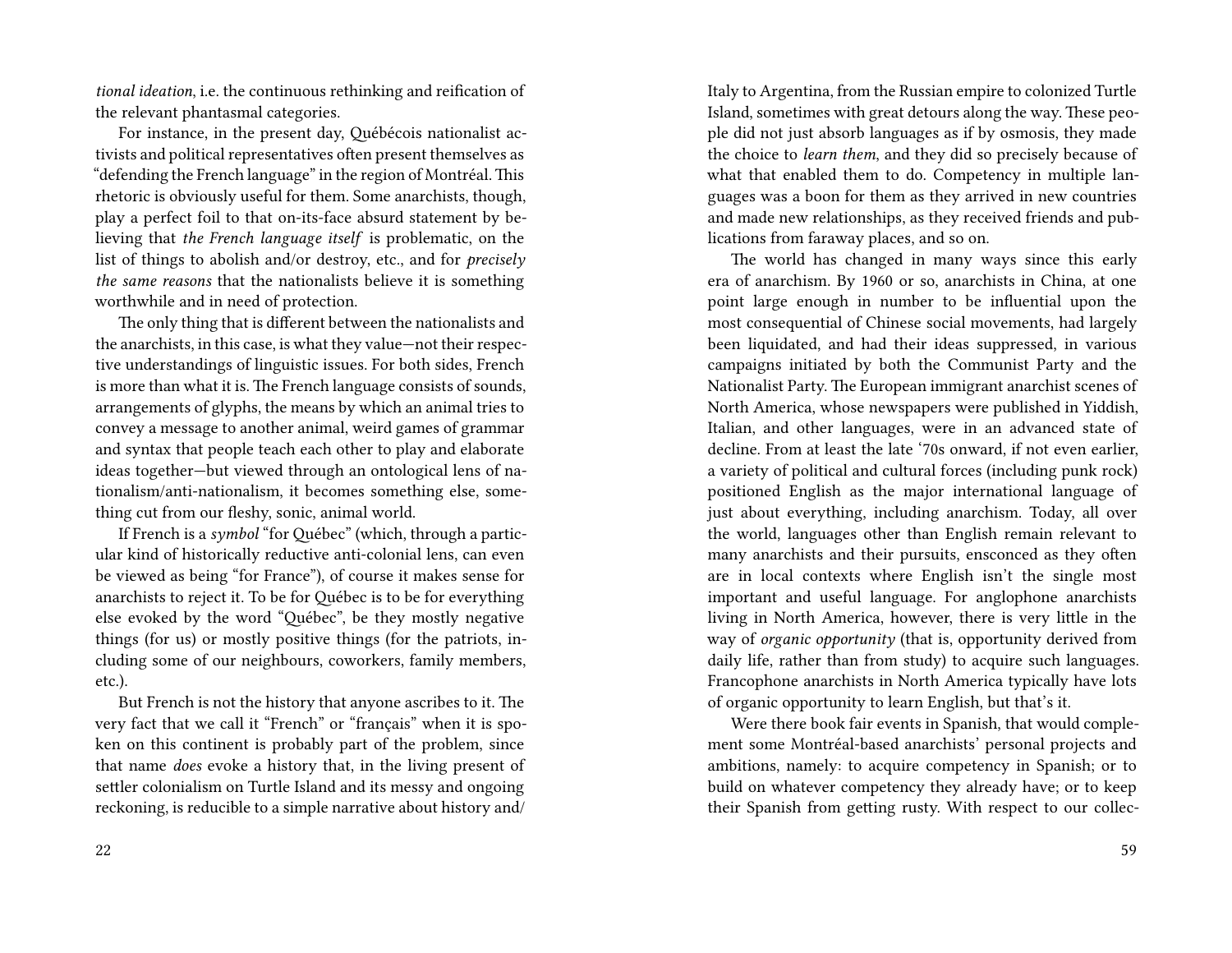implications I actually cared about—rather than, for instance, the rote coursework I had to do when I was learning French in school.

Of course, I was an anglophone who had chosen to make Montréal his home; French was a sensible target language for me. Many other people who attend the book fair fit a different description. Some of them may spend most of the year in places where Spanish is much more practically useful on a day-to-day basis than French. Some of them speak Spanish with their families, or they have spent enough time in Mexico, Colombia, or some other country that they managed to pick some Spanish up. Some of them are residents of Montréal, but perhaps not for long; they don't plan to settle down here, and may in fact have ambitions that involve other parts of the world.

For Montréal anarchists who already have some capacity in Spanish, and/or those who want to acquire the language for whatever reason, I think it would be great if the book fair could provide a real-world context in which Spanish could be used. It is my sense, given that **a)** most anarchists in the Tiohtià:ke region, its hinterlands, and places downstream speak French already, **b)** there are bountiful opportunities to practice French (including in social movements) for those who don't, and **c)** many visitors to the Montreal Anarchist Bookfair don't live in places with significant francophone populations, there might be *more* people at the book fair who would be actively seeking out opportunities to practice their Spanish than would be the case with French.

Most of the anarchists active in the  $19<sup>th</sup>$  century and the first half of the  $20<sup>th</sup>$  century, and whose names we remember, were at least bilingual if not polyglots. They traveled and they associated with other travelers. This is a large part of what made them as effective as they were as propagandists, strike organizers, outlaws, writers, and (of course) translators. This may have been, in part, the product of their circumstances, as we are often speaking of migrants from China to France, from

or morality. Yet I do not know what else to call it—therefore "French" it is.

In 2020, most of the people who speak French and who presently live on this continent aren't meaningfully French in any other sense, i.e. they were not born or raised in France, they would not be considered French by most people who were born and/or raised in France (certainly including most functionaries of the French state), they are not entitled to a French passport, a monthly French welfare payment, and so on.<sup>15</sup> And even if they were? Well, the *language itself* (by which I do not mean anything that the Académie française has ever been able to affect more than marginally) is musical, it is animal, and for those who acquired native competency in French as children, it is subcognitive. Certainly the language has its faults, e.g. it is hella difficult to get gender out of the ways one can refer to people in the third person, succinctly translating useful terminology originating in English or other languages will certainly prove difficult from time to time, etc. That being said, its native speakers are no more or less capable than anyone else at either identifying or overcoming the limitations on their own cognition that their first language may produce. Philosophy, linguistics, and learning other languages can help with that, too, and some francophones have been A-grade philosophers, linguists, and polyglots.

<sup>&</sup>lt;sup>15</sup> In the Western Hemisphere, the French colonial empire has been greatly diminished; what is left is mostly in the Caribbean. There are some dual citizens of France and Canada, of course, and thanks to a number of policies and accords between the governments, it is pretty easy for citizens of France—especially white citizens with high salaries and/or rich parents to move to Canadian state territory if they ever decide that that's something they want to do. Yet, notwithstanding rumours that "the French" are singularly responsible for gentrifying Montréal's Plateau neighbourhood, this population is not particularly significant in comparison to the North American francophone population as a whole. Some such francophones have no ancestors born and raised in France whatsoever, and many do have such ancestors, but not within several generations.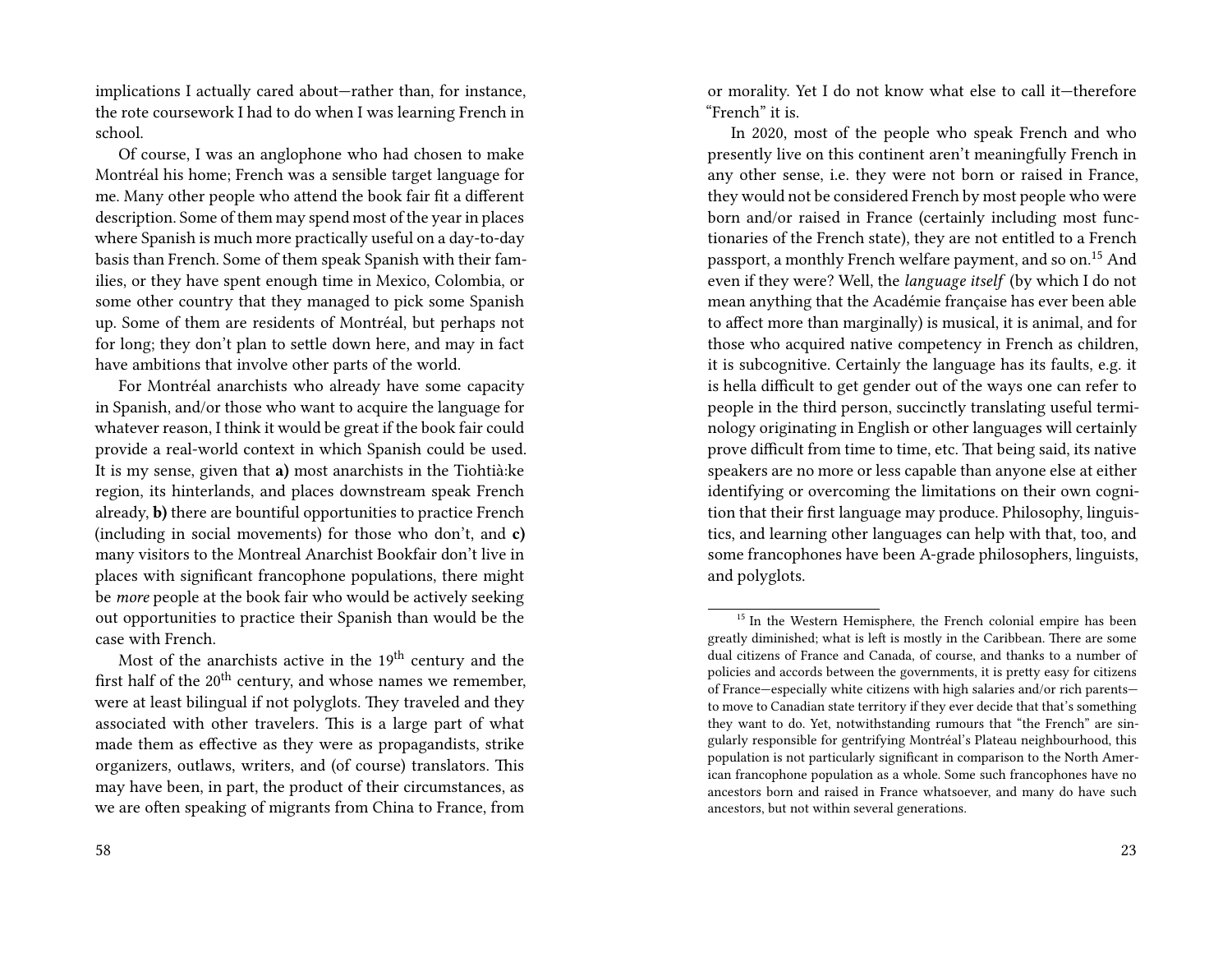I am personally not sure as to whether the local varieties of French have *inherent* value, or whether we should treat them as though they do. As a person who never understood why "heritage" or "tradition" (without further qualification) had "value" (how is it valuable? to whom? why?), I am just not sure I can even get where people are coming from on this issue—and in this, I definitely differ from the nationalists, for whom the local variety of French is one of the most potent markers of their purported identity and/or their distinct essence as Québecers. A lot of them seem to think of the language as a Platonic object that their Descartean minds have managed to grasp, rather than something that is continuous with other aspects of the human animal and its world.

In any case, most anarchist and grassroots activist projects in and around Montréal, or possibly all of them, will either have to contend with the French fact at some point, or otherwise contend with its corollary fact, namely that there are, at any given time, tens of thousands of people in the region (at a minimum) who are not generally competent in French, and vastly more within a few hours' drive. Most projects have to start with a proposal, for instance, and in the Tiohtià:ke region, the first expression of that proposal will either be in English or in French. So, will it be translated? If the answer is yes—if it's worth it to do so—who is going to do that? When will they have the time to do so? Will they feel that the job is worth it to them? These are eminently practical questions, and while the "right answer" will obviously vary, it's important that consideration of the question be decoupled from whatever we think about the French language or any associated subject: Canadians of the classic type (the Québs), white people in general (because the Québs are, for the time being, still overwhelmingly white), the nightmare of the early colonial era (i.e. before about 1800), the horror of racism and state consolidation in the present day (i.e. from about 1800 on), how each of these relates to the large his-

I think it's pretty obvious that Spanish wouldn't be a particularly useful working language in the local context *by itself* —but in a role as both complement and counterbalance to French and English, several benefits would become evident, most of which I have already discussed. Let's go through it again though.

The most straightforward benefit is that a policy of trilingualism would better enable access for monoglot hispanophones, a group whose needs cannot and will not be served quite as organically as those of the Tiohtià:ke region's monoglot francophones or anglophones. The quality of the book fair's events could be improved insofar as the addition of a third language could lead to a selection process that does not accord as much undue privilege to French-language content. Trilingualism would also distinguish any anarchist group quite markedly both from the cultural policy of the presiding state, Canada, and from any group of Québécois nationalists. It might be possible for the use of Spanish to convey *neutrality* regarding competing anglo- and francophone chauvinisms, and I think that is a worthwhile thing in itself.

I also wrote that Spanish is the main language of conversation in more anarchist scenes than almost any other today, behind only English; I argued using it in the context of the Montreal Anarchist Bookfair would be a good way to demonstrate our commitment to internationalism. It is with the subject of internationalism in mind that I will conclude this section.

In earlier years, when I was still unable to express myself very effectively in French, I appreciated the fact that there were discussions and presentations at the book fair that took place in French. I was able to use them as opportunities to practice listening and speaking. I cannot attribute any great benefit to my attendance of any single French-language event at the book fair, but generally speaking, during the book fair and the rest of the year, I think I learned a great deal from trying to engage with French-language conversations whose content and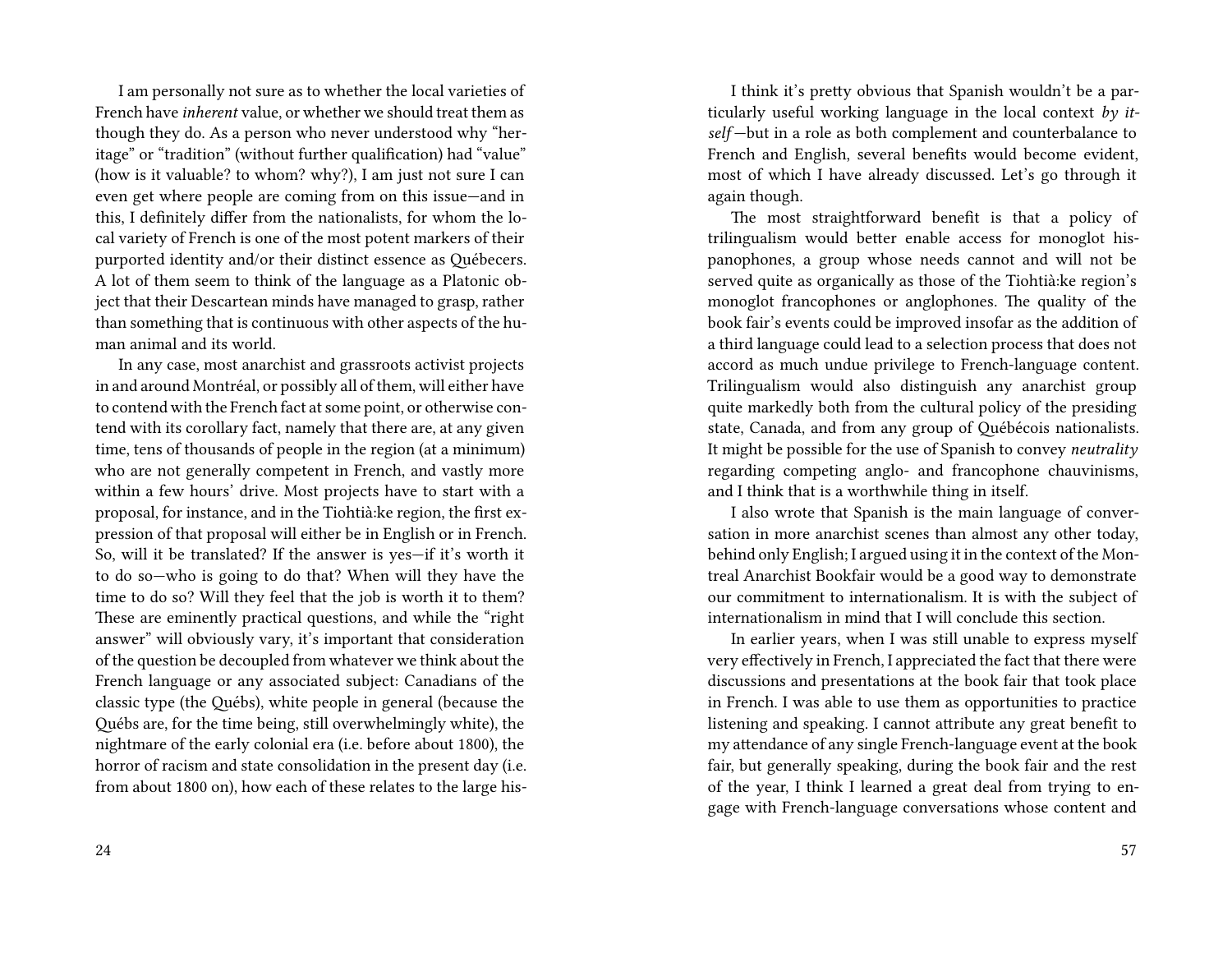the case), there's no way for this kind of project to do as well as it could in our region without French.

In any case, *no language* would serve the role of general working language *perfectly*, either in this context or any other. Some people, like the Germany- and Austria-associated antinationals that I mentioned in a previous section, seem to think that it would be a good thing if everyone on Earth—and preferably even sooner among those involved in anti-systemic social movements!—simply switched from speaking whatever provincial vernacular they had spoken their entire lives to speaking English instead. The most generous thing I can say about this notion is that it is very ill-conceived. Language diversity, the existence of monoglots, and the reality of unintelligibility can certainly create some problems at the level of lived experience, but at the level of populations, they have historically made it harder for states to consolidate their control over society. When the oppressor doesn't understand the language of the oppressed, but the opposite isn't true, that is to the advantage of the latter (and the oppressed need as many advantages as they can get). Thus, to the extent that we should care at all about the languages that other people speak, this is how we ought to approach the issue as anarchists.

Incidentally, regarding the anti-nationals' proposal, only an even more totalitarian and life-disruptive regime of education than what we have today could succeed in getting billions of people fluent in a singular master language. Such regimes of assimilation have been established before, albeit never on the scale that this colossal project would require. There is absolutely nothing to admire about those historical experiences.<sup>32</sup>

torical phenomenon of Québécois nationalism and the shadow it has cast, etc.

This is the problem of national ideation. It's very big picture stuff, when sometimes, it's worth narrowing our focus—in this case, to the still enormously complex area of language dynamics.

## **Bilingualism and trilingualism at the Montreal Anarchist Bookfair**

To my knowledge, the Montreal Anarchist Bookfair has been, since its inception, an officially bilingual (that is, a simultaneously French-language and English-language) event. I cannot speak directly to what this bilingualism has looked like throughout the book fair's entire history, but when I became a member of the MABC in late 2016, there was, at that time, a commitment—enshrined as a "policy"—that at least half of the events on the official programme ought to be in French rather than English. The issue has rarely if ever been approached from the opposite perspective, at least as far as I know; I believe that this is because the possibility that there could be a drastic shortage of English-language events has never loomed over the collective like the possibility of too few French-language events.

At the time I joined up, one collective member was enthusiastic about making the book fair a trilingual (that is, a simultaneously French-, English-, and Spanish-language) event. In 2016 and '17, the collective had more proximity to Solidarity Across Borders (SAB), a network of undocumented people and their supporters in the Tiohtià:ke region that, among other things, appears to aim for this exact kind of comprehensively trilingual exterior communication and service.<sup>16</sup> The aforemen-

 $32$  Some of these experiences aren't even historical. At the time of this writing, precisely such a policy—alongside other measures of cultural genocide—has been enacted upon the local population for years in the region of Central Asia mostly widely known as "Xinjiang" (which means "new territory" in Mandarin).

<sup>&</sup>lt;sup>16</sup> SAB's Spanish website doesn't quite replicate all content available on the French and English sites, which seem to comprehensively mirror one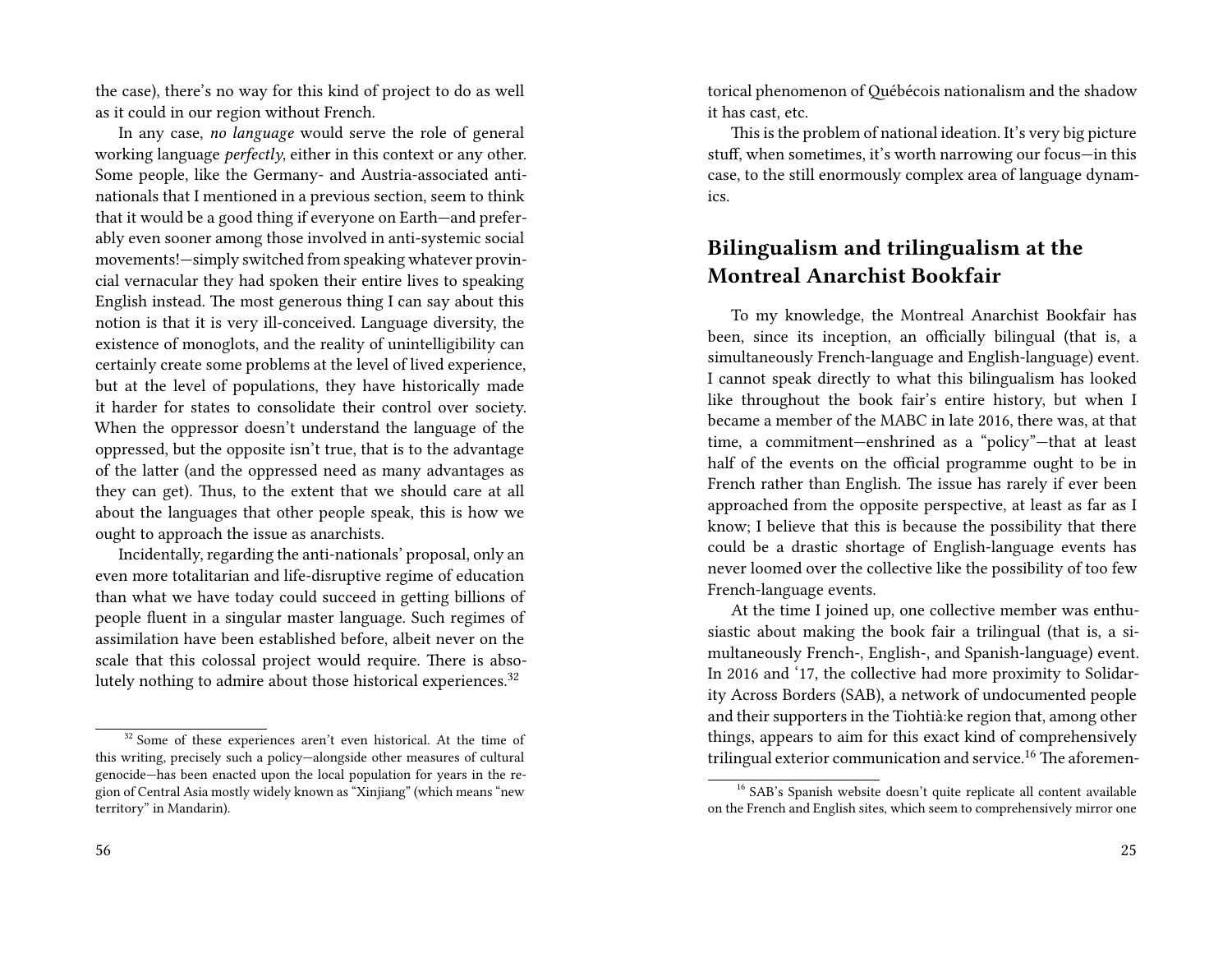tioned enthusiast of Spanish was involved with SAB, as was the one collective member who was generally competent in Spanish; there was at least one more of us who regularly participated in SAB-related activities.

The person who spoke Spanish (hello, if you're reading this!) was, in fact, trilingual and hispanophone.<sup>17</sup> The fairly convincing gestures towards trilingualism on the part of the MABC in this period were almost entirely the result of this one person's presence on the collective—which is to say, her contributions and only hers. When she left the collective shortly after the 2017 book fair, these contributions could not be reproduced.

Yet, heading into the 2018 book fair and in the years that followed, the MABC nevertheless occasionally solicited volunteers to translate copy towards Spanish, and the words "se habla español" remained attached to the official Twitter account.<sup>18</sup> Simultaneous interpretation towards Spanish was offered for at least some events during the 2018 and 2019 book fairs. Between book fairs, I personally spoke quite often about the need for Spanish, both with other collective members and with people outside of the collective. All of this is to say that Spanish remained a concern of the MABC—but there was no comprehensive strategy for putting Spanish on an equitable footing with respect to French and English. The word I would like to use for this ad hoc approach is "pseudotrilingualism"; I would characterize it further as insufficient if not problematic, for reasons addressed in the pages that follow.

(possibly including a majority of the brigade's own members and supporters).

In comparison to Helsinki (mentioned in a previous section), Tel Aviv, or any place in India, it is not really possible to receive English neutrally in the Tiohtià:ke region. In comparison to the Indian context, for instance, anglophones (including but not limited to those of us who belong to the narrower, more-than-linguistic category of typically white, frequently Protestant "Anglo-Saxons") aren't *gone away* in the same fashion. There are still lots of us around, and we (are perceived to) enjoy certain advantages in comparison to all other groups, including francophones. The precise texture of the "privilege" dynamics here are entirely secondary to the point I am trying to make, which is that the perception of privilege itself can motivate a type of resentment among francophones. This, in turn, finds a counter in the resentment that genuinely chauvinistic anglophones feel towards francophones. Both resentments build off of one another, and tend to justify one another.

This is all great for our local ruling class. All the better for them if we are invested in stupid and divisive bullshit like linguistic identity politics, the project of realizing a "sovereign Québec" (it won't be sovereign from capitalism or the biosphere), and other things of the kind, rather than building up and sustaining the fires of revolt, deserting stale and antiquated forms of life, learning new things, having fun, healing and growing, etc.

English by itself can be a fine working language for an anarchist project in Montréal, and especially for a project that requires the organizers to interface to a huge degree with people living in other North American places and sometimes even further afield. But it's certainly not perfect towards that end, and especially not in a public-facing application. Even if anarchists were wholly nihilistic with respect to issues of nationality and wholly devoid of chauvinistic attitudes (which is simply not

another. Nevertheless, compared to the MABC, I think it fair to say that SAB has taken French-Spanish-English trilingualism seriously; the majority of all copy seems to exist in all three languages.

 $17$  A hispanophone is a person whose first language is Spanish. The prefix *hispano-* comes from the Latin word "Hispania", an old name for the Iberian peninsula; the Spanish state's mainland territory corresponds to the greater part of this landmass.

<sup>&</sup>lt;sup>18</sup> As of December 2020, it was down to just "español".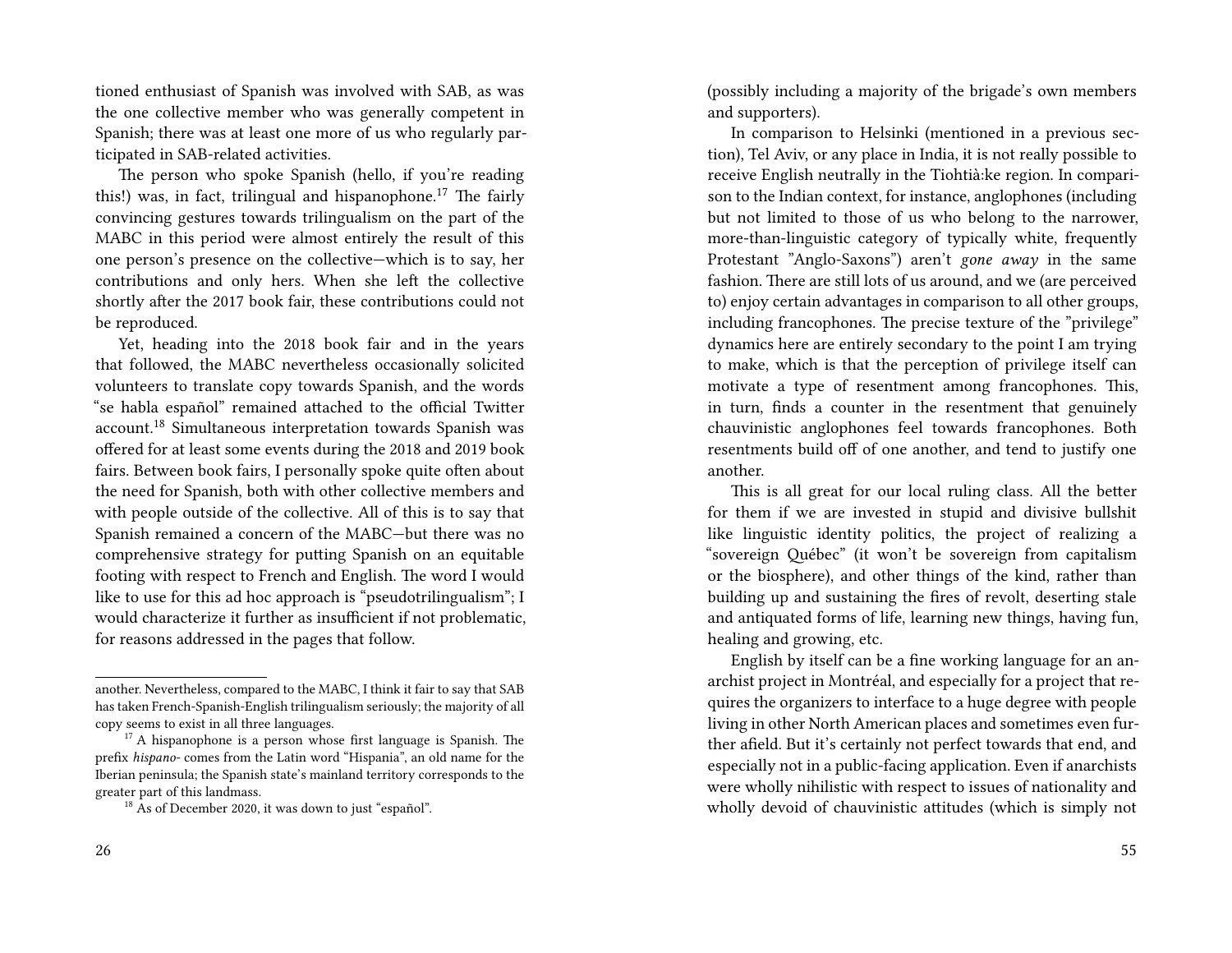a secular and democratic India. Either way, speakers of minority languages in India have often been unenthused about Hindi and what it seems to represent.

English, on the other hand, is something like a "neutral quantity" within India's language dynamics. It is no longer a symbol of foreign domination, or at least its potency as such a symbol has been greatly reduced in the decades since 1947. A lot of people involved in various Indian institutions during the republic's early days were already competent in English, whereas they weren't necessarily competent in each other's first languages. Thus, when used as a working language in Indian institutional contexts, English was often (and remains today) a more "neutral" choice in comparison to Hindi or, indeed, other local languages. But not just a neutral choice, because English was also (and remains) practical—often more practical than any single local language would be.

In a different geographic context, circa 2016, the group Brigada Antifa Tel Aviv appears to have made a decision to use English instead of Arabic, Hebrew, or any other locally used language for banners, social media, and other forms of externally directed, "official" communication.<sup>31</sup> This decision was justified on the grounds that English is widely understood locally. Within the prism of the Palestinian-Zionist conflict, usage of Hebrew, the majority language in Tel Aviv for sure, would (at least arguably) send a problematic message. At the same time, it would not be practical to use Arabic, a language that most residents of Tel Aviv can neither read nor write

All members of the collective during the 2016-'17 pre-fair organizing season were generally competent in both French and English; three members of the collective at that time were generally more orientated towards French than English (including the hispanophone) while four members were the opposite. Only the hispanophone could be characterized as generally competent in Spanish, although I believe the enthusiast had basic competency; I never saw him use his Spanish, however. The situation was different by 2020.

As of my last day on the collective this past June, there had been a significant shift in terms of the MABC's own combined language competencies. On the day after the 2020 book fair, the members of the MABC were, as a whole, markedly more orientated towards English than towards any other language, and some members were lacking in even basic French competency. As a result, the collective's capacity to communicate effectively (that is, both speedily and clearly) in French had been significantly degraded during the 2019-'20 pre-fair organizing season. How this happened, precisely, is a long story—but regardless, it is probably more pressing to rebuild capacity in French for 2021, or other future book fairs, than it is to develop new capacity in Spanish or any other language.

And yet, I want to consider this problem differently, at least as a thought experiment. I am even willing to entertain the thought that, for the project of an anarchist book fair held in this region, French could even be of markedly lesser importance than Spanish, at least by some metrics.

As I was doing the last revision of this text, before sending it to the designer, I became aware that the Father Frost Against festival would be held again in Helsinki, the capital city of Finland's national republic, in January 2021. The announcement included these words: "The festival program will be held in Russian or English. If needed, they will be translated into Finnish, English, and Russian." Which I understand to mean the following: the constituent events of the festival (presumably very sim-

 $^{\rm 31}$  I became aware of this group in 2016 as a result of perusing Tumblr, specifically because the personality behind a (now defunct) "liberal Zionist" blog complained about them. Part of the criticism of the Brigade was that they expressed themselves in English, not Hebrew; this was cited as evidence of their inauthenticity as Israelis and the invalidity of their opinions. My understanding is that most of the controversy, and the Brigade's response to that controversy, actually unfolded on Facebook.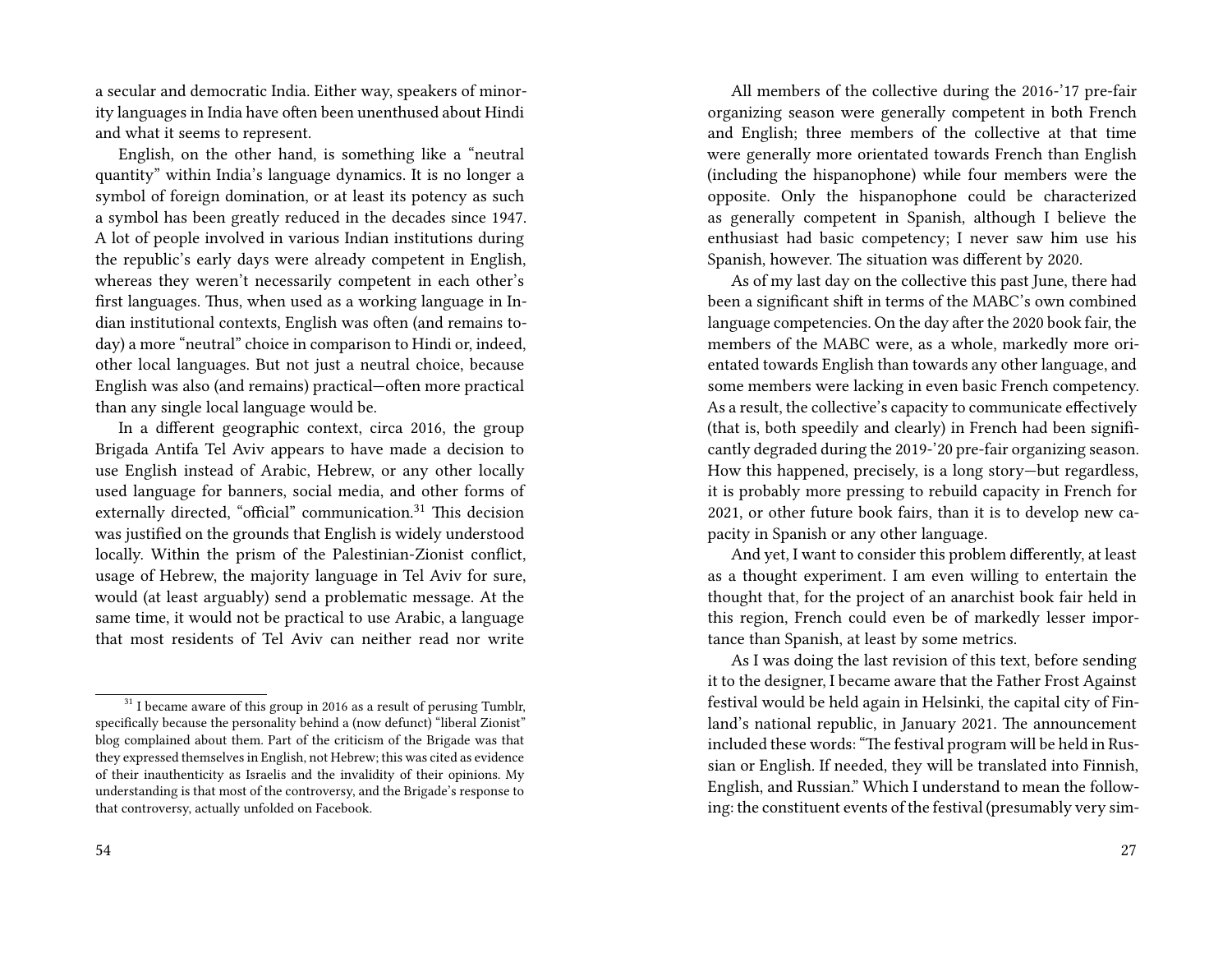ilar in form to those that might happen at the Montreal Anarchist Bookfair) would either be in Russian or English; there simply *would not* be any such events in Finnish, the first language of most people in Finland and probably at least many neighbourhoods and satellite communities of Helsinki. Neither would there be any events in Swedish, the first language of a substantial minority of the Finnish population, including a majority of residents in localities not too far away from Helsinki and more than 5% of Helsinki's own population.

Instead, the events would take place in English and Russian, which is to say, the language of the world and also the language of the substantial part of the world that is Russia and its peripheries—precisely where Helsinki is located. Most Helsinki locals, whether they speak Finnish, Swedish, or something else at home, speak English at a high level; this is almost even more true of the local anarchists. Many newcomers to the Helsinki area, probably including most of the anarchists among them, speak at least some English as well, whatever their first languages may be.

In this context, Finnish is the official language of an independent national republic; it's probably not about to disappear completely. Swedish is the language of the old colonizing power to the west and also an official language of Finland; it's also doing just fine. There is no serious risk, in this particular moment, of catastrophically final cultural loss, as there is with many indigenous languages around the world. But even if that situation were different? Well, most of the people attending an *anarchist* festival in Helsinki probably wouldn't be there for cultural activism on behalf of either the Finnish or Swedish languages. They would have been there so that they could try to talk to each other about all sorts of interesting questions, using whichever languages would be most convenient for that purpose, given their own competencies.

Montréal is not Helsinki, of course. But, noting that I've never actually been to Helsinki, it seems to me that anarchists gualism isn't doing much that's concretely useful for either the collective or for the people that come to the book fair—even as it creates dynamics that mirror some of those in play in the culture of Canadian state institutions. Trilingualism, on the other hand? Such a policy would indicate a clear commitment, on the MABC's part, to enable access for as many people as possible, while also distinguishing the book fair, as an institution, from any part of Canadian officialdom.

In many "post-colonial" contexts around the world, English, French, or another language of European origin serves as a common language for many people living in a shared, delimited, and "national" territory whose first languages (which are, in many if not all cases, indigenous languages) differ from one another.

One of many possible examples is India, where Hindi is the first language of just shy of  $45\%$  of the territory's population<sup>30</sup> and an additional language (that is, acquired after the first) for another 12% of the population (57% total). It is hardly a coincidence, either, that the capital of the post-1947 Indian national republic, New Delhi, is located squarely within the country's northern "Hindi belt". For these reasons, Hindi is by most measures the most important language in the country. It is often accorded political purpose by activists of different kinds: either it will be the unifying language in the quasi-theocratic ethnostate that Hindu nationalists want, or it will serve a similar role in less sanguine, purportedly more enlightened visions about

<sup>&</sup>lt;sup>30</sup> This number excludes ostensible speakers of Urdu within India (about 4% of the population). An argument can be made that Hindi and Urdu are essentially the same language, which I have seen referred to, in some quarters, as either "Hindi-Urdu" or vice versa. To be clear, the formal register of Hindi is quite distinct from the formal register of Urdu; the former draws a great deal of its vocabulary from Sanskrit, whereas the latter draws more from Arabic and Farsi. These formal registers are of largely recent construction, however, and those who constructed them did so in service of nationalizing projects. The informal registers of both languages, as used on the streets of Delhi and Rawalpindi, are generally mutually intelligible.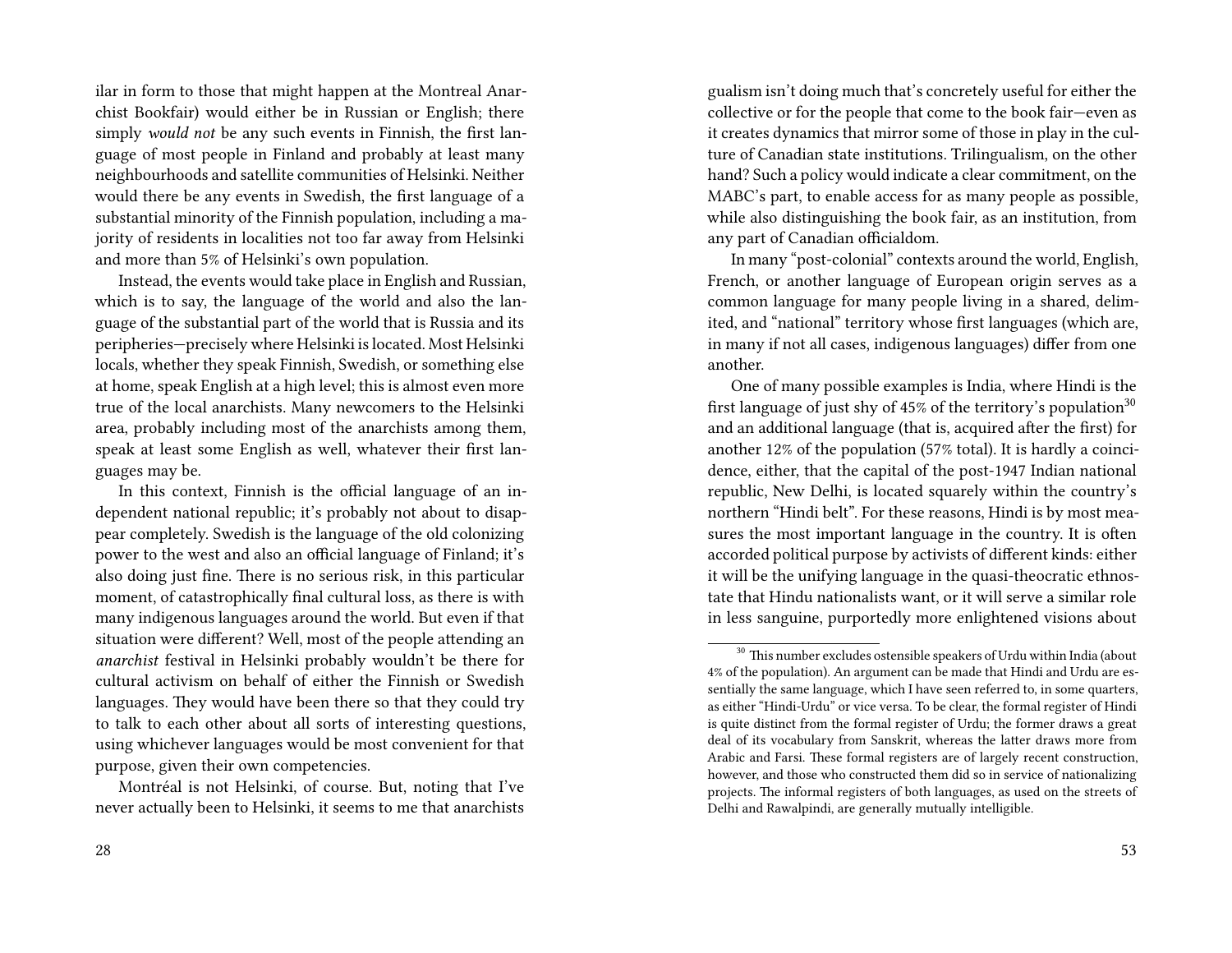province (i.e. the Charter of the French Language, which became law in 1977) that has sometimes impeded upon the civil rights of non-francophones living there.

All of this is strategic; none of it is principled. Canadian confederation remains in effect, so it could be said that the approach is working. But for *anarchists*, having an akin policy which is precisely what the MABC's bilingualism quota was! makes no sense at all, at least when it's not doing anything useful for us.

The bilingualism policy was a good place for the MABC to start with in 2000—it was a different time, and the project was just getting started—but heading into 2021, it's outmoded. The policy does nothing to really enable accessibility for monoglot francophones; it's French-English bilingual volunteers who do that, and they would do that whether the policy was there or not. If they've been Montréalers for a while, they may be able to do it quite organically.

So what are the alternatives to this situation? Well, there is French-English-Spanish trilingualism, which would require the titular *pivot to Spanish*, meaning the development of Spanish-language capacities on the MABC itself and among the volunteer cohort. But there is also another obvious option, namely a pivot to *English*, which might be better conceived as a pivot *away from* French.

Rather than building new capacity, the MABC could accept that English is the language of the world and/or the future and/ or anarchism (or close enough, to the point that no one needs to worry about any other languages). It could abandon some or all of its commitments vis-à-vis French, a certain quota of Frenchlanguage content, a policy of publishing information in duplicate French and English text, etc. Perhaps French-language service could be reimagined as "available if necessary" (something that would inevitably reduce the quality of that service).

In other words, the collective could take a huge step backwards for accessibility. Yet obviously the present policy of bilinmight benefit from sidelining the local majority language, not entirely but certainly a little bit, in the context of a big event that draw anarchists from linguistically disparate places.

## **The goal**

What I am proposing is not utopian. A trilingual Montreal Anarchist Bookfair would be, in basically every respect, the same as a bilingual event, i.e. as mediocre or as spectacular as any other book fair over the years has been. However—and this is the key thing—there would be an equitable amount of Spanish in terms of the copy produced by the MABC and the events populating the book fair weekend's official programme. People would also be able to correspond with the MABC in Spanish during the pre-fair organizing season, and at least one person at the welcome table during the weekend itself would be able to understand and respond to questions in Spanish.

There would be three versions of the website, and there would probably be three microblog accounts (i.e. Twitter, if not a Mastodon account or some other relatively obscure thing), each dedicated to making announcements in a different language. Ideally the email account or other channels of direct communication would get checked regularly by a group of people whose combined language competencies could facilitate a good response time in all three languages.

Perhaps there would be three versions of the poster, one for each language. Or perhaps the publicity materials would employ artistic interventions that either worked against fixed grammar and orthography and/or a stable and discrete medium. Graphic design is not my wheelhouse.

One would hope that at least some volunteers would be able to speak Spanish—but one could also reasonably expect that a collective that was fully competent at exterior comms in Span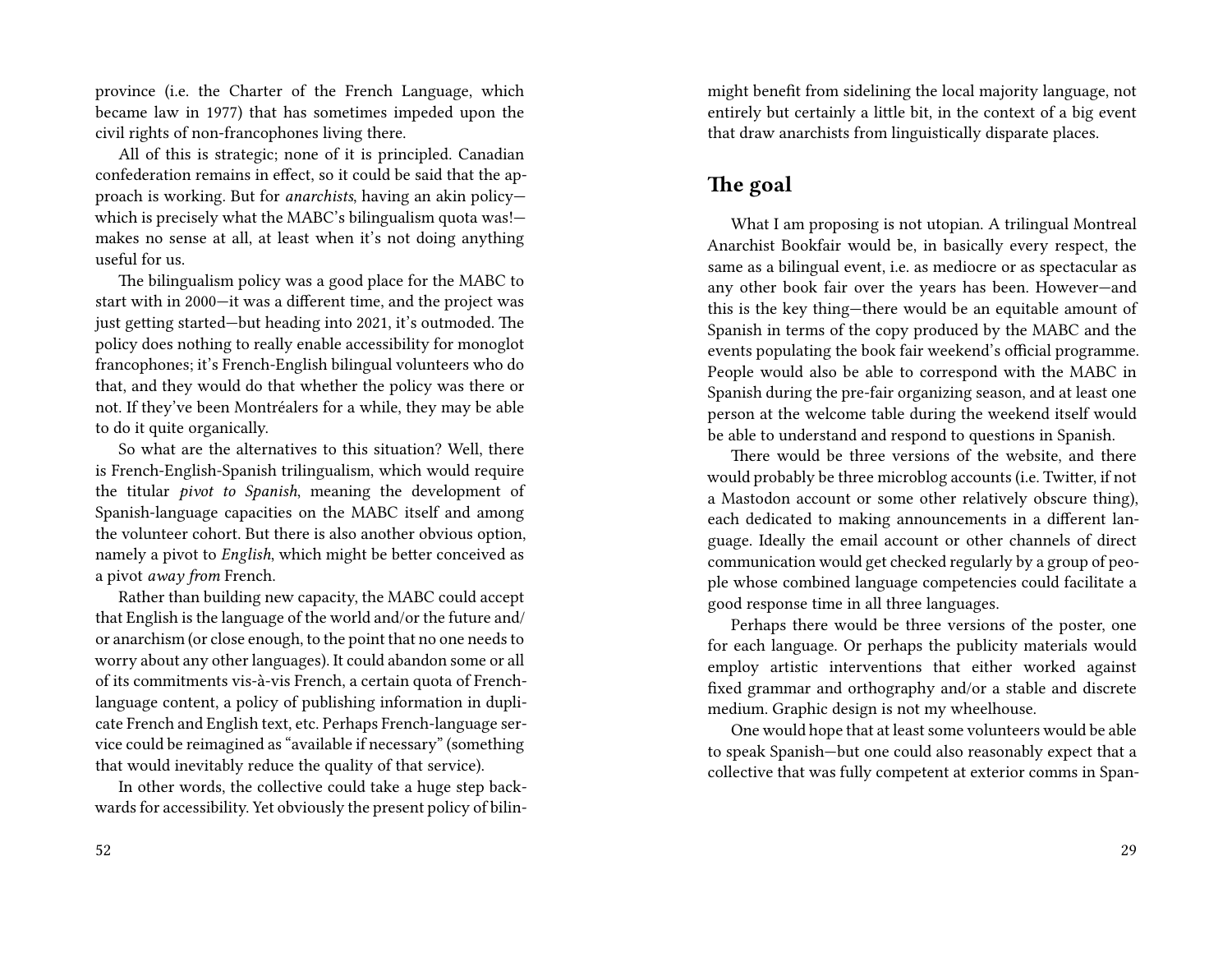ish would also be able to get a few hispanophone or otherwise generally competent volunteers.

Some events would be in Spanish—perhaps only a few in 2021, but with the ambition to have Spanish comprise a more equitable portion of the total schedule later. I think that, after a few years of doing things right, there might be some participation by distros and publishing projects based out of Spanishspeaking communities (either in Latin America,<sup>19</sup> North America, or Spain) and/or with catalogues either mostly or wholly composed of Spanish-language material. In my time on the MABC, in the context of mere French-English bilingualism, a few projects fitting this description had already tabled at the book fair; I seem to remember a few others in the years before 2016, and I am sure there were others in the years before I arrived in Montréal for the first time. A collective that was better at Spanish would presumably lead to greater participation from Spanish-oriented projects, and that in turn would make the event as a whole more welcoming and/or appealing to hispanophones and near hispanophones.<sup>20</sup>

It might be that I'm a language nerd, but I think this vision is good in and of itself.

always addressed sufficiently (because some of the time, they are not). What I'm saying is that, for many people in Montréal, having the conversation in English is nearly as easy as having it in French—and this is even more true of francophones, of anarchists, and of people who are both than it is of the overall population is, which is itself still majority French-English bilingual in this region and growing more so all the time.

When *visitors* or *new arrivals* to Montréal are present which is very often the case at the Montreal Anarchist Bookfair specifically—most of the time it will be the case that a larger number of people involved in a discussion will be able to understand English than is the case for French. In such a setting, using English probably means tasking fewer people with interpretation. This approach is usually more efficient overall, efficiency being an important thing in long discussions, days of many discussions, and so on. It might also be quieter.

Now, back to nationalist politics.

It makes sense for the modern Canadian state to pursue its policy of English-French bilingualism because of the potentially existential threat of Québec separatism. Granting French an artificial "equality" with English across the modern Canadian territory was one means by which the parliament in Ottawa tried (and, certainly to some degree, succeeded) in declawing, defanging, and derailing francophone movements for civil rights and/or "self-determination". Some of these movements were, at times, genuinely combative with respect to established power structures (even if they only sometimes identified capitalism as a problem, and rarely if ever recognized settler colonialism as such, never mind critiqued it). In any case, on the part of Ottawa, this bilingualism policy meant investing in French-language cultural institutions (to an inequitable degree, by any metric, with respect to indigenous institutions) and also tolerating a program of French-language territorialization in the delimited territory of its Québécois

<sup>&</sup>lt;sup>19</sup> French, incidentally, is in fifth place with respect to the total number of speakers (not bad), while it is in *fifteenth* place (!) with respect to native speakers.

 $20$  What is said of hispanophones in this section, and throughout this text, generally also applies to near hispanophones, i.e. some amount of native speakers of indigenous languages in Latin America, native speakers of regional languages in Spain, native speakers of other languages who nevertheless grew up in Spanish-speaking societies and achieved general competency in Spanish, etc.

It would be tedious to mention these "near hispanophones" by that name again and again, insofar as there is no significant qualitative difference between their experience and those of "true" hispanophones that I am qualified to talk about, and also because I have opted to avoid unusual orthographic marks like asterisks (\*) or daggers  $(\dagger, \dagger)$  in this text. It is thus left to the reader to determine whether or not a given statement about hispanophones might also apply to (any group of) near hispanophones.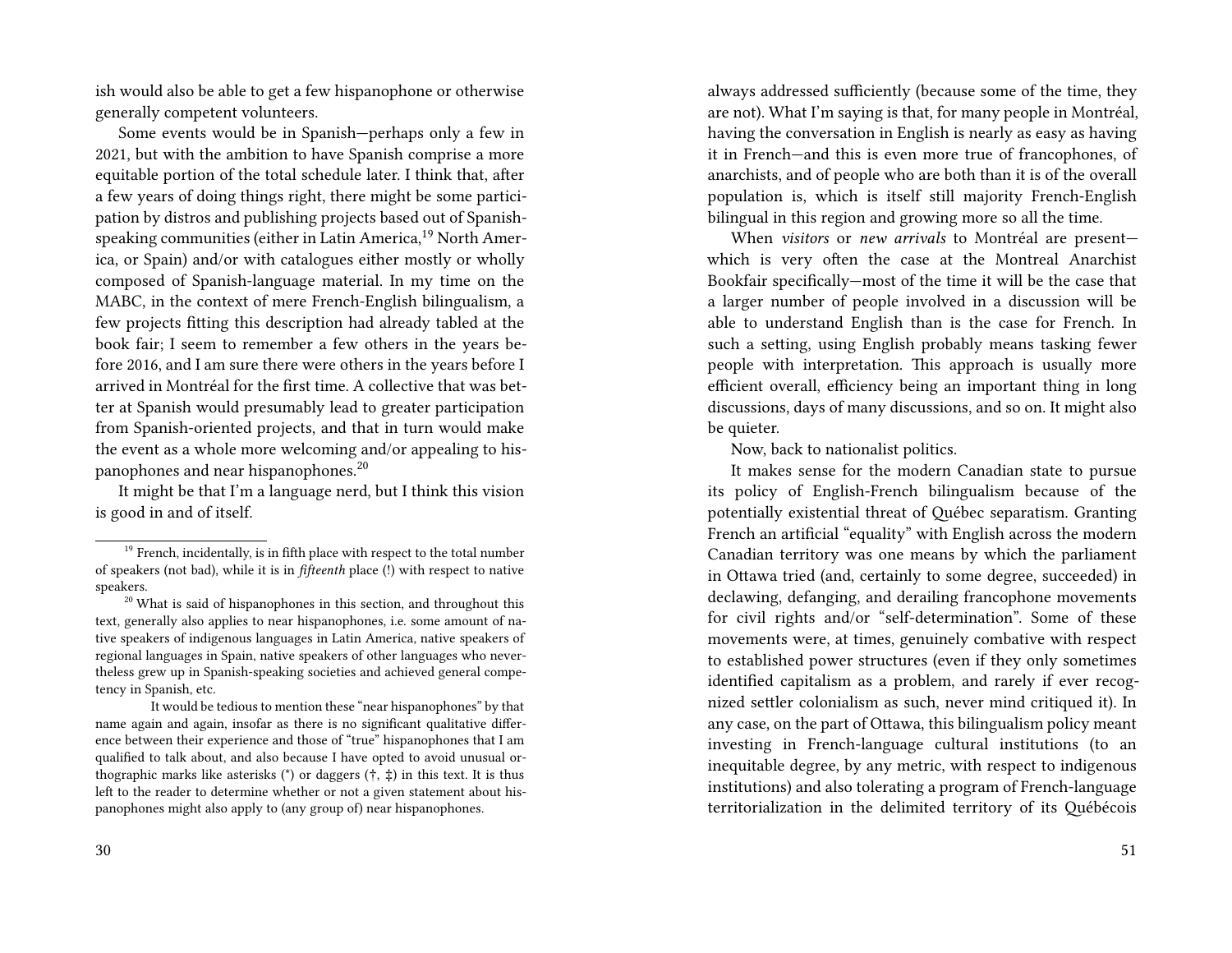prising when you consider the following: there are often *zero* francophones in the room who aren't generally competent in English, while there are often *multiple* anglophones present who aren't generally competent in French.

Sometimes there are one or two monoglot francophones who need a simultaneous interpretation for English-language discussions—something that a single competent person can usually provide, and at a relatively low volume. In the opposite scenario, however, a larger group of anglophones might strain to listen to a single interpreter who is trying to speak loudly enough for their audience to hear, but not so loud that it will disturb the participants in the principal (that is, French-language) discussion.

Interpreters can fail to strike a good balance despite their best efforts. Audiences will often have trouble hearing. Others participating in the discussion sometimes get distracted by the loud-ish murmur of English coming from another part of the room. And so naturally, for eminently sensible reasons, many conversations that start off in French often turn to English after a while, even when most participants are francophone.

And most of the time, that's absolutely fine. As I have already indicated, when anarchists in the Tiohtià:ke region gather together in a room (or by a fire, or whatever), chances are that many of the francophones present (if there are any at all) will be generally competent in English, and there will be no great difficulty addressing the translation needs of any monoglot francophones who also happen to be there. It's the monoglot anglophones who are present, and other anarchists who speak English but not French, whose interpretation needs will typically be greater.

My point isn't that francophones shouldn't make their point in French if they want to (because they absolutely should speak French, and even feel entitled to do so, if that's what they want to do), or that the needs of monoglot francophones, and others who are competent in French but not English, are

And yet.

## **Why Spanish?**

In discussions of the book fair over the last few years, I have often made mention of my idea of a trilingual event (because it's a fun idea to talk about). Very often, in the context of these conversations, I have heard the same sort of objection: *but Spanish is a colonial and European language*. The comment following this statement is usually to the effect that it would be better for the MABC to focus on acquiring some other language instead—usually Arabic and sometimes Kanien'kéha, but I've heard quite a few different suggestions.

Around the world, Spanish is the fourth-most widely known language on Earth, ranking after English in first place, Mandarin in second, and Hindi in third. As a first language, it ranks second only to Mandarin in terms of the total number of native speakers; English comes in at number three.<sup>21</sup>

If one's goal is to communicate with other anarchists, and if we can allow ourselves to think about the question abstractly (i.e. not necessarily from the actual life circumstances of any

<sup>&</sup>lt;sup>21</sup> By "Latin America", I mostly mean the part of "America" that can be contrasted to "North America" as described in footnote #4—which is to say, the territories designated on most globes and world maps as "Mexico", "Cuba", "Puerto Rico", and more or less all land further to the south, to the extreme southern point of Tierra del Fuego. Designating this vast region as uniformly "Latin" is imperfect, if not problematic, for a number of reasons—yet the name "South America" is already specifically reserved in English for the southern continental landmass that is joined to the northern one at the Panamanian isthmus, and there is no other obvious candidate for a "foil" term to "North America". I hope people will appreciate that I am not committed to the idea that places like Jamaica, Aruba, or Maya-speaking communities in Guatemala are "Latin" so much as I am committed to saying that, while they are as *American* as much as anything is (e.g. they exist on or near the same continuous landmass), they are also situated outside of the settler society of *North* America, which (mostly) begins at the U.S.-Mexico border. It is useful to have a shorthand term for such a distinction.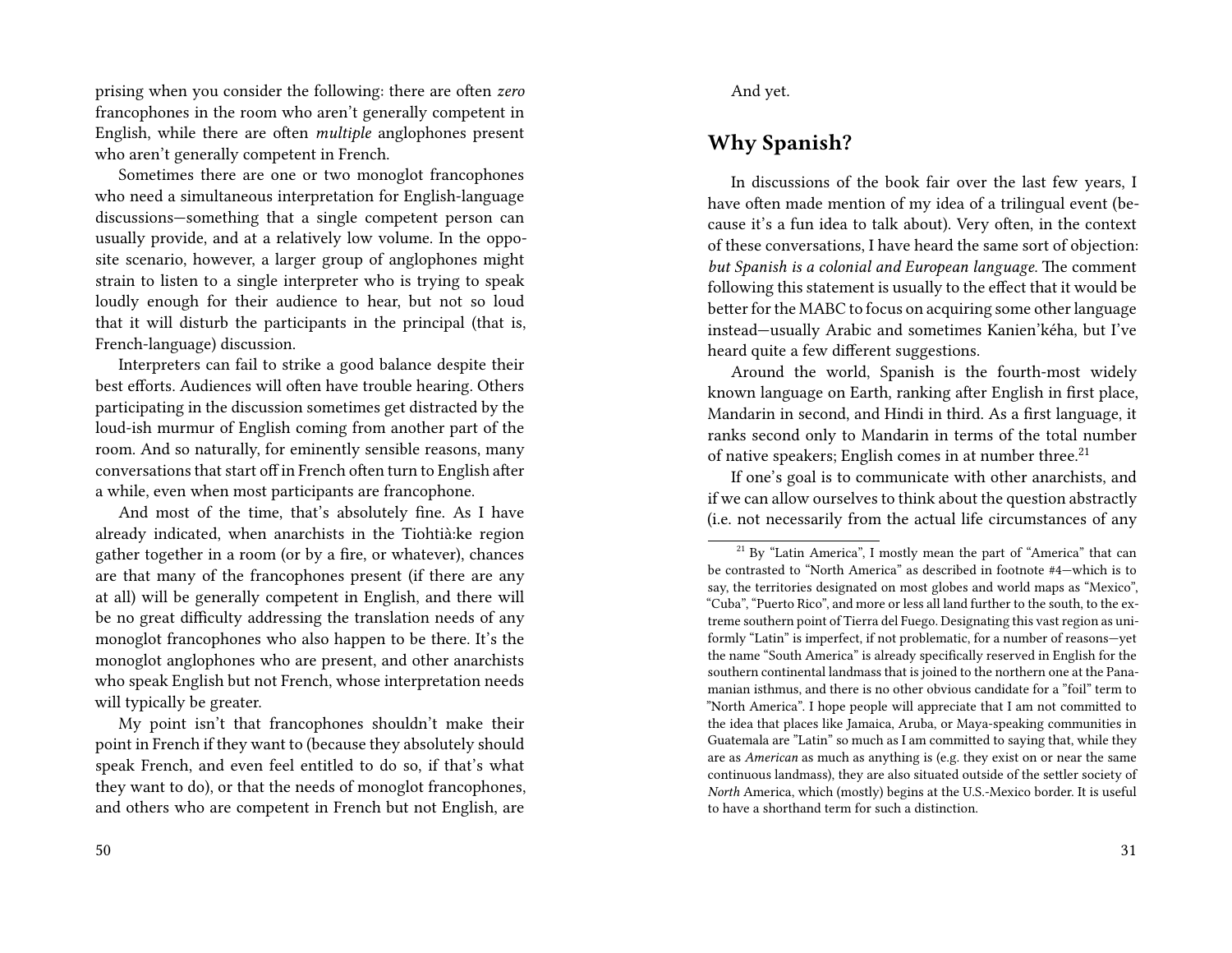one person), Spanish is probably the second-most important language for "the average anarchist" to learn, after English. Thought about from a different perspective, if an anarchist doesn't speak English, the language they are most likely to speak instead is Spanish. This is probably because of the continued relevance of anarchism to social movements in both Latin America and Spain, and the size and power of those social movements; by way of comparison, anarchism appears to be quite marginal in both China and India today (but I am no expert on the matter). Enough music, literature, and discussion on anarchist themes is produced in Spanish that it is quite possible to live life as an anarchist contentedly in many countries without knowing English just as long as you have Spanish instead.

Whatever its origins, Spanish is not (wholly) a European language *today*, insofar as most of the people who speak it today are either not European or otherwise about as European as I am (if not significantly less European than I am), i.e. they were neither born nor raised in Europe, they are not entitled to the benefits of citizenship in any European country, they are not likely to be considered meaningfully European by anyone whose opinion on the subject matters, etc. As for a "colonial language", Spanish is certainly that—as is French, as is English. In the 1500s,the Hapsburg empire, comprising most of the Iberian peninsula alongside various other European realms, was the largest and most dynamic superpower state on Earth, and most of the agents it sent on missions of colonization across the oceans spoke a language we'd recognize as basically modern Spanish today. That horror story is how Spanish became the preeminent language of both officialdom and society in the large region of Latin America today, but it has no real bearing on why contemporary states and societies choose (to the extent that they have a meaningful choice

among, and learned from, North American francophones, the competency of those who learned French in school probably pertains to a very crisp, metropolitan, "international" French, not the kind of French that a lot of anarchists and other people around here actually speak.

Also, "celebrity" events—that is, events involving more widely known anarchist authors, for the most part—would be less likely to be in French than in English. There are simply more such authors writing in English than there are writing in French. This is even more true if we restrict our focus to the situation in North America, as we *should*, because anarchists, even relatively famous and well-off ones, are rarely wealthy enough to fly across the Atlantic Ocean on a whim, and the MABC, despite having access to some funding, isn't really in a position to subsidize individuals' travel. For many U.S.-based anarchist authors, however, it was, before the pandemic at least, reasonably easy and affordable to cross the U.S.-Canada border and get to Montréal.

The target quota limited the number of "international struggle" events and "celebrity author" events—which is to say, it limited the number of events that I, personally, think are overall the most important for an event like the Montreal Anarchist Bookfair (especially insofar as they help to realize lasting international connections), as well as the events that would probably attract the greatest degree of enthusiasm among attendees.

Even from the perspective of its own limited goal—namely, to achieve 50% parity between French- and English-language content—I always thought that the bilingualism policy, as practiced, seemed to produce subpar results. Some submissions suggested that the proposed event would be "in both languages" or something to that effect; my experience of such events has been that, more often than not, they lean English. In fact, both at the book fair and in other anarchist settings in the Tiohtià:ke region, my experience has been that even events tagged as being just in French *sometimes* switch to English. This is not sur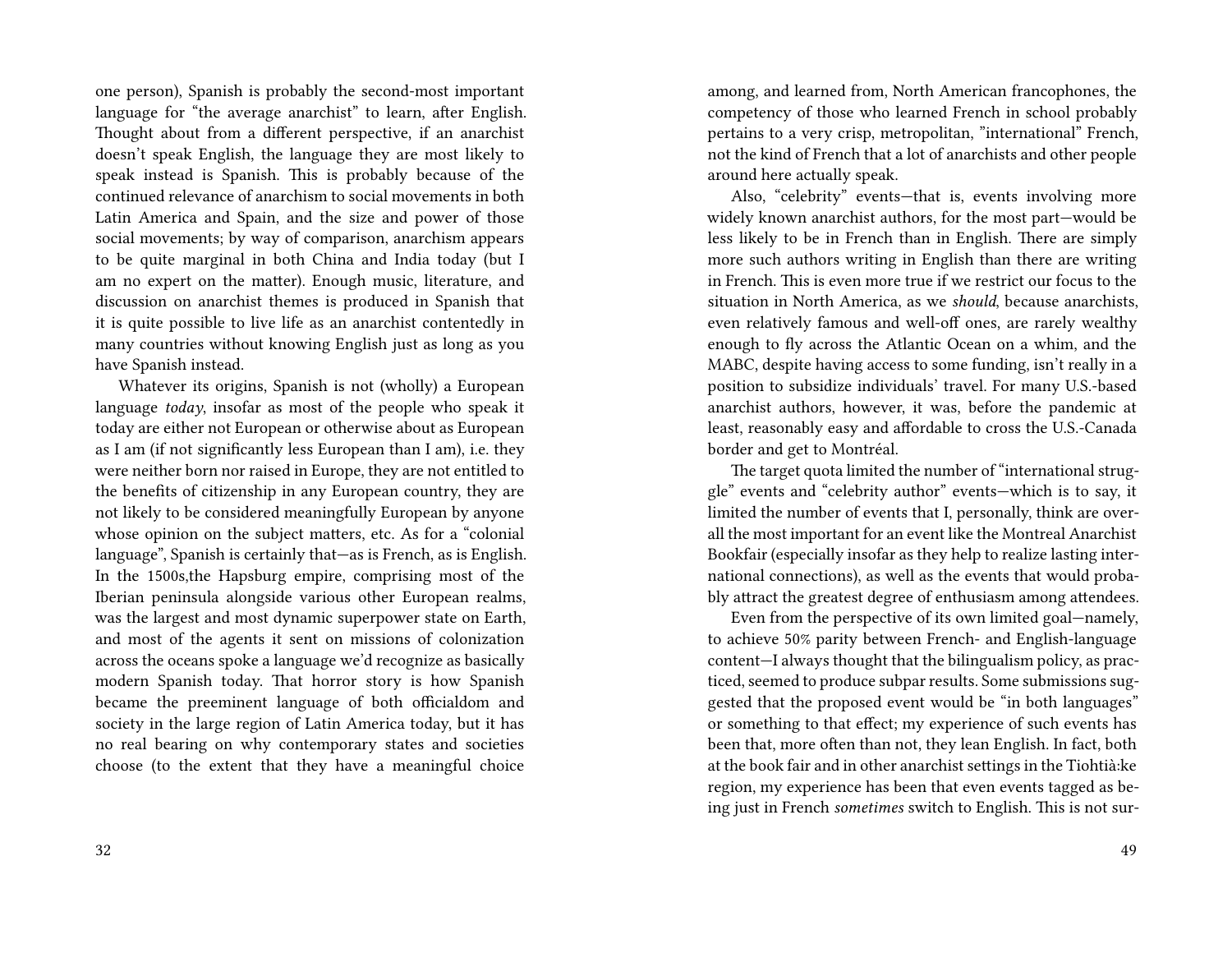francophone anarchist will simply prefer to publicly present their ideas in English because that's what they want to do and it's their own choice to make.

In any case, there were always more English-language event applications, in absolute terms, than French-language event applications.

Thus, predictably, the MABC always found itself facing a larger stack of English-language applications that seemed to us, by some metric at least, "good". Perhaps this speaks to some unexamined bias on the collective's part, but I strongly expect that even a more markedly "French-oriented" collective (for example, composed principally or entirely of francophones) would feel similarly, insofar as they were still anarchists. Certainly there were always many submissions in both languages that were uninteresting, but the difference is that, in order to meet the quota the MABC had set for itself, any single uninteresting French-language proposal (as well as any proposal for a "bilingual" event) had a slightly better chance of being approved for the programme and given a time slot than any single uninteresting English-language proposal. It is insulting to good ideas expressed in any language to reward someone with a platform simply because they convinced the MABC that they would be able to express those ideas in French, but that is what happened, I think, at least some of the time.

Some genres of event—for instance, reports on struggles taking place elsewhere on the continent or somewhere else around the world, facilitated by people who may may have grown up in those places—are unlikely to be delivered in French. Can we really expect many people from the Wet'suwet'en yintah, Poland, or Japan to speak French? Even if, by chance, some of them do have some capacity in French, how likely is it that someone from away will be able to understand questions from an audience that mostly speaks *North American varieties* of French? Unless they actually grew up

available to them) $^{22}$  to carry on using Spanish, as opposed to some other option.

Anecdotally, I have a met of lot of Spanish-language monoglots for a person who has never stepped foot in a majority Spanish-speaking country, or even a majority Spanish-speakling county somewhere north of the U.S.- Mexico border. As far as my anecdotal travel experience in anarchist scenes goes, limited as it has been (mostly in Turtle Island and Europe), the same situation doesn't seem to prevail in many other areas where English is not the first language of most locals. From Athens to Amsterdam and Ljubljana to Leipzig, the majority of European anarchists I have known (not counting the anglophones, of course!) were either generally competent in English or actively aiming to be, regardless of their own language background, because English was considered necessary for speaking with other anarchists from other places, as well as learning theory or understanding struggles taking place in other parts of the world.<sup>23</sup> The same has been true of anarchists in Montréal, Québec City, and smaller locales in northeastern Turtle Island where most of

<sup>23</sup> There may be other incentives to speak English, too-for instance, the exigencies of the capitalist economy.

 $22$  There are, to be clear, many examples of societies making a conscious choice to use new languages. In some cases, this may simply mean a policy change by government, as with the Rwandan government's decision in 2008 to adopt English instead of French as the language of education, but the histories of Hebrew, Finnish, and other languages make it clear that a state is not necessary for this to happen; people started learning these languages, and then imparting them to their children, long before the Israeli state was founded, before the parliament of Finland declared independence from Russia, etc. It could be argued that a state has often been a crucial part of elevating a particular language to a place of principal importance in a given territory (this would explain why the constructed language Esperanto, also the beneficiary of a certain degree of genuine enthusiasm, is spoken by a dispersed population around the world, not strongly associated with any particular locale, etc.), but a popular social movement organized around the language is typically the more important, prerequisite factor.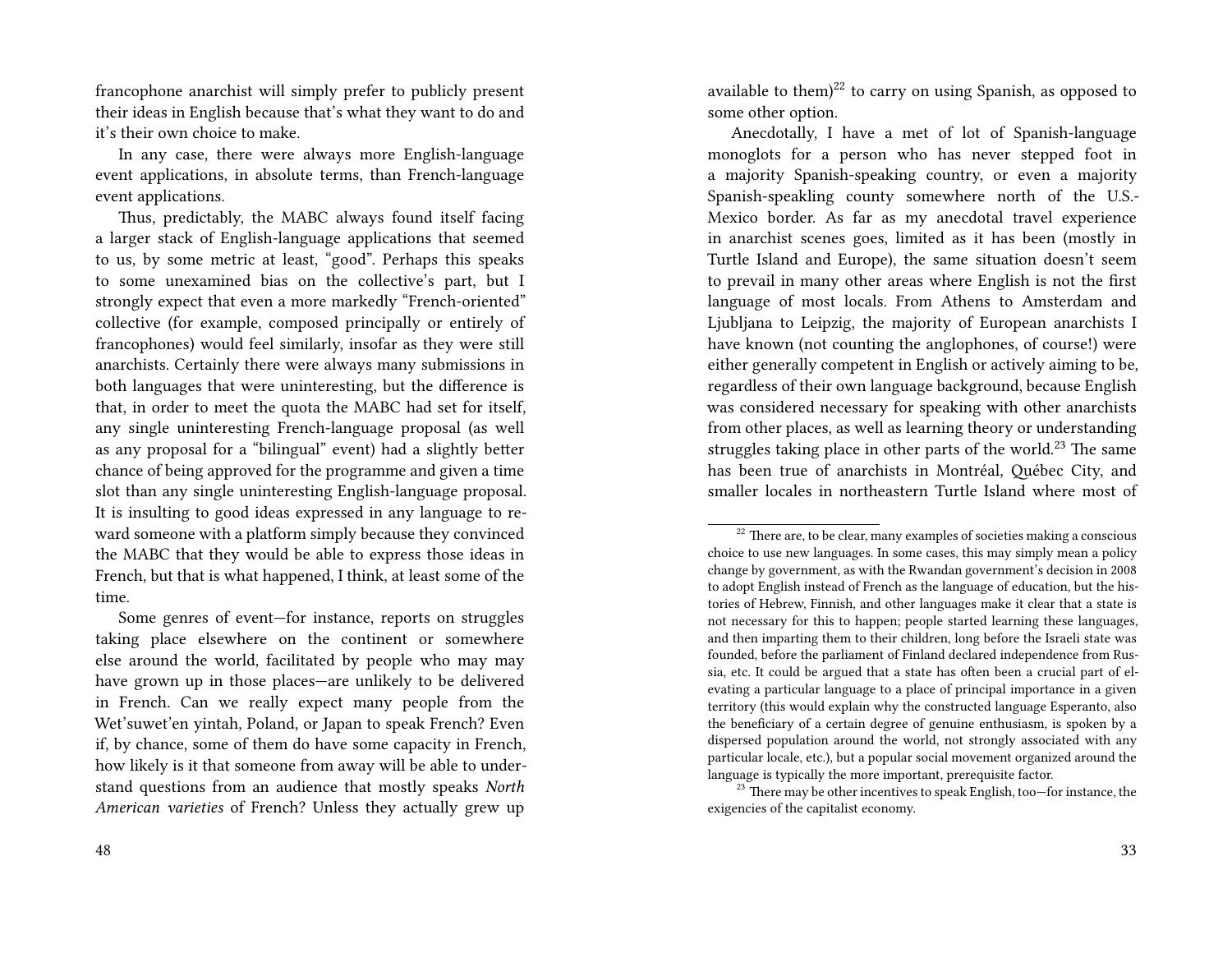the local anarchists are francophones; almost all of them are either already very competent in English or otherwise making a serious effort to learn. This was less often the case in France, I found,<sup>24</sup> and much less the case in Spain.

I have a theory about this. Basically, in more populous countries where English is relatively unimportant for daily life in large sectors of the economy and society, there will also be relatively large numbers of anarchists who don't speak English. The interlocking worlds of the anarchist scenes in any of these more populous countries (France, Spain, Turkey, Indonesia, etc.) may produce enough activity and discussion that there is no *pressing* need to learn foreign languages (almost always English) in order to engage. Other factors of life outside of anarchist scenes—the quality of English-as-a-second-language education, the degree to which local economies are isn't just tourism or emigration to higher-income countries, etc.—may also support the possibility of being an anarchist who neither knows, nor particularly cares to know, English. My own experience suggests that things are quite different in smaller European countries like Iceland, Greece, the Netherlands, and anywhere in the former Yugoslavia, as well as in majority francophone parts of North America.

In most cases, the linguistic world in which an anarchist scene is situated will simply be less expansive than the world of Spanish, comprising as it does multiple very populous regions on three continental landmasses, in addition to some smaller places in Africa and a few islands in the Pacific Ocean, and accounting for (very conservatively) at least 400 million hisbeen the policy of the MABC, going all the way back to the beginning in 2000. While I was on the collective (2016-'20), we always received more submissions for events in English than for events in French, which isn't surprising given the Montreal Anarchist Bookfair's status (at least at one time) as the largest annual gathering of anarchists in North America. Most anarchists (and other people) living in North America speak English and *do not* speak French. Even in and around Montréal, many anarchists are anglophones and/or grew up outside of the province; many of them are either not generally competent in French (yet), or simply more comfortable using English whenever they can. Francophone anarchists living in the Tiohtià:ke region, on the other hand, generally speak English very well.

Some francophones, in fact, find themselves in situations where most of their closest friends and collaborators either typically use English everyday or can't even really speak French at all. For francophone anarchists who fit this description (which certainly isn't all of them), it may be trivial to use English—or in some cases, even slightly unnatural to use French!—when discussing struggle, theory, history, relationships, or anything else that anarchists might want to discuss. And sometimes a

<sup>&</sup>lt;sup>24</sup> To be quite honest, though, I only spent about four days total in France—and I'm not certain how many of the people I associated with in that time would have called themselves "anarchists". My impression is more importantly informed by encounters I have had with French anarchists (that is, born and raised in France) that I have met in the Tiohtià:ke region, around Turtle Island, and in other parts of Europe, numbering at least several dozen in total.

process for the 2019 book fair than I had been in 2018, and my own considerations included respect for the quota; I assumed the same for others' considerations. It was only in the particularly arduous context of the 2020 pre-fair organizing season that I stopped thinking about how to achieve at least rough parity. We did not have any conversation about dropping the quota, as I recall (in which case it is possible that I would have heard about the 2018 decision); instead, we simply did our best to find whatever content we possibly could for our experiment in "connecting ideas across distance", which ended up meaning exactly one presentation in French.

It is my contention that, if I was unaware of a policy change as a *member of the collective*, then, in effect, the policy was not changed. I would also contend that this difference in perception speaks to a problem in terms of the MABC's internal culture (which, of course, I contributed to) insofar as all members ought to be on the same page about any number of collectively made commitments.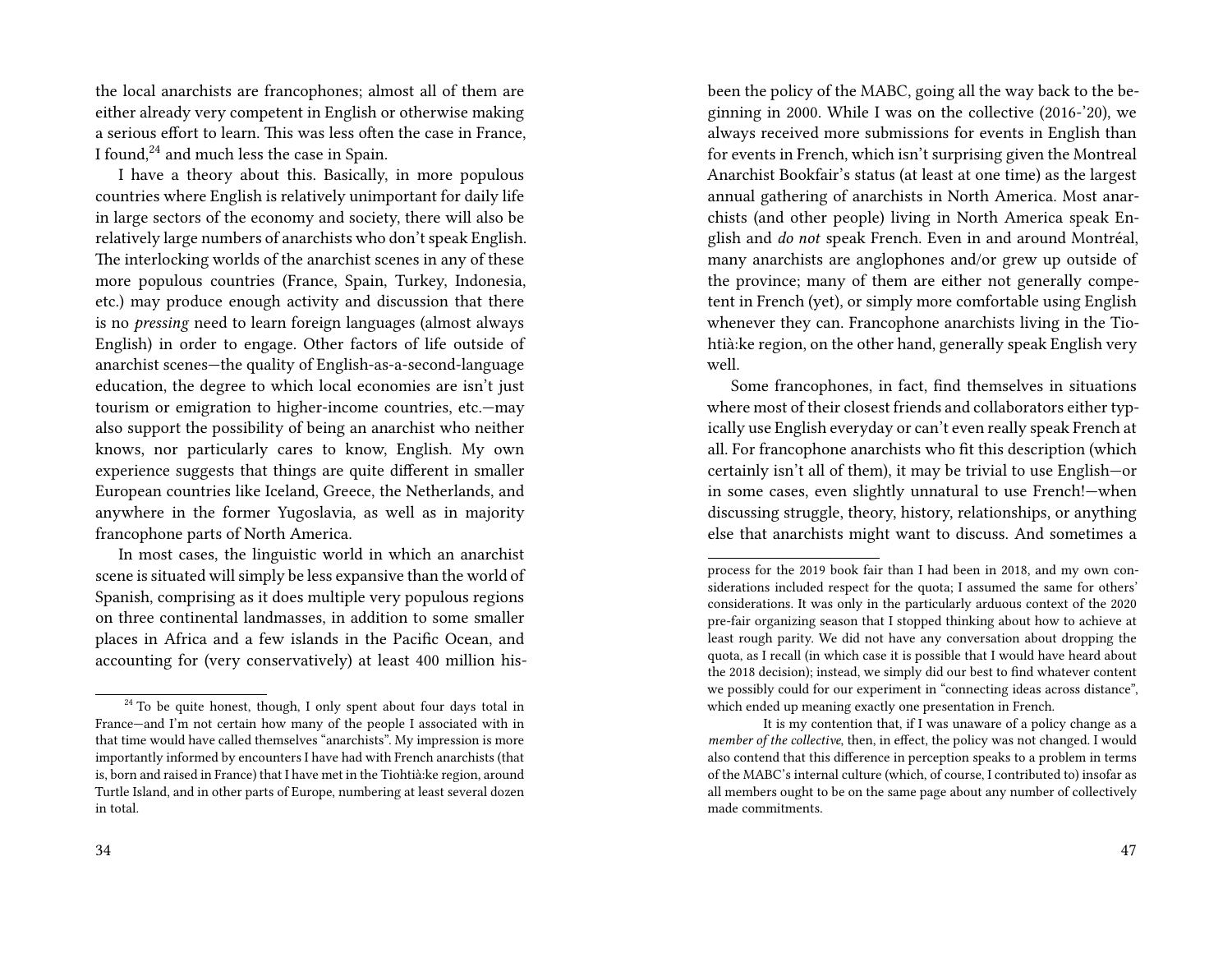The most obvious issue with what it's saying is that, like the Canadian state, it affirms two languages of European origin as "official" (my own preference for the term "working language" notwithstanding). At the same time, it accords no status whatsoever to—and not even any *consideration of* —any other languages.

There are other issues that may be less obvious, though. For instance, it privileges French unduly in comparison to English. As is the case among bureaucrats of the Canadian state, being a French-English bilingual is un atout—excuse me, *an asset*. In the capital city of Ottawa, but also many other state and corporate institutions across the Canadian territory, when seeking a better-paying and/or more prestigious position in any given institution's internal hierarchy, it's always a leg up on one's colleagues if one is able to speak French (or convince the higherups that this is the case), even if the job doesn't require a lot of it (or if there is enough money available that it will be possible to pay someone else for translation services as required). The dynamics are certainly different with respect to the Montréal book fair, but subpar content is more likely to take up space on the event schedule if it's in French (or if the collective was told it would be in French and/or "in both languages").

Before 2020, the MABC had a target quota of "at least" 50% French-language events.<sup>29</sup> As far as I am aware, this had always panophones all told, with no indisputable centre of gravity. But I can explain better.

Take Russia, the largest country on Earth by most folks' reckoning—possibly large enough that an anarchist could live their whole life there without leaving. The most broadly important and/or useful language across the Russian territory, in order to live any kind of life (but certainly including many ideas of what an anarchist's life ought to look like), is Russian. To speak no other language than Russian is therefore not so awful of a thing if that is the territory where a person is located and where they intend to keep on living. As soon as a person leaves Russia, however, there are less than a dozen other countries where knowing only Russian is a particularly viable life option, and even in these countries, with perhaps a few exceptions, Russian is generally of secondary importance/ utility, *at best*, in comparison to some other language (Latvian, Ukrainian, Kazakh, etc.). Thus a certain linguistic world is delimited. It's still a pretty large world in this case: about 250 million speakers of Russian in total and a fair bit of jurisdictional diversity, i.e. there is at least a possibility of evading one government's reach by fleeing to the territory of a different government and starting a new life there. But this is not as large a world as the one corresponding to Spanish. Most other languages, even those with a very large number of total speakers, correspond to even smaller worlds.

Another notable feature of Spanish is its multipolarity. Whereas the variety of Russian spoken in Moscow, Saint Petersburg, and old Soviet movies is often viewed as either the most *prestigious* and/or *useful* variety by both prospective learners and many native speakers—likewise the variety of French spoken in Paris, most smaller locales in metropolitan France, and French cinema, the variety of Chinese spoken in Beijing, throughout mainland China, and the majority of Chinese movies these days, etc.—the variety of Spanish spoken in Madrid et al. is hardly considered the most important. If

<sup>&</sup>lt;sup>29</sup> A current member of the MABC, upon reading this text, indicated that this quota was actually scrapped in 2018, in the lead-up to that year's book fair, and not 2020. I was evidently not in attendance of the meeting where this was decided upon (I left Montréal for a few weeks in the spring of that year, and we weren't able to figure out online meetings at that time), and as far as I can remember, I was never made personally aware that such a decision had been made.

I think it is fair to say that, during the 2018 pre-fair organizing season, and the organizing season that followed, there was a greater degree of flexibility with regard to the quota—but the composition of the event programme nevertheless approximated 50% French-language events and 50% English-language events. I was more actively involved in the event selection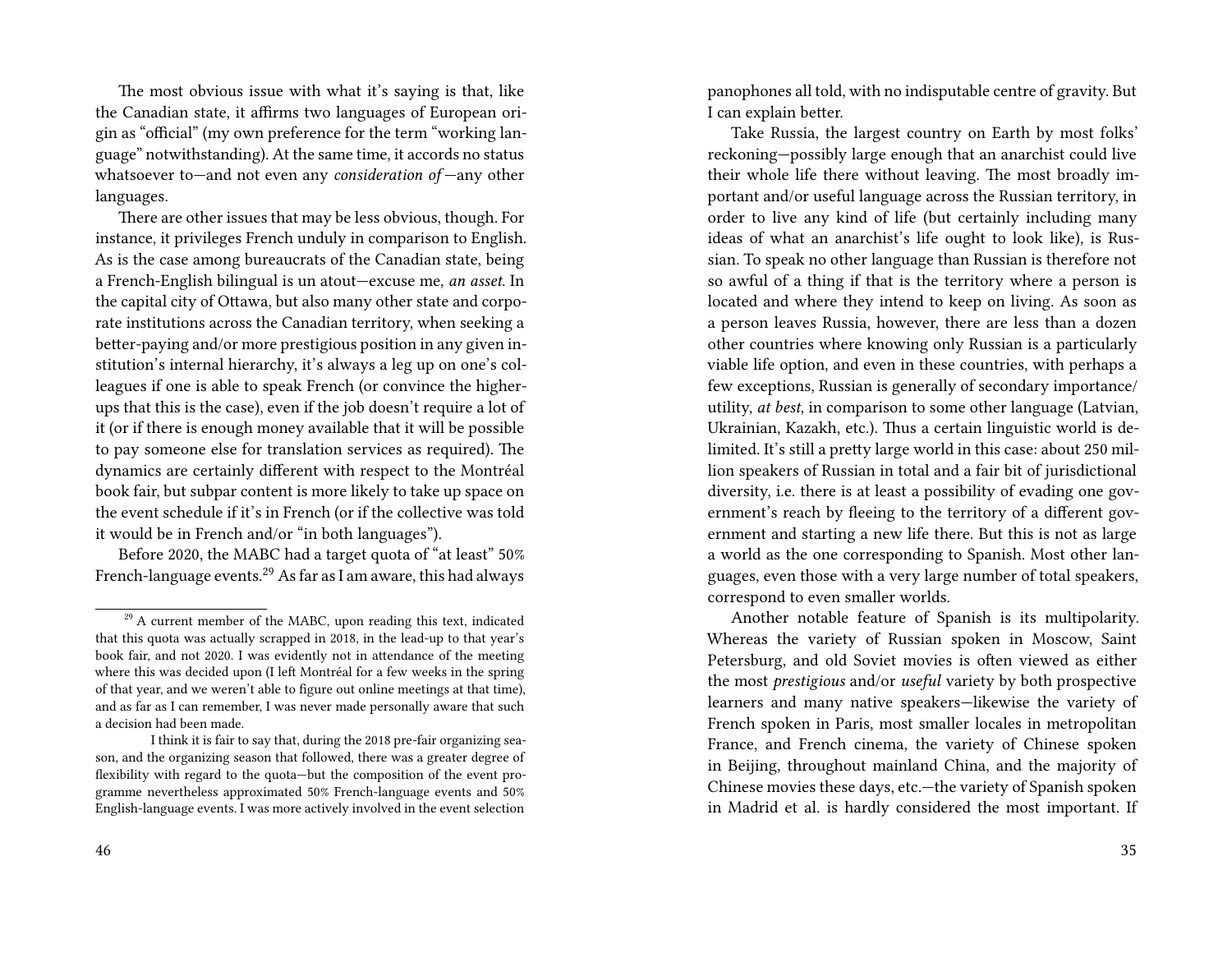anything, many native speakers of other varieties consider metropolitan Spanish particularly weird, difficult, and worthy of ridicule; compare how North American anglophones and Brazilian lusophones talk about, respectively, the English spoken in England and the Portuguese spoken in Portugal. In this regard, among the major world languages, Spanish is really only comparable to English and, perhaps, Arabic (but that is a more complicated story). It lacks a single *centre of gravity*, a "prestige dialect" in other words, against which all other varieties are constantly compared.

Unless we are to buy into a notion of a homogenously English-speaking global anarchism—which is neither completely realistic nor my idea of a good time—an orientation towards internationalism should compel any outward-facing anarchist service project on Earth (like a book fair, a social space, or a tech collective) *that is already competent in English* to start developing its Spanish-language capacity. Taking geography and other factors into account, other languages may of course be deemed a larger priority; for instance, I doubt that anarchists in Armenia (who do things, and don't talk about doing on Twitter) would want to prioritize gaining capacity in Spanish versus doing the same in Russian, Turkish, or Farsi. Yet, for anarchists of the Tiohtià:ke region, Spanish is indeed quite locally relevant.

I couldn't find a definite answer that enough sources agreed upon, but in 2020, it appears that Spanish ranks anywhere between third- and fifth-most widely used and/or widely known language in the Tiohtià:ke region, in close competition with Italian (mostly known by people who are past middle age, and much less so their children) and Arabic (a term that encompasses significantly more lexical and even grammatical diversity than Spanish, Italian, French, or English).<sup>25</sup>

ism was a serious and established policy, I expect at least a few more people fitting this description would probably show up.

(It is worth noting, too, that given the situation with covid in 2020, the collective opted for "connecting ideas across distance" this year, i.e. we organized an online and over-the-radio event. Geography and borders would not have been a meaningful constraint on the participation of the vast number of hispanophone anarchists who do not live in the Tiohtià:ke region and who also, for whatever reason, can't feasibly visit. All a person would need instead was a decent internet connection. As of my last day on the collective, I was pretty certain the MABC was probably heading towards organizing some kind of "online component" for future book fairs, again for accessibility reasons, and regardless of the situation with respect to covid.)

More importantly, though, French-English-Spanish trilingualism would be, without any ambiguity, *about accessibility* in a way that French-English bilingualism simply never can be, at least not in the political and historical context of our region. Were this an anarchist book fair in Calais or Mauritius, perhaps English and French would suffice as working languages—but in this context, the MABC's policy mirrors that of the modern Canadian state, which isn't about accessibility at all. The Canadian state's bilingualism is about defusing the threat of Québec separatism, meaning the establishment (and, possibly, external diplomatic recognition) of a new Québécois nationalist polity completely outside of the Canadian parliament's control.

I repeat: the MABC's commitment to bilingualism has always been, at its core, an accessibility commitment. It has never been intended as an expression of the collective's position on any horseshit "national question" or "geopolitical issue" whose premises we should, as anarchists, entirely reject out of hand. Despite this, bilingualism still *says something* on that front—or, at the very least, it appears to do so. And what it appears to say isn't good!

 $25$  Arabic is more of a dialect continuum than it is a single language; some varieties aren't mutually intelligible when spoken. A friend who is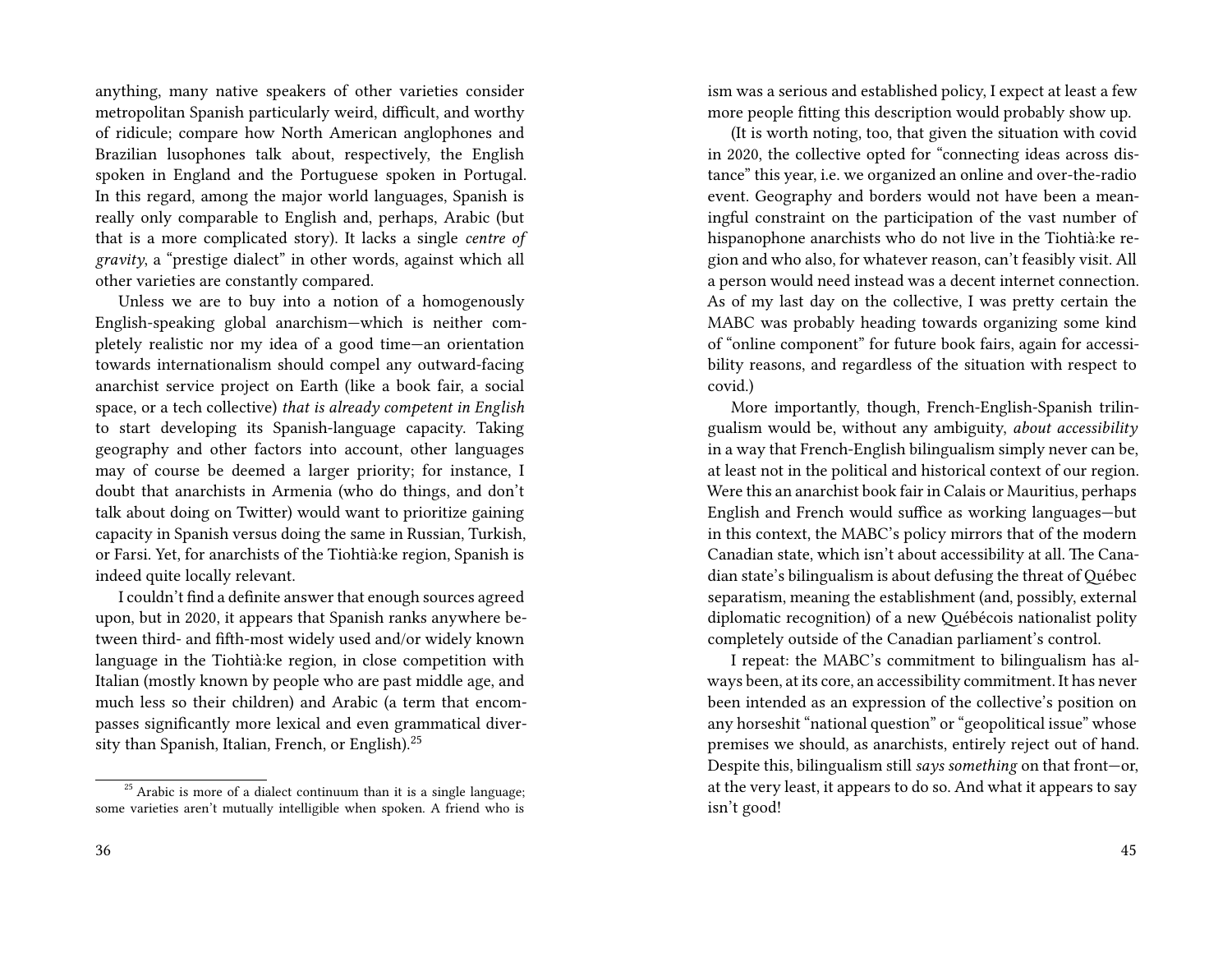large event taking place in a specific place, and some parameters are by necessity universal. For instance, the event is only "accessible" in the most straightforward sense of the word if it is possible to get to parc Vinet in Little Burgundy on a given weekend in May. This ought to be pretty easy for most people living in, say, the adjacent neighbourhoods of Saint-Henri or Pointe Saint-Charles, but it must effectively exclude tens of thousands of people even living in the Tiohtià:ke region, as a consequence of a whole litany of factors: structural ableism (incarnated in the physical inaccessibility of the transit network, for instance), needing to work weekends, uncooperative parents, etc.

The goal, then, should be to strive to make the event as accessible as possible for as many people as possible. Success should be measured, not by the degree to which some ideal state of "absolute accessibility" is achieved, but by how much we are able to chip away at meaningful barriers to access without creating new, arguably worse problems as a result (as old collective members eventually determined was the case with their nut-free policy in the mid-2000s).

It is in this spirit that I want to propose that, going forward, a commitment to trilingualism would serve the goal of making the book fair accessible better than a commitment to bilingualism. I will address the most obvious part of this first. Basically, yes, three languages *are* better than two. I want monoglot hispanophones, and anyone else who understands Spanish but lacks general competency in both French and English, to be able to participate with no major impediments compared to either monoglot francophones or monoglot anglophones. It is possible that there are only a few people who fit this description, who also want to come to the book fair and actually have the ability to get themselves to parc Vinet and its vicinity on a weekend in May—but that being said, even in my short time on the collective, I actually met a few such people. If trilingual-

Looking at the larger territory of North America, Spanish is indisputably the second-most important language across the board. Many visitors to the Montreal Anarchist Bookfair grew up and/or live in the territory of the United States, where a very conservative estimate is that Spanish is the first language of at least 12% of the population. With respect to the situation north of the border, I am hesitant to say anything so certain about the precise positions of major languages after French and English. Nevertheless, Spanish is definitely one of the ten most widely known languages in the Canadian territory as a whole, and it may be in the top five.

But I would rather cite my own experience than census data, anyway. In the years I have lived in Montréal, I have at various times shared living quarters with anarchists whose social life with other local anarchists largely transpired in Spanish,<sup>26</sup> while I was never even once made aware of a local group of anarchists (as opposed to travelers who were just passing through town) that spoke any fourth language.<sup>27</sup>

learning tells me that it is as if the people of the Latin world (no more ridiculous a term than "Arab world") all read newspapers in Latin, watched Radio-Canada, Noticias Univision, or whatever other TV station in Latin, but in their conversations with friends, neighbours, and family members, they spoke French, Spanish, Italian, Romanian, or whatever else, depending on what country they lived in.

<sup>&</sup>lt;sup>26</sup> I have also lived with hispanophone anarchists in Montréal whose social life with other local anarchists did not transpire in Spanish very often or at all—so, just in case anyone is out there wondering otherwise, I am not counting such people for the purposes of this anecdote!

 $27$  On a few occasions, I have been adjacent to conversations between anarchists that were largely conducted in either Hebrew or Russian; there are, of course, a few local anarchists who are generally competent in these languages, and sometimes people who pass through for a few weeks or a few months with the same competencies. I have never been made aware of any local Hebrew-speaking or Russian-speaking anarchist (or even quasianarchist) *scene*, however, by which I would mean a group of (full disclosure: I chose the following number arbitrarily) at least five people who know each other, hang out with one other pretty often, and who habitually and unself-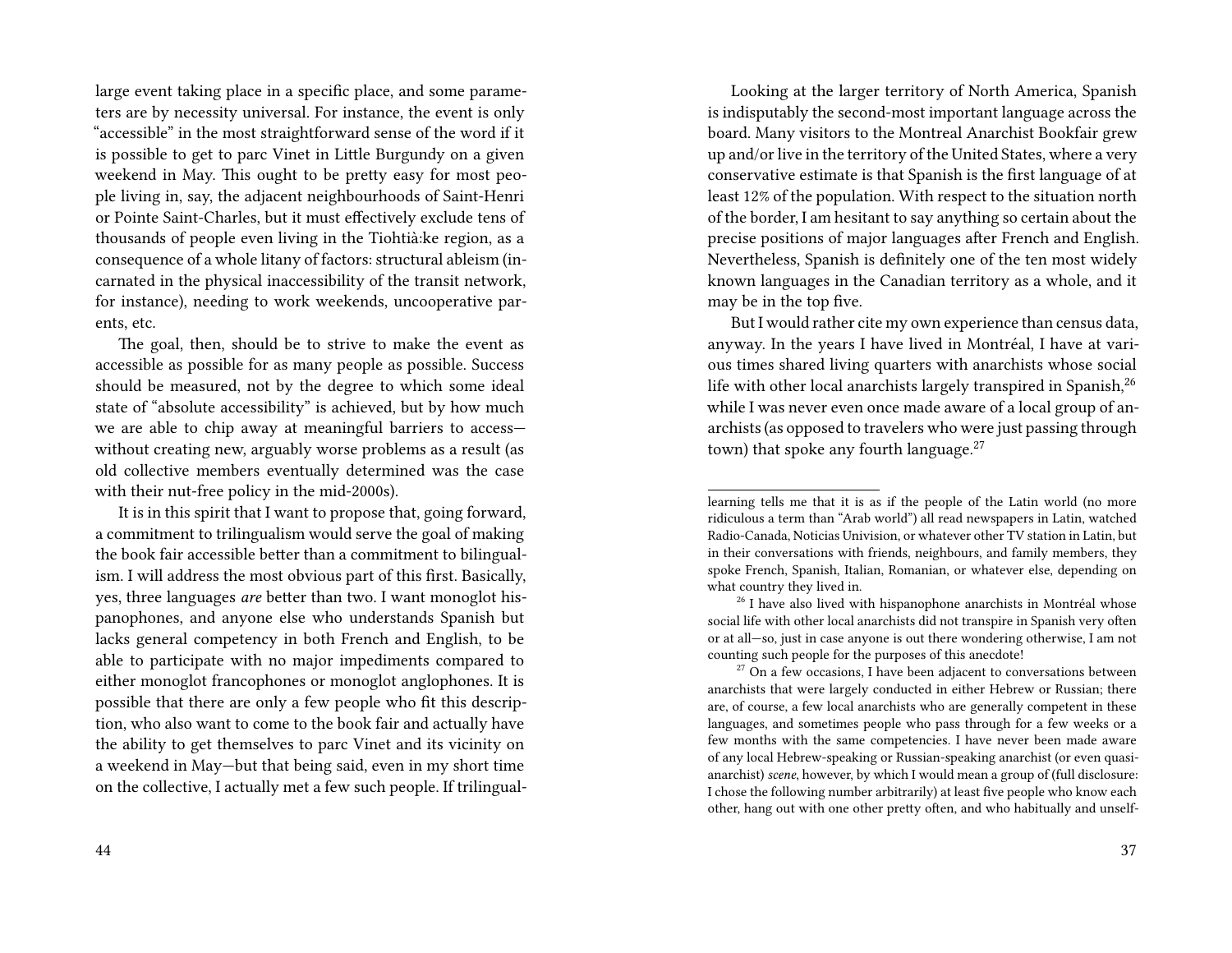I know, too, that during the entire time I have lived in Montréal, seasonal workers, largely from Central America and Mexico, have swelled the populations of small towns in nearby Monterégie, such as Saint-Rémi and Rougemont, every single summer. I have never gotten myself particularly involved in solidarity activism with these workers, but I know that others in the region's anarchist scenes have done so, and there are some anarchists who actually reside in rural parts of Montérégie, who might be neighbours with these workers. On the streets of Montréal itself, I have witnessed a variety of public campaigns over the years to regularize the status of Mexican citizens, specifically, or to accord a better status to immigrants fleeing scarce work and low wages in Spain after the financial crisis of 2007-'09; some of the people involved in these campaigns have also been part of anarchist scenes. I would mention as well the several long-standing connections between anarchist activists in both the Tiohtià:ke region and Colombia,

I think there is a decent chance that there is, or recently was, one small Arabic-speaking anarchist scene in Montréal, and an even better chance that there was an Arabic-speaking scene of people involved in Middle East solidarity activism of some kind which, if not exactly anarchist, may have been adjacent to anarchist scenes and/or included two or three people who called themselves anarchists. I have never been seriously involved in Middle East solidarity activism during my life as an anarchist in Montréal, nor have I ever had any roommates or close friends who regularly talked about anarchist stuff in Arabic, so I can't speak to the current or historic existence of such a scene. I will say, however, that the formation of an Arabicspeaking scene in Montréal is altogether less likely than the formation of a Spanish-speaking one, mainly because of what was described in footnote #25. If two people are generally competent in very different varieties of Arabic (for example, Moroccan Arabic vs. Palestinian Arabic), that presents a challenge to mutual comprehension. If they happen to be generally competent in either French, English, or both alongside whatever variety of Arabic as is quite likely the case for local anarchists and/or people involved in almost any kind of activism—then it will probably be more straightforward and complication-free for them to converse in French or English instead.

no matter how much time and creativity anyone invests in the issue.

To name but one example, a space can either allow drinking and drug use, or it can (try to) forbid those things. Either way, the space will be made less accessible to some people, even as it becomes more accessible to others. In the real world, this kind of thing is inevitable; there are a lot of extenuating circumstances preventing people from being perfect ethical subjects. So, while there are many different ways to try to negotiate the needs of both **a)** people who have determined they need to drink or use drugs at a steady clip for one reason or another, and **b)** people who have determined for themselves that they cannot be in the same space as drinking or drug use for one reason or another, there is no way to *perfectly* negotiate the needs of all the people in both camps whom we might wish to feel welcome at our event.

Accessibility can obviously be a worthy pursuit in and of itself, for lots of reasons, but a book fair (or any other anarchist gathering, social space, peer-to-peer network, or demonstration) cannot be everything to everyone. Trying to make it so *guarantees* failure, probably sooner than later. For practical reasons, we need to turn this inconceivable, ultimate-level objective into something that can actually be aimed at and accomplished.

The correct response to this problem, I think, is multiplicity—that is, more spaces and more initiatives. Single, large spaces will inevitably fail in multiple respects, because no space can be perfectly accessible (or perfect in any other respect). If there are many spaces, though, then there is more capacity for people in the larger adjacent scenes to find spaces that work better for them and their needs.

With respect to the Montréal book fair, there is a degree to which the event is already made up of many smaller parts, each of which could, theoretically, have its own parameters of access and/or other focus. At the same time, the book fair is a single

consciously use Hebrew or Russian to converse rather than French, English, or anything else.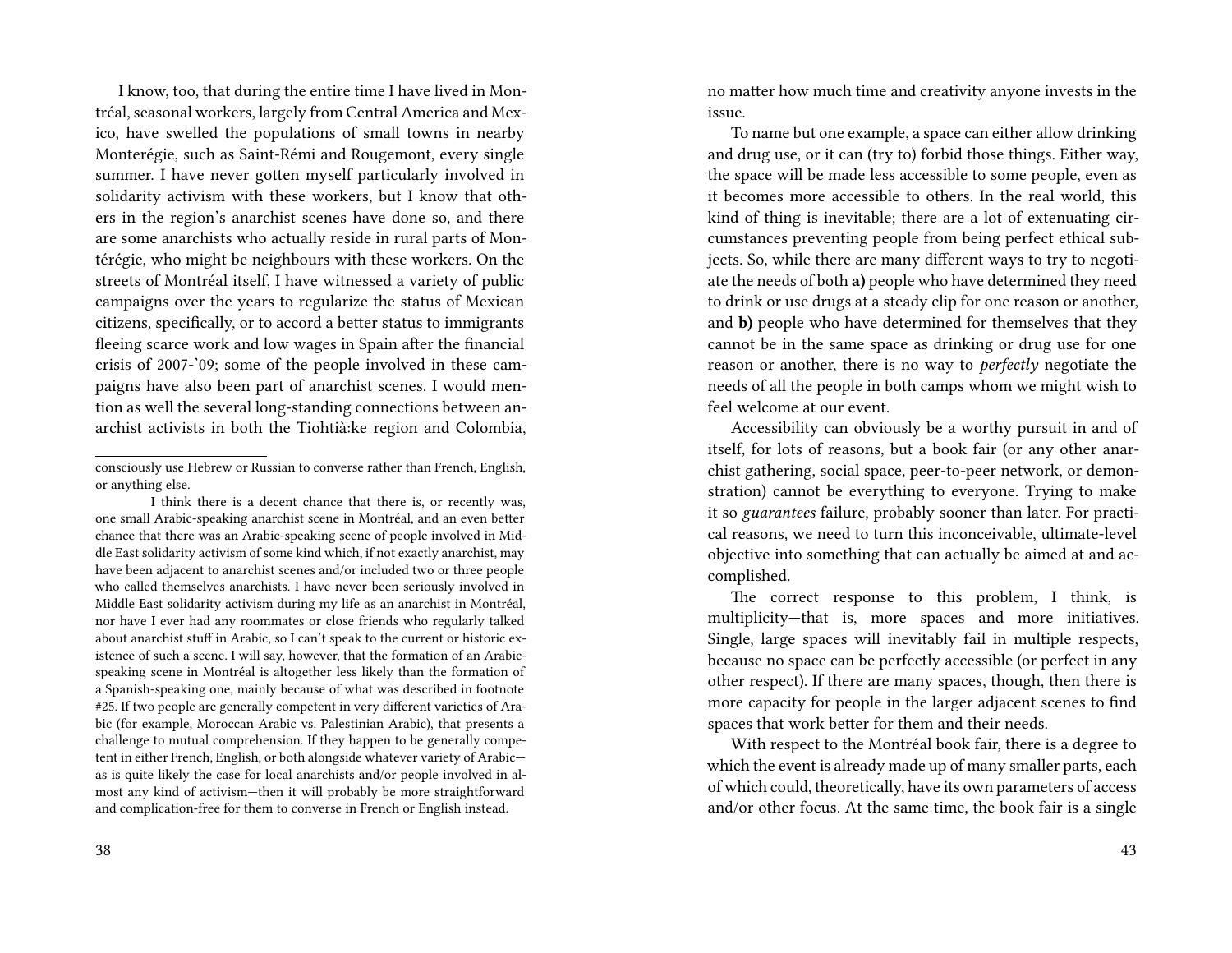tonomous space. It speaks directly to a vast array of personal experiences of discomfort, exclusion, insult, and violence, and it tends towards critique of every power structure in existence. Thus, if I were to tell you that the MABC is committed to making the book fair accessible, you would be justified in asking, *What does that concretely mean?* To which I would answer: historically, it has meant several different things, and while I'm not necessarily well-equipped to provide a comprehensive answer, I can say a few things. To wit: circa 2004, the MABC of that era tried to institute a nut-free policy, given the fact that a significant number of people have dangerous allergies to one or more kinds of nuts; this policy was eventually withdrawn because the collective wasn't in a position to adequately enforce this policy, and ultimately folks thought it was actually more dangerous to indicate that the space was allergen-free when, in fact, it might not be. Another example: in 2019, for the first time in its history, every public space comprising the book fair (except for the childcare room) was wheelchair-accessible. These examples, and numerous others, constitute the MABC's commitment to accessibility in practice.

With respect to the topic of this zine, I would argue that the MABC's commitment to bilingualism—which has historically meant duplicate copy of English and French text in all public copy produced by the MABC itself, and an effort to provide adequate simultaneous translation towards the other working language for all events—has always been, at its core, a commitment to making the book fair as accessible as possible. This was also true of previous years' gestures towards trilingualism.

But no space can be accessible to absolutely everyone who may theoretically want to attend or participate. Sometimes—in fact, pretty frequently!—the accessibility needs of one person will (appear to) be irreconcilable with the needs of another person; and in at least some of these situations, different needs will really be impossible to address adequately in the same space, especially as embodied in the Projet accompagnement solidarité Colombie (PASC), a project that started up shortly after the 2001 anti-capitalist mobilizations against the Free Trade Area of the Americas summit in Québec City.

It is not out of any sense of favouritism, then, that I have suggested Spanish should be the third working language of the Montreal Anarchist Bookfair after French and English. I have principally come to this conclusion because of the relevance of the Spanish language to the world in general, to the anarchist tradition,<sup>28</sup> to the global anarchist movement as it is constituted today, to the Tiohtià:ke region and the anarchists who live there or spend time there, and occasionally to the project of organizing the Montreal Anarchist Bookfair itself.

Learning a language as an adult is a difficult thing, as a rule, but some languages are easier for some people to learn than others are. A person's pre-existing language competencies are an important factor, of course; it is generally easier to learn a language with a close genetic relationship to a language that is already known than it is to learn a language with either a distant genetic relationship or no relationship at all. As a result, even setting aside the fact that written Spanish has a remarkably regular orthography and uses Latin script, we should expect it to be easier for an anglophone or a francophone to learn Spanish than, say, Mandarin, Punjabi, any variety of Arabic, or any language indigenous to Turtle Island (possibly excepting indigenous creole languages that use French as a lexifier, e.g. Michif, but I am not well-informed on this subject).

From the perspective of seeing an actual change in the world, easy is good. Because Spanish and French are both Romance languages, francophones—who comprise the majority of the Tiohtià:ke region's anarchists—can be expected to

<sup>&</sup>lt;sup>28</sup> The historical archive of Spain 1936-'37, by itself, would probably be enough to qualify Spanish as "important" in this respect—but of course there is much more.